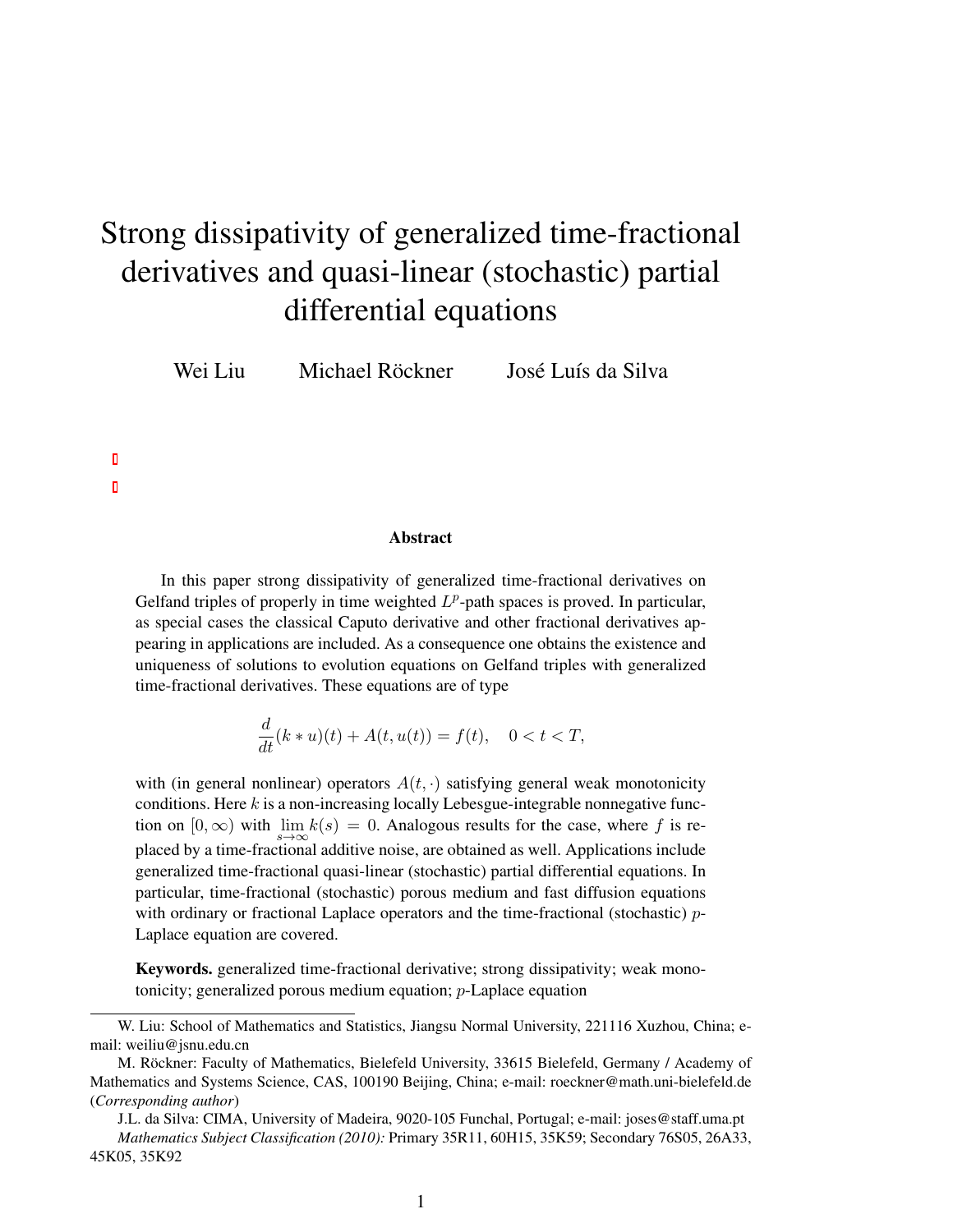### 1 Introduction

In this paper (see Theorem [2.2](#page-9-0) below) we prove existence and uniqueness of solutions to non-local in time evolution equations of type

$$
\partial_t^{*k}(u - u_0) + A(t, u(t)) = f(t), \quad 0 < t < T,\tag{1.1}
$$

on a separable real Hilbert space  $(H, \langle \cdot, \cdot \rangle_H)$ , which is the pivôt space of a Gelfand triple

<span id="page-1-0"></span>
$$
V \subseteq H(\cong H^*) \subseteq V^*,\tag{1.2}
$$

where V is a reflexive Banach space with dual  $V^*$ . Here  $T \in (0, \infty)$ ,  $u_0$  is the initial condition and

<span id="page-1-1"></span>
$$
A(t, \cdot) \colon V \longrightarrow V^*, \quad t \in [0, \infty),
$$

are (in general nonlinear) weakly-monotone operators satisfying [\(H1\)](#page-6-0)[–\(H4\)](#page-7-0) in Section [2](#page-5-0) below. Furthermore,  $f(t) \in V^*$ ,  $t \in [0, \infty)$ , and

$$
\partial_t^* u := \partial_t (k * u) := \frac{d}{dt} \int_0^t k(t - s) u(s) \, \mathrm{d} s, \quad t \in [0, \infty), \tag{1.3}
$$

for  $k \in L^1_{loc}([0,\infty))$ ,  $k \geq 0$ , non-increasing and without loss of generality right-continuous. Here we also refer to  $(2.2)$  below, which is the integral form of  $(1.1)$  and follows from  $(1.1)$ under an additional assumption on  $k$  (see condition  $(k)$  in Section [2](#page-5-0) below).

In [\[41\]](#page-31-0) under more stringent conditions on A existence of solutions has been proved in the special case where

<span id="page-1-2"></span>
$$
k(t) := g_{1-\beta}(t) := \frac{t^{-\beta}}{\Gamma(1-\beta)}, \quad t \in [0, \infty), \beta \in (0, 1), \tag{1.4}
$$

i.e., where  $\partial_t^{*k}(u - u_0)$  is the Caputo time-fractional derivative of u, has been treated. For more examples of functions k, also called *kernels* in the literature, we refer to Section [6.](#page-19-0)

In [\[41\]](#page-31-0), however, the stronger hypothesis that  $A(t, \cdot): V \longrightarrow V^*, t \in [0, \infty)$ , is monotone (that is,  $C_1 = 0$  in [\(H2\),](#page-6-3) see Section [2\)](#page-5-0), was assumed, which excludes a number of important applications. Apart from this and the more general non-local time derivatives ∂<sup>\*k</sup>, which for distinction we call *generalized* time-fractional derivatives, in this paper we give a new and easy proof of uniqueness of solutions to [\(1.1\)](#page-1-0). The proofs both for generalizing to weakly-monotone  $A(t, \cdot)$ ,  $t \in [0, \infty)$ , and for uniqueness turn out to be consequences of a new result on (generalized) time-fractional derivatives in this paper. This is that, we identify  $-\partial_t^{*k}$  as a generator of a  $C_0$ -operator semigroup on a properly in time weighted  $L^2$ -space and prove that it is strongly dissipative (see Proposition [3.2](#page-11-0)) and Lemma [3.4](#page-11-1) below, as well as their consequence Theorem [2.1\)](#page-8-0). This together with its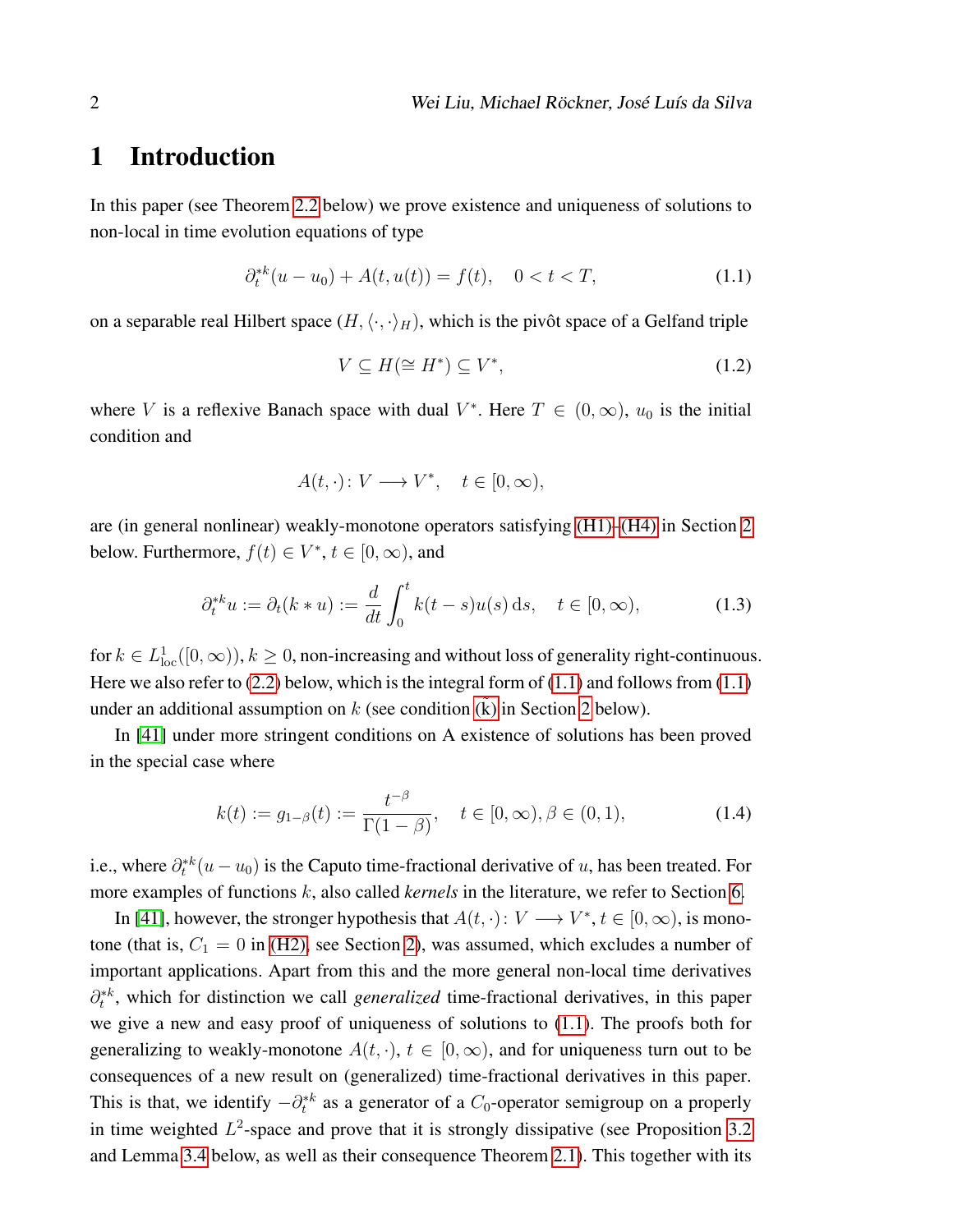applications to uniquely solving [\(1.1\)](#page-1-0) (see Theorem [2.2](#page-9-0) and Section [4](#page-17-0) below) can be considered as the main contribution of this work. In particular, our results are applicable to the time-fractional generalized porous medium and fast diffusion equations with ordinary or fractional Laplace operators

$$
\partial_t^{*k}(u(t) - u_0) + (-\Delta)^{\alpha}(|u(t)|^{r-1}u(t)) = f(t, u(t))
$$

and the time-fractional p-Laplace equation

$$
\partial_t^{*k}(u(t) - u_0) - \text{div}\left(|\nabla u(t)|^{p-2}\nabla u(t)\right) = f(t, u(t)).
$$

We refer to Section [7](#page-22-0) for details and more general types of these equations, which our results apply to and which are not covered by results in the literature.

As a consequence by a simple shift argument we obtain the unique solvability of the stochastically perturbed variant of [\(1.1\)](#page-1-0), namely

$$
\partial_t^{*k_1}(X(t) - X_0) + A(t, X(t)) = \partial_t^{*k_2} \int_0^t B(s) \, dW(s), \quad 0 < t < T,\tag{1.5}
$$

where  $W(t)$ ,  $t \geq 0$ , is a cylindrical Brownian motion in some other separable Hilbert space  $(U, \langle \cdot, \cdot \rangle_U)$  and  $B(s)$ :  $U \longrightarrow H$  is a Hilbert–Schmidt operator for every  $s \in [0, \infty)$ (see Theorem [2.3](#page-10-0) below).

At this point we would like to stress that, since the operator  $A$  is allowed to be nonlinear as e.g. a quasi-linear partial or pseudo differential operator (see Section [7](#page-22-0) below for examples), the classical probabilistic "inverse subordination method" (see [\[4,](#page-29-0) [5,](#page-29-1) [49,](#page-32-0) [56\]](#page-33-0) and also [\[19,](#page-30-0) [21\]](#page-30-1) as well as the references therein) to solve equation [\(1.1\)](#page-1-0) does not work.

Let us now explain our method of proof in more detail and in comparison with the usual method in papers on time-fractional differential equations by other authors. The first main point is that we do not solve (as is commonly done in the literature) the integral equation corresponding to  $(1.1)$ , that is,  $(2.2)$  below. This, by the way, would require an additional condition on k (see Theorem [2.2\(](#page-9-0)ii)). Instead, we solve equation [\(1.1\)](#page-1-0) directly. The reason is that for [\(2.2\)](#page-6-1) we cannot exploit the weak monotonicity and coercivity assumptions,  $(H2)$ ,  $(H3)$  respectively, on A, because of the convolution integral on the right hand side of  $(2.2)$ . Therefore, the idea to find a solution to  $(1.1)$  is to show that the map on its left hand side, considered as a map from paths to paths, is surjective from  $\mathcal V$  to  $\mathcal V^*$  in a suitable Gelfand triple  $\mathcal{V} \subset \mathcal{H} \subset \mathcal{V}^*$  of  $L^p$ -path spaces, (see [\(2.3\)](#page-7-1) below). It follows by the assumptions (H1)-(H4) and assuming  $C_1 = 0$  in (H2), that, if A denotes the map on paths given by  $A$  (see [\(2.5\)](#page-7-2)), then  $A$  alone has this surjectivity property, because under these conditions  $A: \mathcal{V} \to \mathcal{V}^*$  is maximal monotone and coercive. But it is a highly non-trivial question, whether then also the sum  $A + \partial_t^*$  is surjective onto  $\mathcal{V}^*$ . To prove the latter we prove that  $\partial_t^* k$  is the infinitesimal generator of a (linear)  $C_0$ -semigroup  $(U_t^k)_{t\geq 0}$  on the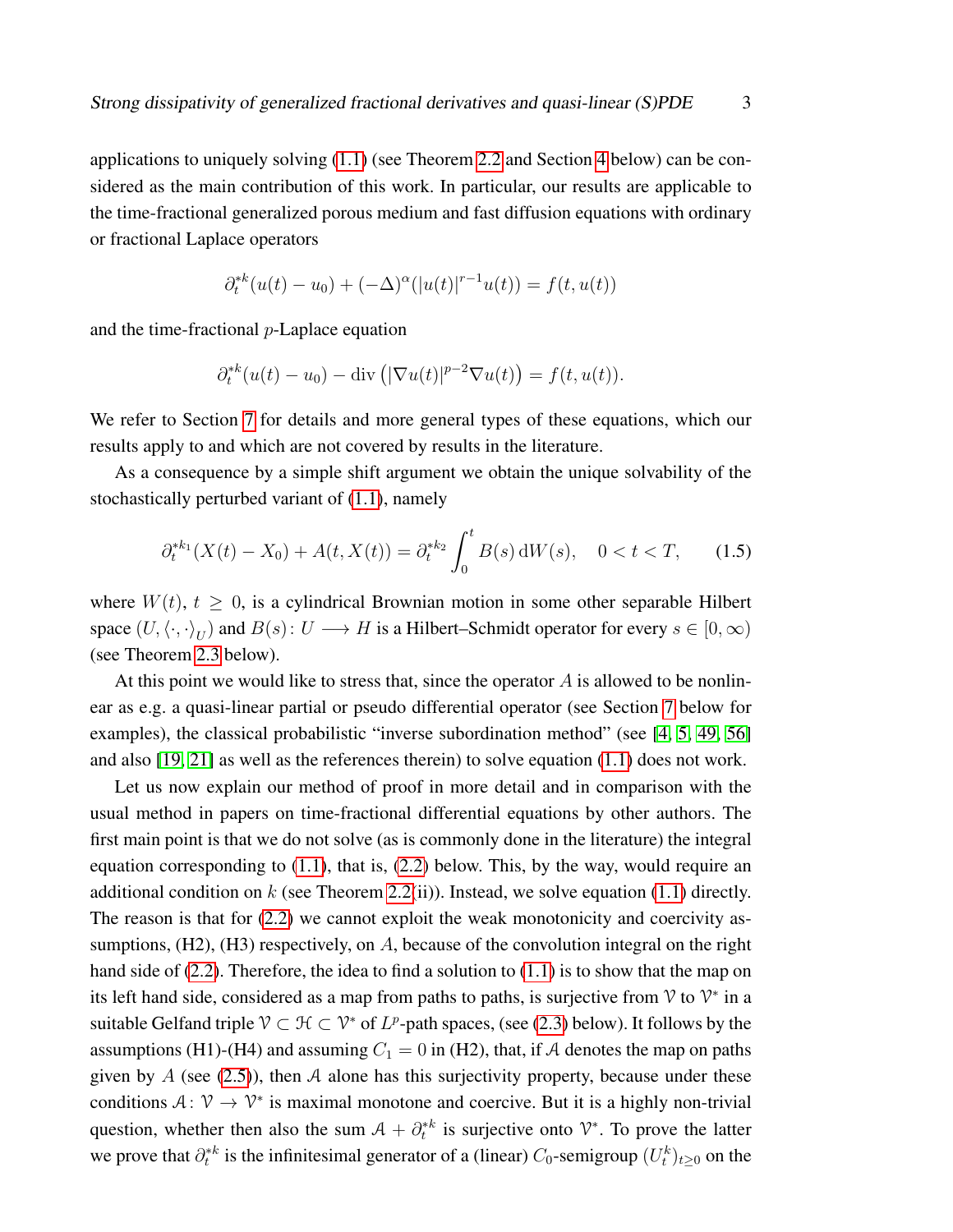pivot space  $\mathcal{H} = L^2([0,\infty); H)$  of the Gelfand triple [\(2.3\)](#page-7-1) (see Proposition [3.1](#page-12-0) and [3.2\)](#page-13-0), which is given explicitly by [\(2.7\)](#page-7-3). Here it is crucial to take the whole time interval [0,  $\infty$ ) in the definition of  $H$  rather than just  $[0, T]$ , in contrast to what one would expect, because one wants to solve [\(1.1\)](#page-1-0) only for  $0 < t < T$ . Since the restriction of  $(U_t^k)_{t \geq 0}$  to  $\mathcal V$  is again a  $C_0$ -semigroup, by a non-standard (see Remark [A.2\(](#page-0-0)iii)) perturbation result (see Theo-rem [4.1\)](#page-17-1), we can conclude that on some specific domain  $\mathcal{F}^k$  (=generalized time-fractional Sobolev space) we have  $A + \partial_t^* k$ :  $\mathcal{F}^k \subset \mathcal{V} \to \mathcal{V}^*$  is surjective. For this, however, we need that A is monotone (i.e.  $C_1$  in (H2) must be zero). To reduce our case (i.e.  $C_1 \ge 0$ ) to this case the strict dissipativity of  $-\partial_t^{*k}$  on the time weighted Gelfand triple  $\mathcal{V}_\gamma \subset \mathcal{H}_\gamma \subset \mathcal{V}_\gamma^*$ (see [\(2.12\)](#page-9-1) below), where dt is replaced by  $e^{-\gamma t}dt$ ,  $\gamma > 0$ , proved in this paper (with explicit dissipativity constant  $\psi_k(\gamma)$ , where  $\psi_k$  is the Bernstein function with Levy measure  $M<sup>k</sup>$ , whose distribution function is k; see Lemma [3.4](#page-11-1) and [\(2.13\)](#page-9-2)), becomes crucial. As another consequence of the strict dissipativity of  $-\partial_t^{*k}$  we get uniqueness of solutions to [\(1.1\)](#page-1-0) in a very easy and standard way (see the end of the proof of Theorem [2.2\(](#page-9-0)i) in Section 4). To the best of our knowledge this proof is completely new in the case of generalized time-fractional derivatives, as is the result that the latter are all strictly dissipative on appropriately time weighted Gelfand triples as above. In our paper [\[41\]](#page-31-0) on the spe-cial case, where in [\(1.1\)](#page-1-0)  $\partial_t^{*k}$  is the classical Caputo derivative  $\partial_t^{\beta}$  $t^{\beta}, \beta \in (0,1)$ , we also proved existence of solutions to [\(1.1\)](#page-1-0) (and not to its corresponding integral version [\(2.2\)](#page-6-1)) by showing the surjectivity of the map on its right hand side, but as mentioned above, under more stringent conditions on A. There, however, we could not prove uniqueness by this approach because of the lack of strict dissipativity of the Caputo derivative, which we only have now as a special case of one of the main results in this paper.

Next we would like to make some historical remarks, explain the motivation to study equations as [\(1.1\)](#page-1-0) and comment on the relation of our results with those in the literature.

Fractional calculus has a long history. Its origins can be traced back to the end of the seventeenth century (cf. [\[60\]](#page-33-1)), and it has been experiencing an impressive revival in the last few decades. One of the main reasons is that scientists and engineers have established a vast amount of new models (e.g. to describe anomalous diffusions) that naturally involve time-fractional differential equations, which have been applied successfully, e.g. in mechanics (cf. [\[45\]](#page-32-1)), bio-chemistry (cf. [\[25,](#page-30-2) [26\]](#page-30-3)), electrical engineering (cf. [\[24\]](#page-30-4)), medical science (cf. [\[22\]](#page-30-5)). For more applications and references we refer to [\[6,](#page-29-2) [31,](#page-31-1) [52,](#page-32-2) [53,](#page-32-3) [54,](#page-32-4) [65\]](#page-33-2).

There is a lot of motivation from both Physics and Mathematics as regards the use of *generalized* time-fractional derivatives (see e.g.[\[1,](#page-28-0) [33,](#page-31-2) [53,](#page-32-3) [54,](#page-32-4) [52\]](#page-32-2)). Here we mention a few examples. Starting from the seminal paper [\[12\]](#page-29-3) the Caputo fractional derivative was introduced to properly handle initial value problems, namely to model waves in viscoelastic media. Later on it was generalized to the so called distributed order derivative (also called variable order derivative in [\[42\]](#page-31-3)), see [\[13\]](#page-29-4) and Example [6.3](#page-20-0) below for details.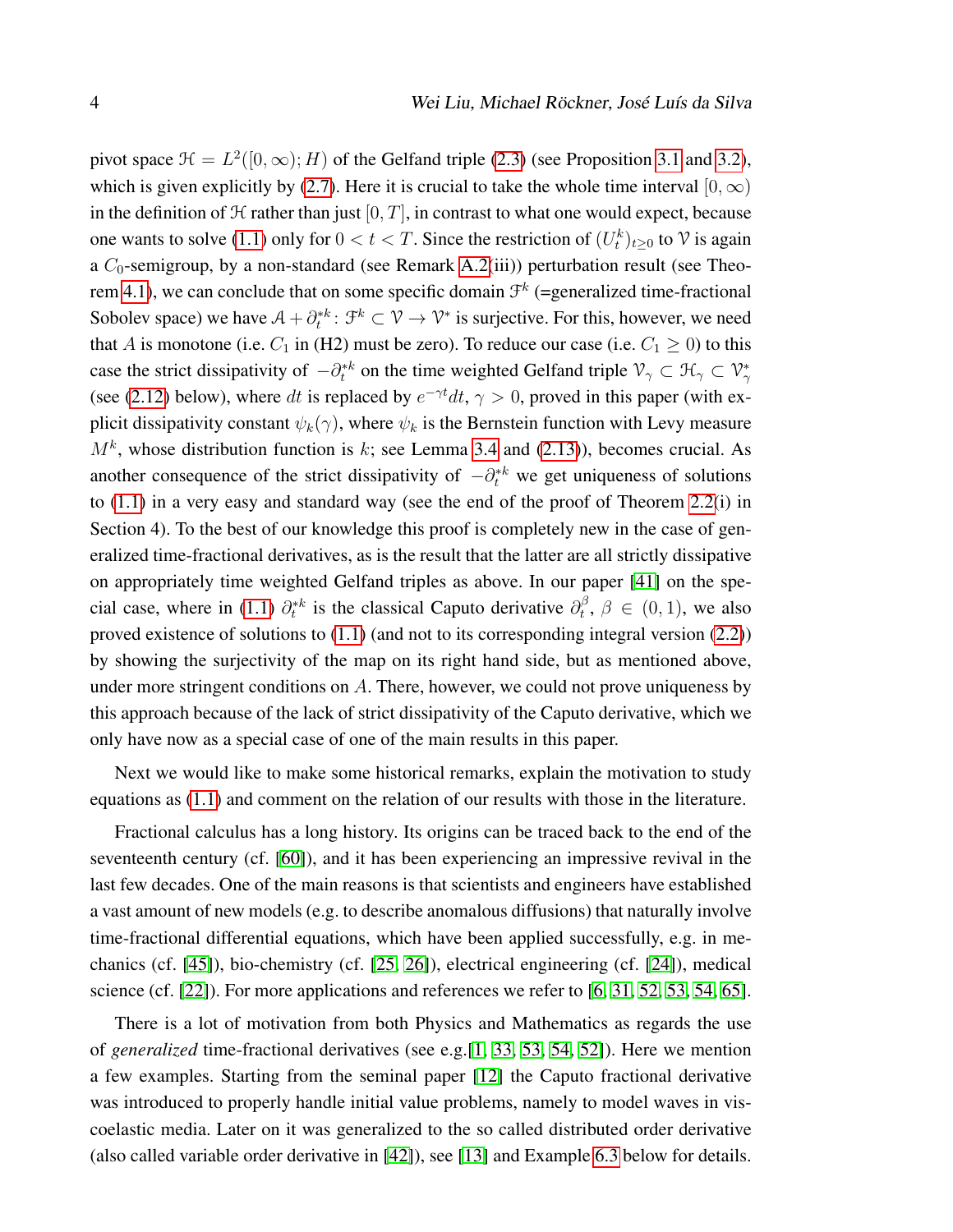Other successful applications of the distributed order derivative include the kinetic theory (cf. [\[15,](#page-30-6) [16,](#page-30-7) [36,](#page-31-4) [37\]](#page-31-5)) to describe ultra-slow diffusion or the theory of elasticity (see [\[42\]](#page-31-3)) for the description of rheological properties of composite materials. Inverse stable subordinators arise (cf. [\[48,](#page-32-5) [50\]](#page-32-6)) as scaling limits of continuous time random walks. In [\[51\]](#page-32-7) it was shown that under certain technical conditions the probability density of the hitting time process  $E(t)$  (that is the inverse of a certain subordinator) solve a distributed order time-fractional evolution equation. For more applications of the distributed order derivative we refer the reader to [\[3,](#page-29-5) [14,](#page-29-6) [29,](#page-31-6) [35,](#page-31-7) [46,](#page-32-8) [47\]](#page-32-9).

When dealing with a particular anomalous diffusion process, it is often difficult to choose which model of the time-fractional diffusion equations is suitable for its mathematical description. Thus a general framework of time-fractional derivatives is needed. In [\[38\]](#page-31-8), the author introduced a general fractional calculus for integral operators of convolution type with an arbitrary nonnegative locally integrable kernel  $k$ . He considered the initial value problem for both relaxation and diffusion equations with these general timefractional derivatives. Since then many authors applied the generalized time-fractional derivative to solve in general linear fractional equations and nonlinear differential equations, see e.g. [\[43,](#page-32-10) [66,](#page-33-3) [41\]](#page-31-0) and references therein. We want to remark that a huge amount of the existing literature on this subject concentrates on the case of linear and semilinear type equations. However, to the best of our knowledge, there are only very few results that are applicable to the quasilinear case, to which the results in this paper have their main new applications.

We should mention that time-fractional linear evolution equations in the Gelfand triple setting have first been investigated in [\[67\]](#page-33-4). Later on the author also proved the global solvability of a nondegenerate parabolic equation with time-fractional derivative in [\[68\]](#page-33-5) (cf. [\[1\]](#page-28-0) for more general cases). However, these results cannot be applied to quasilinear type equations like the porous medium or the  $p$ -Laplace equation. In [\[32\]](#page-31-9) the authors investigate elliptic-parabolic integro-differential equations with  $L^1$ -data. Their framework includes the time-fractional  $p$ -Laplace equation. However, the authors in [\[32\]](#page-31-9) only obtain generalized solutions (i.e. entropy solutions). Therefore, the results of the current paper generalize or complement the corresponding results in [\[32,](#page-31-9) [41,](#page-31-0) [66,](#page-33-3) [67,](#page-33-4) [68\]](#page-33-5) within the general setting of time-fractional quasilinear PDEs with weakly monotone coefficients. In particular, the authors in [\[66\]](#page-33-3) derive very interesting decay estimates for the solutions of time-fractional porous medium and  $p$ -Laplace equations (by assuming the existence of solutions), and the decay behaviour is notably different from the case with usual time derivative. In [\[41\]](#page-31-0), we give a positive answer to the question on the existence and uniqueness of solutions to the time-fractional porous medium equations and  $p$ -Laplace equations, which are left open in [\[66\]](#page-33-3). The current work further extend the results in [\[41\]](#page-31-0) to both generalized fractional derivative and the weakly monotone case.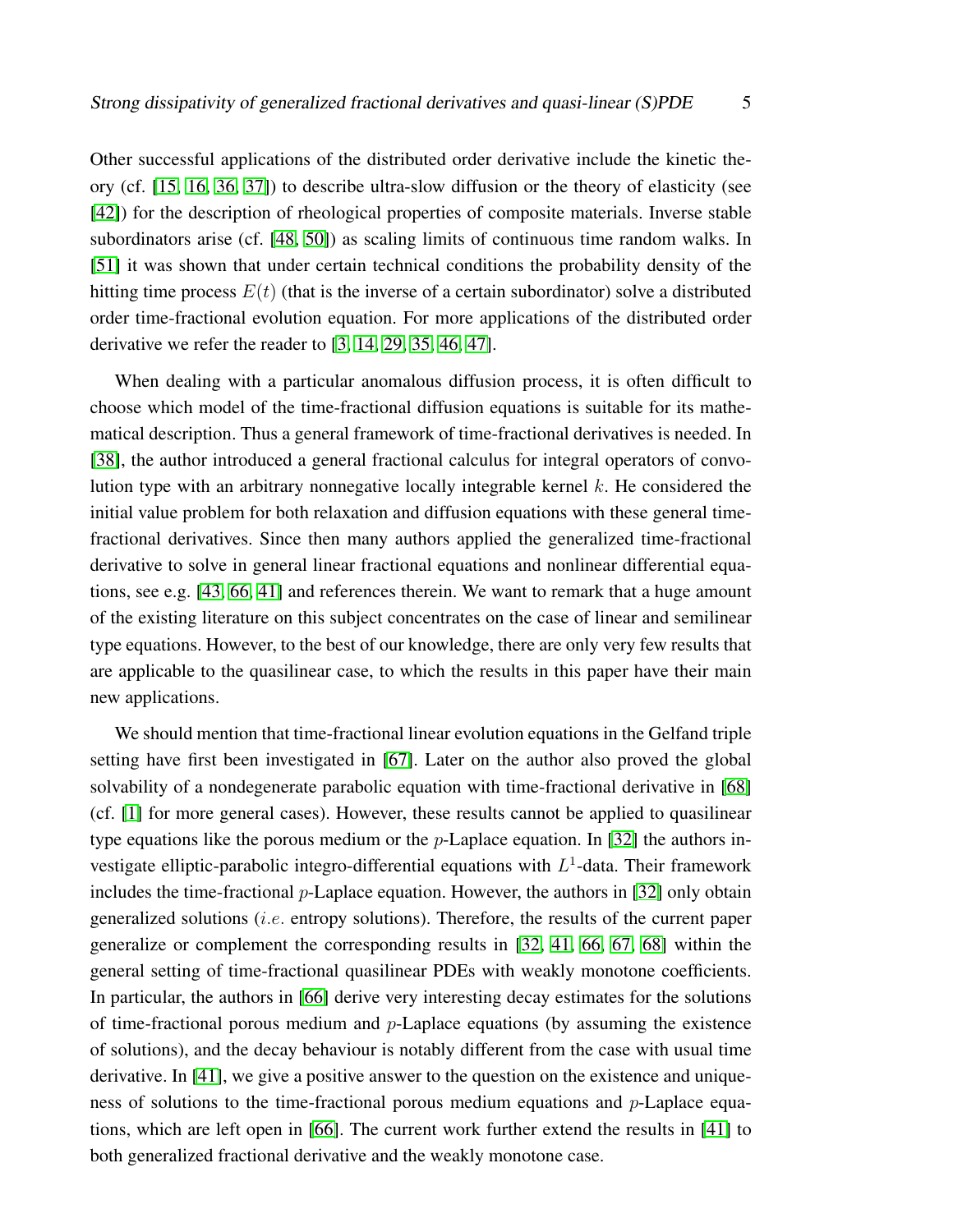Recently, there has been also growing interest in time-fractional *stochastic* partial differential equations. For instance, the authors in [\[20,](#page-30-8) [34\]](#page-31-10) investigate the  $L^2$ -theory and Sobolev space theory respectively for a class of semilinear SPDEs with time-fractional derivatives, which can be used to describe random effects on transport of particles in media with thermal memory, or particles subject to sticking and trapping. In [\[27,](#page-30-9) [55\]](#page-32-11), the authors consider a space-time fractional stochastic heat type equation to model phenomena with random effects with thermal memory, and they prove the existence and uniqueness of mild solutions as well as some intermittency property. For a linear stochastic partial differential equation of fractional order both in the time and space variables with a different type of noise term, we refer to [\[18\]](#page-30-10) (see also [\[2,](#page-29-7) [23\]](#page-30-11)). In [\[17\]](#page-30-12) the authors investigate linear stochastic time-fractional partial differential equations for the type of heat equation and wave equation.

The list of references quoted above is far from being complete, but show the enormous interest in the subject. However none of them contains results on quasi-linear SPDEs with fractional or generalized fractional time derivative, whereas these form a class of equations to which the results of the present paper apply.

The rest of the paper is organized as follows. In Section 2 we present the main results (Theorems [2.1,](#page-8-0) [2.2](#page-9-0) and [2.3\)](#page-10-0) on the existence and uniqueness of solutions to deterministic and stochastic nonlinear evolution equations with generalized time-fractional derivatives. Theorem [2.1](#page-8-0) will be proved in Section [3.](#page-11-2) The proof of Theorem [2.2](#page-9-0) is given in Section [4.](#page-17-0) It relies on Theorem [2.1](#page-8-0) and an abstract perturbation result (see Theorem [4.1\)](#page-17-1). Since this is not standard, for the convenience of the reader we include its proof in the Appendix of this paper. Because of its importance we give a more detailed proof than the very sketchy one in [\[41\]](#page-31-0). The proof of Theorem [2.3](#page-10-0) will be given in Section [5](#page-19-1) . Section [6](#page-19-0) contains examples of kernels k which appeared in literature. In Section [7](#page-22-0) we apply the main results to some concrete quasi-linear deterministic and stochastic PDEs.

## <span id="page-5-0"></span>2 Framework and main results

Let  $(H, \langle \cdot, \cdot \rangle_H)$  be a real separable Hilbert space identified with its dual space  $H^*$  by the Riesz isomorphism. Let  $V$  be a real reflexive Banach space, continuously and densely embedded into  $H$ . Then we have the following Gelfand triple

$$
V \subseteq H \cong H^* \subseteq V^*.
$$

Let  $_{V^*}\langle \cdot, \cdot \rangle_V$  denote the dualization between V and its dual space  $V^*$  and let  $\|\cdot\|_H$ ,  $\|\cdot\|_V$ ,  $\|\cdot\|_{V^*}$  denote the respective norms. Then it is easy to show that

$$
V^*\langle u, v \rangle_V = \langle u, v \rangle_H, \ u \in H, v \in V.
$$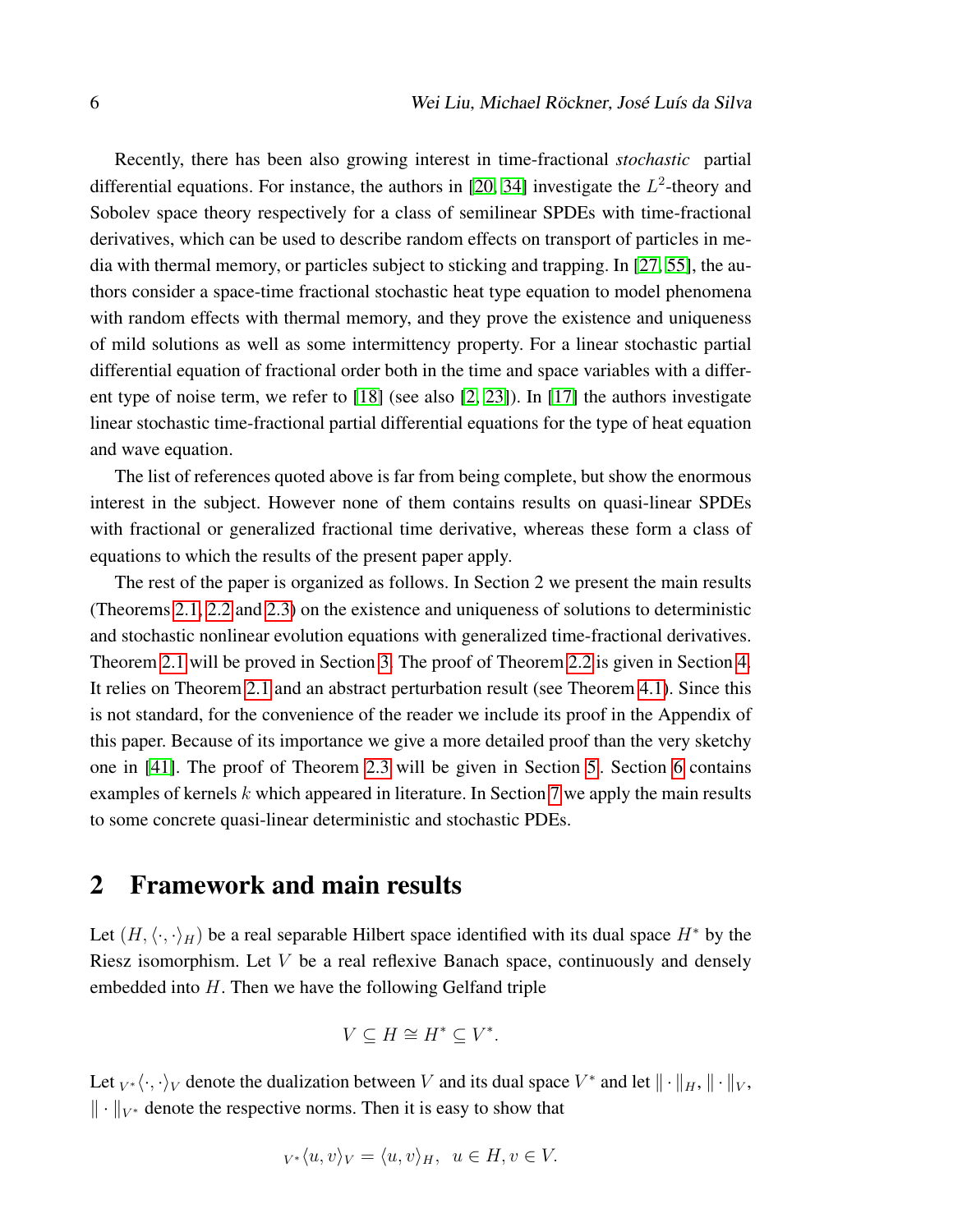Now, for  $T \in [0,\infty)$  fixed, we consider the following general nonlinear evolution equation with generalized time-fractional derivative

<span id="page-6-5"></span>
$$
\partial_t^{*k}(u - u_0) + A(t, u(t)) = f(t), \text{ for dt-a.e. } t \in [0, T], \tag{2.1}
$$

where  $k \in L^1_{loc}([0,\infty);\mathbb{R},ds) =: L^1_{loc}([0,\infty))$  (with  $ds$  = Lebesgue measure) satisfies condition [\(k\)](#page-6-4) below,  $f \in L^1([0,\infty); V^*)$ ,  $\partial_t^{*k}$  is as in [\(1.3\)](#page-1-1),  $u_0 \in V$  is the initial condition, and we are seeking for solutions  $u \in L^1([0,\infty); V)$ . Therefore, the derivative  $\frac{d}{dt}$  in the definition [\(1.3\)](#page-1-1) of  $\partial_t^*$ <sup>k</sup> is understood in the weak sense. Consider the following conditions on  $k$ :

- <span id="page-6-4"></span>(k)  $k \in L^1_{loc}([0,\infty))$ , k is nonnegative, non-increasing and (hence without loss of generality) right continuous such that  $\lim_{s\to\infty} k(s) = 0$ .
- <span id="page-6-2"></span>( $\tilde{k}$ ) There exists  $\tilde{k} \in L^1_{loc}([0,\infty))$ , nonnegative, such that

$$
(\tilde{k} * k)(t) = \int_0^t \tilde{k}(t - s)k(s) ds = 1 \quad \text{for dt-a.e. } t \in [0, \infty).
$$

Here and below we consider k and  $\tilde{k}$  as functions on R defining them to be zero on  $(-\infty, 0)$ . Obviously [\(k\)](#page-6-2) and (k) hold for k as in [\(1.4\)](#page-1-2).

If [\(k\)](#page-6-2) and (k) hold, then  $(2.1)$  can be rewritten as

$$
u(t) = u_0 - \int_0^t \tilde{k}(t-s)A(s, u(s)) ds + \int_0^t \tilde{k}(t-s)f(s) ds \quad \text{for dt-a.e. } t \in [0, \infty).
$$
\n(2.2)

This can be easily seen by first integrating  $(2.1)$  with respect to dt and using the fact that the convolution with  $k * \tilde{k} = \tilde{k} * k$  is just integration with respect to dt. Defining  $\tilde{u}(t)$  to be equal to the right hand side of [\(2.2\)](#page-6-1) for *every*  $t \in [0, \infty)$ , we have that  $\tilde{u}$  is a dt-version of u, hence still satisfies [\(2.2\)](#page-6-1) with  $\tilde{u}(0) = u_0$ . In this sense u has  $u_0$  as its initial condition. Now let us specify the conditions on the map

<span id="page-6-1"></span>
$$
A\colon [0,\infty)\times V\longrightarrow V^*
$$

which is first of all assumed to be  $\mathcal{B}([0,\infty) \times V)/\mathcal{B}(V^*)$  measurable (where  $\mathcal{B}(\cdot)$  means Borel  $\sigma$ -algebra of ·) and assumed to satisfy the following: There exist  $\alpha \in (1,\infty)$ ,  $\delta \in$  $(0, \infty), C_1, C_2 \in [0, \infty)$  and  $g \in L^1([0, \infty); \mathbb{R})$  such that for all  $t \in [0, \infty), v, v_1, v_2 \in V$ 

<span id="page-6-0"></span>(H1) (Hemicontinuity) The map  $s \mapsto V^* \langle A(t, v_1 + sv_2), v \rangle_V$  is continuous on R.

<span id="page-6-3"></span>(H2) (Weak Monotonicity)

$$
v \cdot \langle A(t, v_1) - A(t, v_2), v_1 - v_2 \rangle_V \ge -C_1 ||v_1 - v_2||_H^2.
$$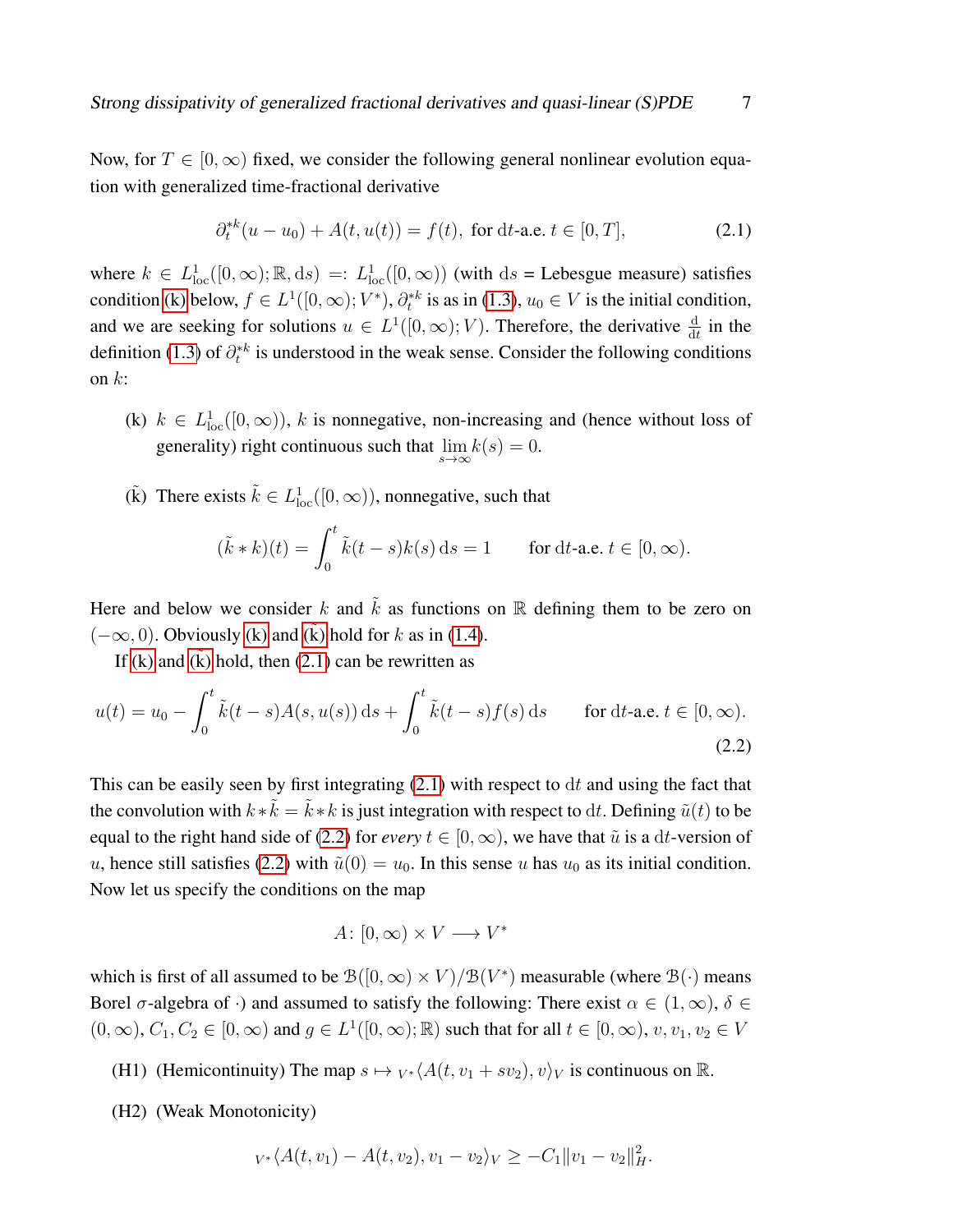<span id="page-7-5"></span>(H3) (Coercivity)

$$
v \cdot \langle A(t, v), v \rangle_V \ge \delta ||v||_V^{\alpha} - C_2 ||v||_H^2 - g(t).
$$

<span id="page-7-0"></span>(H4) (Growth)

$$
||A(t, v)||_{V^*}^{\frac{\alpha}{\alpha - 1}} \le g(t) + C_2 (||v||_V^{\alpha} + ||v||_H^2).
$$

We define the following spaces,

$$
\mathcal{V} = L^{\alpha}([0, \infty); V) \cap L^{2}([0, \infty); H),
$$
  
\n
$$
\mathcal{H} = L^{2}([0, \infty); H),
$$
  
\n
$$
\mathcal{V}^{*} = L^{\frac{\alpha}{\alpha - 1}}([0, \infty); V^{*}) + L^{2}([0, \infty); H),
$$
\n(2.3)

where  $\|\cdot\|_{\nu} := \max(\|\cdot\|_{L^{\alpha}([0,\infty);V)}, \|\cdot\|_{\mathcal{H}})$  and for  $u \in \mathcal{V}^*$ 

$$
||u||_{\mathcal{V}^*} := \inf \left\{ ||u_1||_{L^{\frac{\alpha}{\alpha-1}}([0,\infty);V^*)} + ||u_2||_{\mathcal{H}} : u_1 \in L^{\frac{\alpha}{\alpha-1}}([0,\infty);V^*), u_2 \in \mathcal{H} \text{ s.t. } u = u_1 + u_2 \right\}.
$$

Then for  $u_0 = 0$  (the case for general initial conditions  $u_0 \in V$  will then follow easily as we shall see below) the original equation [\(2.1\)](#page-6-5) can be rewritten in the following form

<span id="page-7-4"></span><span id="page-7-1"></span>
$$
\partial_t^*{}^k u + \mathcal{A}u = f,\tag{2.4}
$$

where

<span id="page-7-2"></span>
$$
\mathcal{A}: \mathcal{V} \longrightarrow \mathcal{V}^*; (\mathcal{A}u)(t) = A(t, u(t)), \ t \in [0, \infty).
$$
 (2.5)

It is easy to see that  $A: V \longrightarrow V^*$  is weakly monotone, coercive and bounded on bounded sets. Below we fix  $k$  and  $A$  as above.

To formulate our main results we furthermore need to define the following "shift to the right" semigroup  $U_t$ ,  $t > 0$ , on  $H$ . Below we extend every  $f \in H$  by  $f := 0$  on  $(-\infty, 0)$ to a function  $f: \mathbb{R} \longrightarrow H$ . For  $f \in \mathcal{H}, t \geq 0$ , define

$$
U_t f(r) := \mathbb{1}_{[0,\infty)}(r-t) f(r-t), \quad r \in [0,\infty). \tag{2.6}
$$

Then it is trivial to check that  $(U_t)_{t>0}$  is a strongly continuous (shortly:  $C_0$ -)contraction semigroup on  $H$  and it obviously can be restricted to a  $C_0$ -semigroup on  $V$  (even in this case consisting also of contractions on V). Now for k as above and  $\mu_t^k$ ,  $t \geq 0$ , as defined in [\(3.5\)](#page-11-3) below, we define for  $f \in \mathcal{H}$ 

<span id="page-7-3"></span>
$$
U_t^k f := \int_0^\infty U_s f \,\mu_t^k(\mathrm{d}s) = f * \mu_t^k, \quad t \ge 0,\tag{2.7}
$$

It is a well-known fact (see e.g. [\[44,](#page-32-12) Chap. II, Sect. 4b]), that  $(U_t^k)_{t>0}$  is also a  $C_0$ semigroup of contractions on  $\mathcal{H}$ . Let  $\Lambda^k$  with domain  $D(\Lambda^k, \mathcal{H})$  be its infinitesimal generator on H.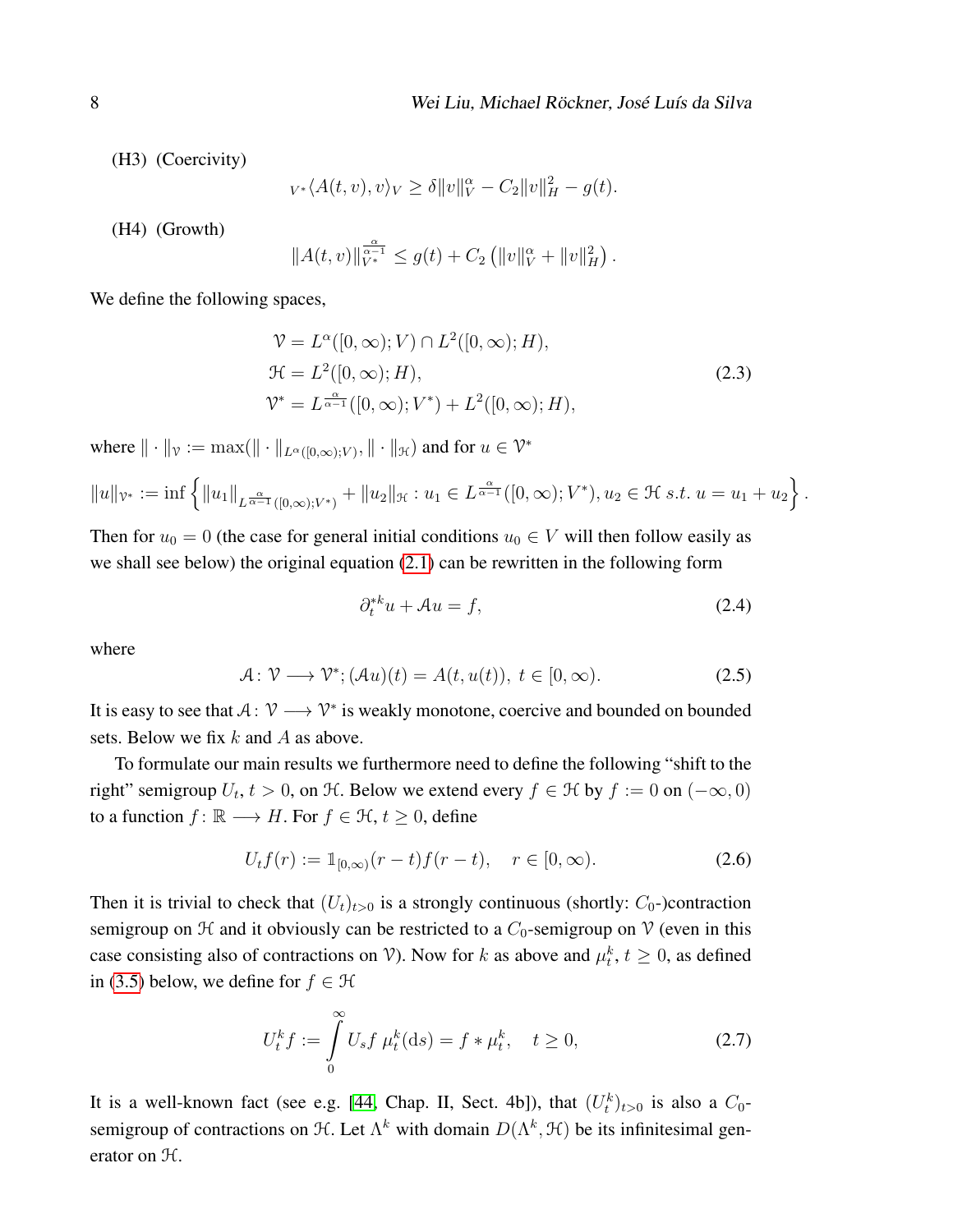Obviously,  $(U_t^k)_{t>0}$  can be restricted to a  $C_0$ -semigroup on V (again consisting of contractions). The generator of the latter is again  $\Lambda^k$ , but with domain

$$
D(\Lambda^k, \mathcal{V}) := \{ u \in D(\Lambda^k, \mathcal{H}) \cap \mathcal{V} \mid \Lambda^k u \in \mathcal{V} \}.
$$

Then  $D(\Lambda^k, \mathcal{V})$  is dense in  $\mathcal{V}$ , hence so is  $D(\Lambda^k, \mathcal{H}) \cap \mathcal{V}$ .

By [\[64,](#page-33-6) Lemma 2.3],  $\Lambda^k$ :  $D(\Lambda^k, \mathcal{H}) \cap \mathcal{V} \longrightarrow \mathcal{V}^*$  is closable as an operator from  $\mathcal{V}$ to  $\mathcal{V}^*$ . We denote its closure again by  $\Lambda^k$  and the domain of the latter by  $\mathcal{F}^k$ . Then  $\mathcal{F}^k$ is a Banach space with norm  $||u||_{\mathcal{F}^k} := (||u||^2_{\mathcal{V}} + ||\Lambda^k u||^2_{\mathcal{V}^*})^{\frac{1}{2}}$ ,  $u \in \mathcal{F}^k$ . We would like to mention here that, as will be seen in the applications in Section [7,](#page-22-0)  $\mathcal{F}^k$  is a generalization of a space-time Sobolev space with generalized time-fractional derivative. It will turn out (see Theorem [2.2](#page-9-0) below) that it is the appropriate space in which equation [\(2.1\)](#page-6-5) can be solved.

Finally, we define a convenient domain of  $\partial_t^{*k}$ , namely:

$$
D(\partial_t^*) := \{ u \in \mathcal{V}^* \mid k * u \in W^{1,1}((0,T);V^*), \forall T \in (0,\infty) \},\tag{2.8}
$$

where  $W^{1,1}((0,T); V^*)$  denotes the standard Sobolev space of order 1 in  $L^1([0,T]; V^*)$ .

We recall that for  $u \in L^1([0,\infty); V^*)$  we set  $u \equiv 0$  on  $(\infty, 0)$ , hence

<span id="page-8-1"></span>
$$
(k * u)(t) = \int_0^t k(t - s)u(s) \,ds. \tag{2.9}
$$

Then, obviously, for all  $T \in (0, \infty)$ 

$$
k * u = (\mathbb{1}_{[0,T]}k) * (\mathbb{1}_{[0,\infty)}u) \quad \text{on } [0,T],
$$
 (2.10)

where for  $p \in [1,\infty)$  the function on the right hand side belongs to  $L^p(\mathbb{R}; V^*)$  if so does  $\mathbb{1}_{[0,\infty)} u$ , and is in  $C(\mathbb{R}; V^*)$ , if in addition  $k \in L_{\text{loc}}^{p'}([0,\infty))$ , where  $p' := \frac{p}{p-1}$  $\frac{p}{p-1}$ .

For  $\gamma \in (0, \infty)$ ,  $p \in [1, \infty)$ , and  $E = \mathbb{R}, V, V^*$  or H we set

$$
L^p_\gamma([0,\infty);E) := L^p([0,\infty);E,e^{-\gamma t}dt),\tag{2.11}
$$

and define  $\mathcal{V}_{\gamma}$ ,  $\mathcal{H}_{\gamma}$ ,  $\mathcal{V}_{\gamma}^{*}$  as in [\(2.3\)](#page-7-1) with Lebesgue measure dt replaced by  $e^{-\gamma t}dt$ .

<span id="page-8-0"></span>Theorem 2.1. *Suppose that* k *satisfies [\(k\).](#page-6-4) Then:*

(i) 
$$
\mathcal{F}^k \subset D(\partial_t^{*k})
$$
 and  

$$
\Lambda^k u = -\partial_t^{*k} u \quad \text{for all } u \in \mathcal{F}^k.
$$

*In particular,*  $k * u \in C([0, \infty), H)$ .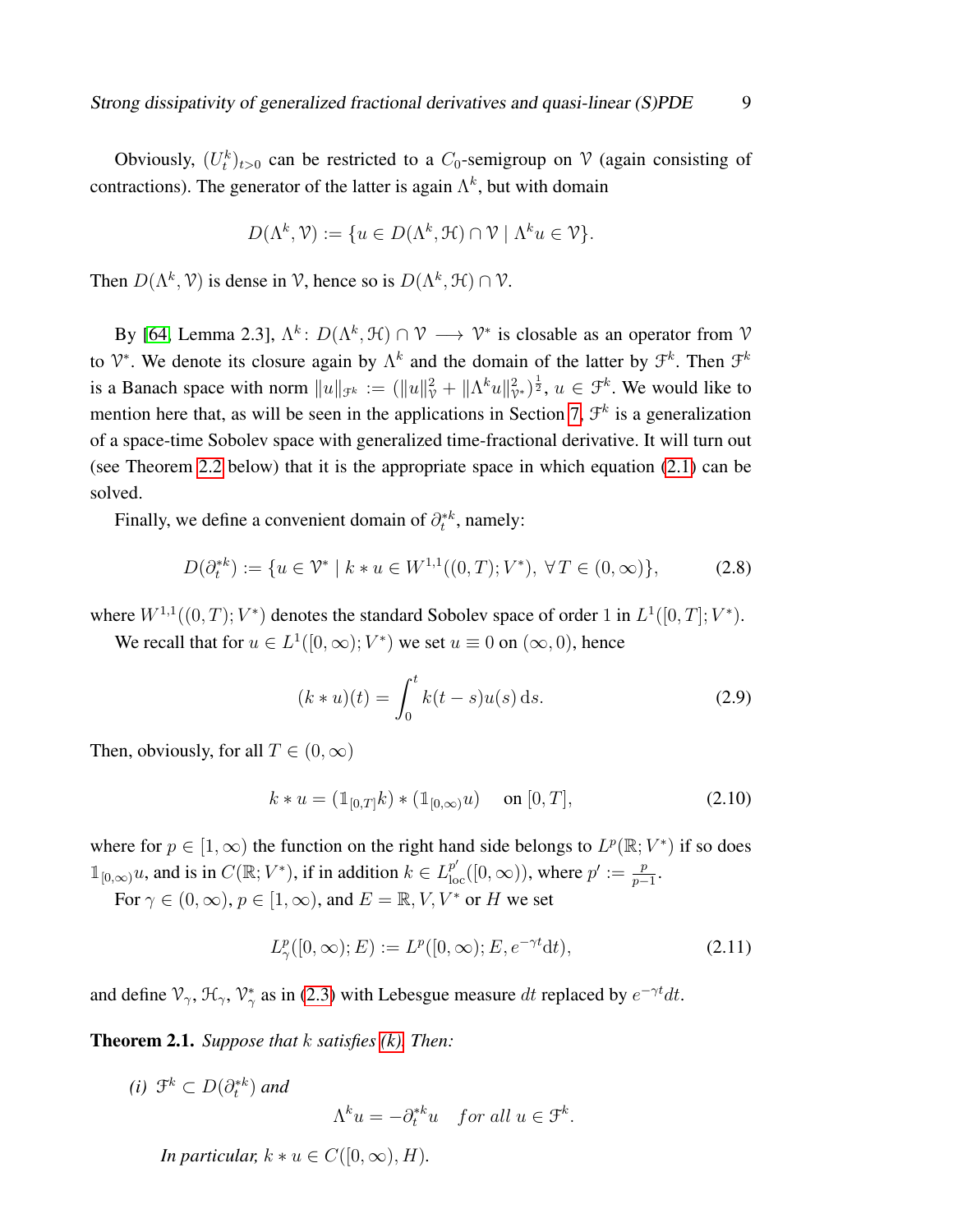*(ii) (*"strong dissipativity in  $\mathcal{V}_\gamma \subset \mathcal{H}_\gamma \subset \mathcal{V}_\gamma^*$ "). For every  $\gamma \in (0,\infty)$  and all  $u \in \mathcal{F}^k$ 

$$
\int_0^\infty v^* \langle \partial_t^{*k} u(s), u(s) \rangle_V e^{-\gamma s} ds \ge \frac{1}{2} \psi^k(\gamma) \int_0^\infty \|u(s)\|_H^2 e^{-\gamma s} ds, \qquad (2.12)
$$

*where*

<span id="page-9-2"></span><span id="page-9-1"></span>
$$
\psi^k(\gamma) := \int_{(0,\infty)} (1 - e^{-\tau \gamma}) M^k(\mathrm{d}\tau) \; (> 0 \, !)
$$
 (2.13)

and  $M^k$  is the unique measure on  $((0, \infty), \mathcal{B}(0, \infty))$  such that  $k(s) = M^k((s, \infty))$ , s ∈ (0,∞) *(see the beginning of Section [3](#page-11-2) for more details, in particular* [\(3.3\)](#page-11-4)*).*

The proof of Theorem [2.1](#page-8-0) will be given in Section [3](#page-11-2) below. We only mention here that assertion (i) is easy to prove for sufficiently smooth functions. The point here is that it holds for all  $u \in \mathcal{F}^k$ . The proofs of the following two theorems are contained in Section [4](#page-17-0) below.

<span id="page-9-0"></span>**Theorem 2.2.** *Suppose that*  $T \in [0, \infty)$ *,* k *satisfies* [\(k\)](#page-6-4) and  $A: [0, \infty) \times V \longrightarrow V^*$ *satisfies* (*H1*)–*(H4*). *Furthermore, assume that for*  $C_1$  *from* (*H2*) *there exists*  $\gamma \in (0, \infty)$ such that  $\psi^k(\gamma) > 2C_1$ , which is always the case if  $\lim_{s\to 0} k(s) = \infty$ . Then:

*(i)* For every  $u_0 \in V$  and  $f \in V^*$ , [\(2.1\)](#page-6-5) has a unique solution u such that  $u - u_0 \varphi \in \mathcal{F}^k$ *for every*  $\varphi \in L^{\alpha}([0,\infty);\mathbb{R})$  *with*  $\varphi \equiv 1$  *on*  $[0,T+1)$ *. In particular,* 

<span id="page-9-4"></span>
$$
u - u_0 \varphi \in L^{\alpha}([0, \infty); V); \ \partial_t^{*k} (u - u_0 \varphi) \in L^{\frac{\alpha}{\alpha - 1}}([0, \infty); V^*)
$$
 (2.14)

and  $t \mapsto \int_0^t k(t-s)(u(s) - u_0\varphi(s)) ds$  *has a continuous* H-valued dt-version.

*(ii) If, in addition,*  $(\tilde{k})$  *holds, then for dt-a.e.*  $t \in [0, T]$ *,* 

<span id="page-9-5"></span>
$$
u(t) = u_0 - \int_0^t \tilde{k}(t-s)A(s, u(s)) ds + \int_0^t \tilde{k}(t-s)f(s) ds.
$$
 (2.15)

*Furthermore, if*  $\tilde{k} \in L^{\alpha}_{loc}([0,\infty))$ ,  $t \mapsto u(t)$  *has a continuous*  $V^*$ -valued  $dt$ -version.

Now we turn to our last main result, namely the stochastic version of [\(2.1\)](#page-6-5) and [\(2.2\)](#page-6-1). Suppose that U is a Hilbert space and  $W(t)$  is a U-valued cylindrical Wiener process defined on a filtered probability space  $(\Omega, \mathcal{F}, (\mathcal{F}_t)_{t\geq 0}, \mathbb{P})$  with normal filtration  $\mathcal{F}_t, t \geq 0$ . Now we consider stochastic nonlinear evolution equations with generalized time-fractional derivative of type

<span id="page-9-3"></span>
$$
\partial_t^{*k_1}(X(t) - x_0) + A(t, X(t)) = \partial_t^{*k_2} \int_0^t B(s) \, dW(s), \quad 0 < t < T,\tag{2.16}
$$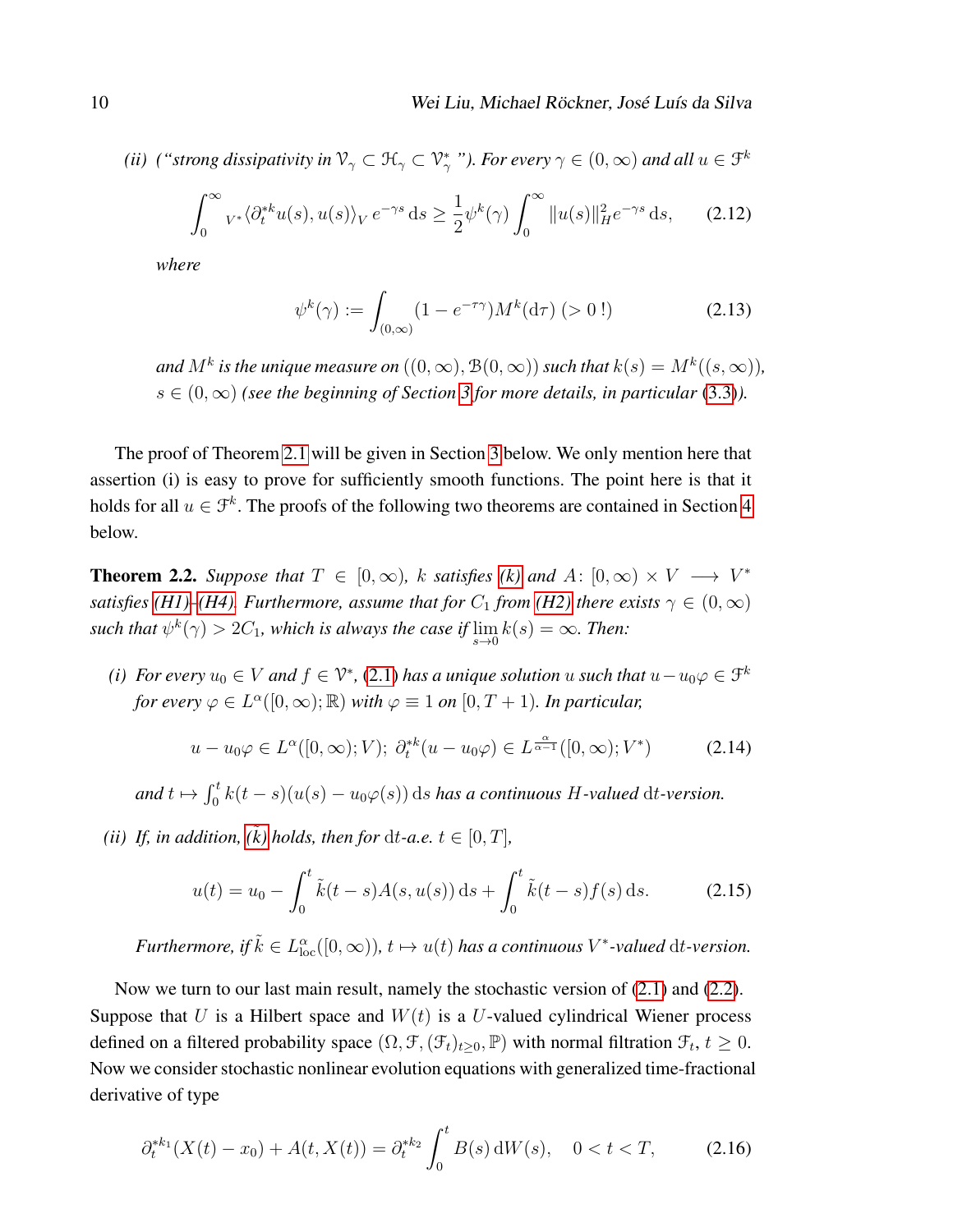where  $x_0 \in V$  and  $B: [0, T] \longrightarrow L_{HS}(U; H)$  is measurable, here  $(L_{HS}(U; H), || \cdot ||_{HS})$ denotes the space of all Hilbert–Schmidt operators from  $U$  to  $H$ . Note that, if  $k_1$  satisfies  $(k)$ , the integral form of  $(2.16)$  is as follows

$$
X(t) = x_0 - \int_0^t \widetilde{k_1}(t - s)A(s, X(s)) ds + \int_0^t (\widetilde{k_1} * k_2)(t - s)B(s) dW(s).
$$
 (2.17)

For this we need to assume more about  $k_1$  and  $k_2$  from above, namely that they satisfy

<span id="page-10-1"></span>(ks) [\(k\)](#page-6-4) holds for  $k_1$  and  $k_2$ , and  $k_1$  satisfies ( $\tilde{k}$ ) such that  $\tilde{k}_1 * k_2 \in L^2_{loc}([0, \infty))$ .

Note that the stochastic integral term in [\(2.16\)](#page-9-3)

$$
F(t) := \int_0^t (\widetilde{k}_1 * k_2)(t - s)B(s) dW(s)
$$

is well-defined if e.g.  $||B||_{HS} \in L^{\infty}_{loc}([0,\infty))$ , because then

$$
\int_0^t (\widetilde{k_1} * k_2)^2 (t - s) \|B(s)\|_{HS}^2 ds < \infty.
$$

If  $k_1 = k_2$ , then the stochastic integral term is even well-defined if merely  $||B||_{HS} \in$  $L^2_{\text{loc}}([0,\infty)).$ 

<span id="page-10-0"></span>**Theorem 2.3.** Suppose that [\(ks\)](#page-10-1) holds, A satisfies [\(H1\)](#page-6-0)[–\(H4\)](#page-7-0) and  $B \in L^{\infty}([0, T], L_{HS}(U; H))$ . *Assume also that*  $F \in V$ ,  $dt \otimes \mathbb{P}$ -*a.e.* (which is e.g. the case if  $B(t)$  is a Radonifying map *from* U *to* V *). Then:*

*(i) For every*  $x_0 \in V$  *the "shifted equation"* 

$$
\partial_t^{*k_1}(X(t) - F(t) - x_0\varphi) + A(t, X(t)) = 0, \quad dt\text{-}a.e. \ t \in [0, T], \tag{2.18}
$$

*has a unique*  $(\mathcal{F}_t)$ -adapted solution X such that  $X - F - x_0\varphi \in \mathcal{F}^{k_1}$ ,  $\mathbb{P}\text{-}a.s.$  for *every*  $\varphi \in L^{\alpha}([0,\infty);\mathbb{R})$  *with*  $\varphi \equiv 1$  *on*  $[0,T+1)$ *. In particular,* 

$$
X - F - x_0 \varphi \in L^{\alpha}([0, \infty); V); \ \partial_t^{*k_1}(X - F - x_0 \varphi) \in L^{\frac{\alpha}{\alpha - 1}}([0, \infty); V^*), \ \mathbb{P}\text{-}a.s.
$$
  
and  $t \mapsto \int_0^t k_1(t - s)(X(s) - x\varphi(s)) ds \ \mathbb{P}\text{-}a.s.$  has a continuous *H*-valued dt-  
version.

*(ii) For* dt-a.e.  $t \in [0, T]$ *,* 

$$
X(t) = x_0 - \int_0^t \widetilde{k_1}(t-s)A(s,X(s))\,\mathrm{d}s + \int_0^t (\widetilde{k_1} * k_2)(t-s)B(s)\,\mathrm{d}W(s),\,\mathbb{P}\text{-}a.s.\tag{2.19}
$$

*Furthermore, if*  $\widetilde{k}_1 \in L^{\alpha}_{loc}([0,\infty))$ ,  $t \mapsto X(t)$  P-a.s. has a continuous V<sup>\*</sup>-valued dt*-version.*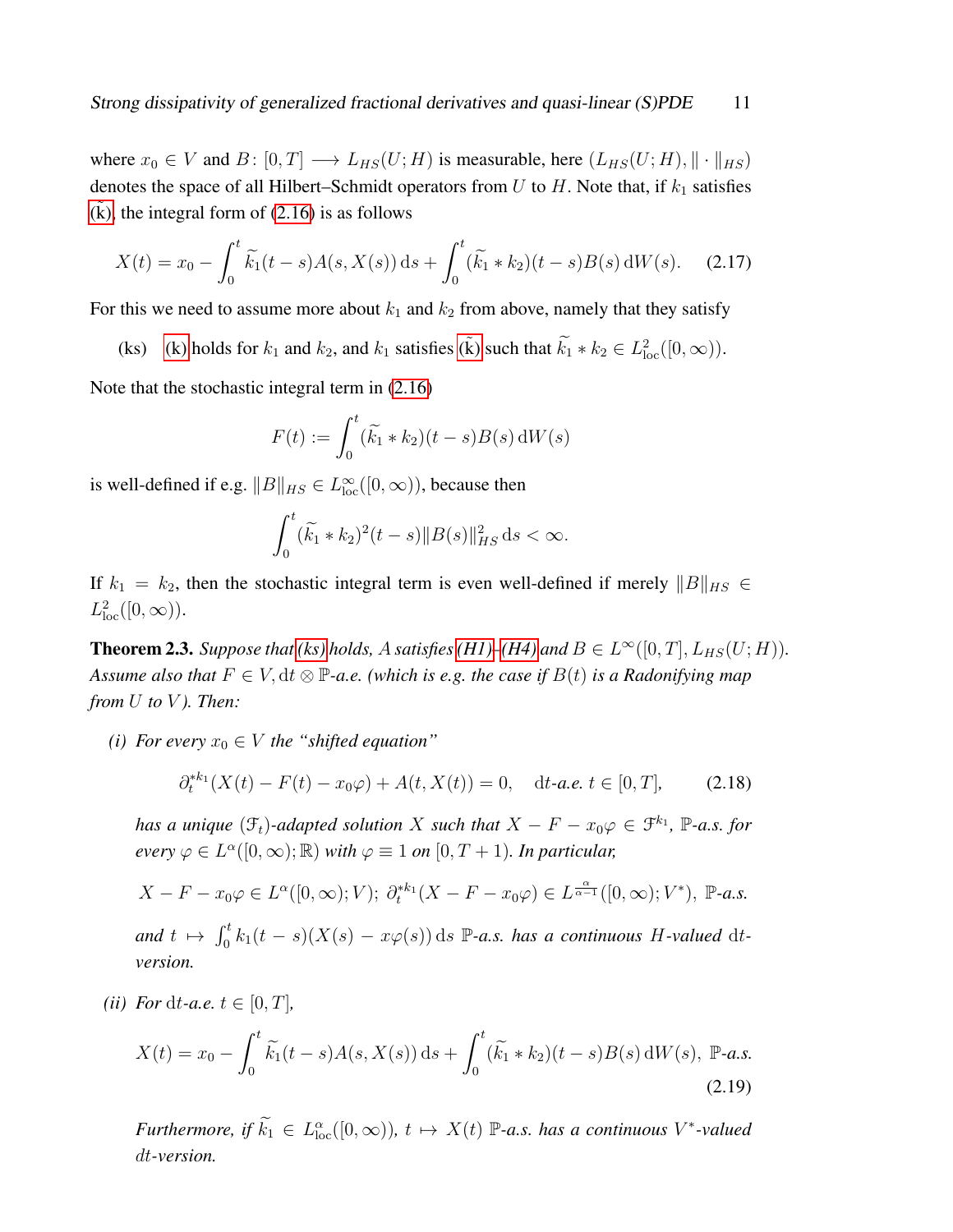**Remark 2.4.** In [\[41\]](#page-31-0), we have investigated the case that  $\partial_t^{*k_1} = \partial_t^{\beta}$  $\partial_t^{\beta}, \partial_t^{*k_2} = \partial_t^{\gamma}$  and A is *monotone. Then it is easy to see that the assumption*  $(ks)$  *is equivalent to*  $\gamma < \beta + \frac{1}{2}$  $\frac{1}{2}$ *.* We *want to remark that the special case*  $\gamma = \beta$  *or*  $\gamma = 1$  *has been intensively investigated for some semilinear SPDE models (such as the stochastic heat equation or the stochastic wave equation), see e.g. [\[2,](#page-29-7) [17,](#page-30-12) [18,](#page-30-10) [27,](#page-30-9) [55\]](#page-32-11) and more references therein. It's easy to see that we can also have fractional Brownian motion or Lévy process as the noise in [\(2.16\)](#page-9-3).* 

## <span id="page-11-2"></span>3 Generalized time-fractional derivatives as generators of  $C_0$ -semigroups and their strong dissipativity

In this section we prove Theorem [2.1,](#page-8-0) so assume that k satisfies  $(k)$ . By Caratheodory's theorem there exists a  $\sigma$ -finite (nonnegative) measure  $M^k$  on  $((0,\infty), \mathcal{B}((0,\infty)))$  such that

$$
M^k((s,\infty)) = k(s), \quad s \in (0,\infty). \tag{3.1}
$$

By Fubini's theorem it is easy to show that

<span id="page-11-5"></span><span id="page-11-0"></span>
$$
\int_{(0,\infty)} \tau \wedge 1 \, M^k(\,\mathrm{d}\tau) < \infty. \tag{3.2}
$$

Define

$$
\mathbb{C}_{\geq 0} := \{ z \in \mathbb{C} | \operatorname{Re} z \geq 0 \}
$$

and

<span id="page-11-4"></span>
$$
\mathbb{C}_{>0} := \{ z \in \mathbb{C} | \text{Re } z > 0 \}.
$$

We define the following function  $\psi^k : \mathbb{C}_{\geq 0} \longrightarrow \mathbb{C}$  by

$$
\psi^k(\lambda) := \int_{(0,\infty)} (1 - e^{-\lambda \tau}) M^k(\,\mathrm{d}\tau), \quad \lambda \in \mathbb{C}_{\geq 0},\tag{3.3}
$$

which by [\(3.2\)](#page-11-0) is well-defined and holomorphic on  $\mathbb{C}_{>0}$ , as well as continuous on  $\mathbb{C}_{>0}$ (see [\[62,](#page-33-7) p.25] for details). Hence the same is true for the function

<span id="page-11-3"></span><span id="page-11-1"></span>
$$
\lambda \mapsto e^{-t\psi^k(\lambda)}, \quad \lambda \in \mathbb{C}_{\geq 0},\tag{3.4}
$$

for every  $t \in [0, \infty)$ . Furthermore for every  $t \in [0, \infty)$ , since  $t\psi^k$  restricted to  $(0, \infty)$  is a nonnegative Bernstein function (see [\[62,](#page-33-7) Theorem 3.2]), there exists a unique probability measure  $\mu^k_t$  on  $([0,\infty),$   $\mathcal{B}([0,\infty))$  such that

$$
\int_{[0,\infty)} e^{-\lambda s} \mu_t^k(\,\mathrm{d}s) = e^{-t\psi^k(\lambda)}, \quad \lambda \in (0,\infty),\tag{3.5}
$$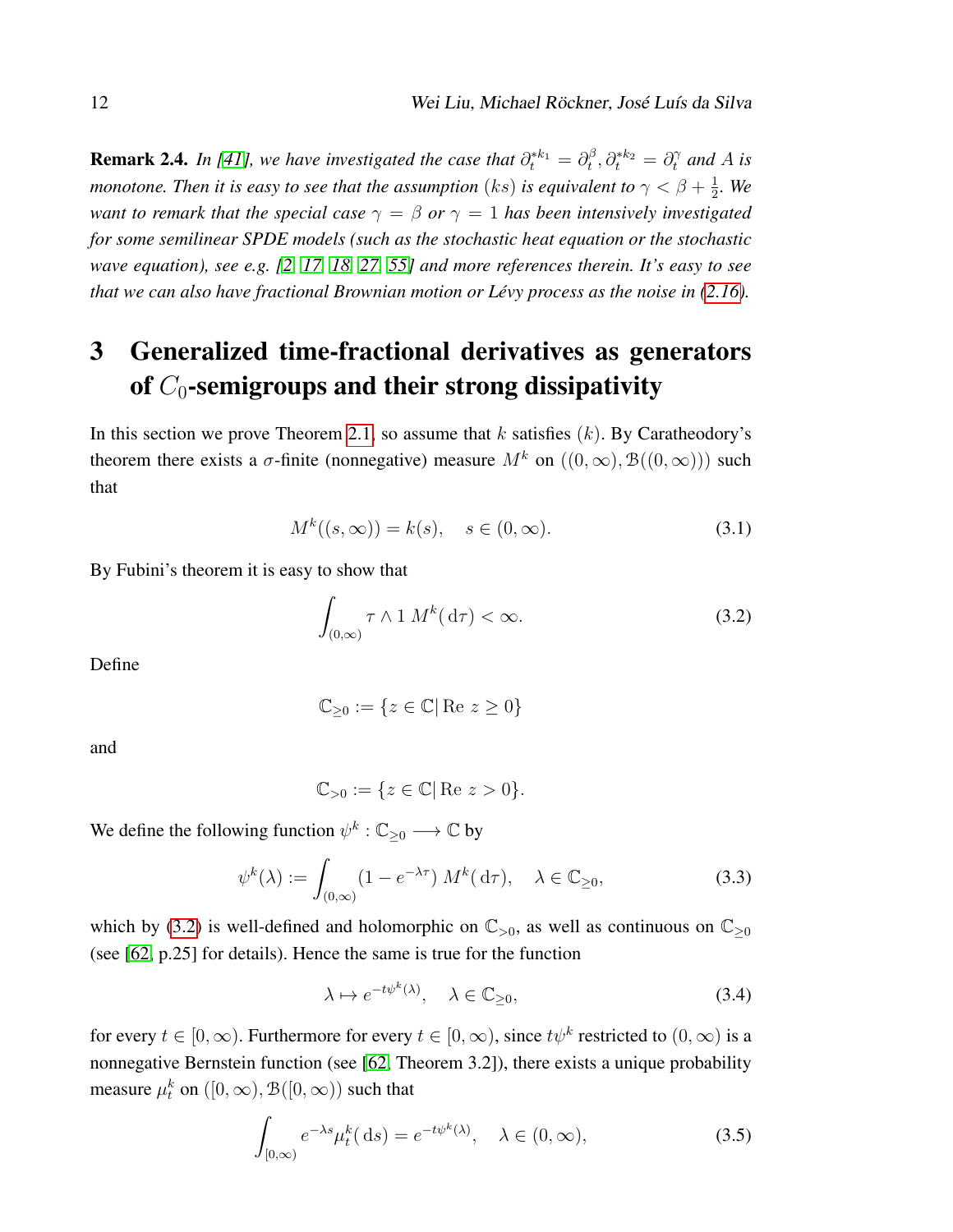(see [\[62,](#page-33-7) Theorems 3.7 and 1.4]). Furthermore, since the Laplace transform

<span id="page-12-1"></span>
$$
\mathcal{L}\mu_t^k(\lambda) := \int_{[0,\infty)} e^{-\lambda s} \mu_t^k(\,\mathrm{d}s) \tag{3.6}
$$

is defined for all  $\lambda \in \mathbb{C}_{\geq 0}$  and is obviously holomorphic on  $\mathbb{C}_{>0}$ , as well as continuous on  $\mathbb{C}_{\geq 0}$ , [\(3.5\)](#page-11-3) implies that

$$
\mathcal{L}\mu_t^k(\lambda) = e^{-t\psi^k(\lambda)} \quad \text{for all } \lambda \in \mathbb{C}_{\geq 0}.\tag{3.7}
$$

In particular, we have for every  $t\in [0,\infty)$  for the Fourier transform  $\hat{\mu}_t^k$  of  $\mu_t^k$ 

$$
\hat{\mu}_t^k(\lambda) := \int_{(0,\infty)} e^{i\lambda s} \mu_t^k(\,\mathrm{d}s) = e^{-t\psi^k(-i\lambda)} = e^{-t \int_{(0,\infty)} (1 - e^{i\lambda \tau}) M^k(\,\mathrm{d}\tau)}, \quad \lambda \in \mathbb{R}.\tag{3.8}
$$

By [\(3.2\)](#page-11-0) the function  $\mathbb{R} \ni \lambda \mapsto |\psi^k(-i\lambda)|$  is of at most linear growth.

Now let us consider the  $C_0$ -semigroup  $(U_t^k)_{t\geq 0}$  on  $\mathcal H$  with infinitesimal generator  $(\Lambda^k, D(\Lambda^k, \mathcal{H}))$  introduced in Section [2.](#page-5-0) First we characterize this generator through its Fourier transform and as a corollary we prove that it coincides with  $\partial_t^*$  on an operator core.

<span id="page-12-0"></span>**Proposition 3.1.** *The generator*  $(\Lambda^k, D(\Lambda^k, \mathcal{H}))$  *of*  $(U_t^k)_{t>0}$  (*on*  $\mathcal{H}$ *), defined in Section [2,](#page-5-0) is given as follows*

$$
D(\Lambda^k, \mathcal{H}) = \{ u \in \mathcal{H} \mid r \mapsto |\psi^k(-ir)| \hat{u}(r) \in L^2(\mathbb{R}; H_{\mathbb{C}}) \},
$$
  

$$
(\Lambda^k u)^\wedge(r) = -\psi^k(-ir)\hat{u}(r), \ r \in \mathbb{R},
$$

*where*  $H_{\mathbb{C}}$  *denotes the complexification of* H *and*  $\hat{u}$  *denotes the Fourier transform of*  $u$ *considered as a function from*  $\mathbb R$  *to*  $H$ *, i.e.*  $u := 0$  *on*  $(-\infty, 0)$  *and* 

$$
\hat{u}(r) := \int_{\mathbb{R}} e^{irs} u(s) \, \mathrm{d}s, \quad r \in \mathbb{R}.
$$

*Proof.* Below we consider each  $\mu_t^k(ds)$  as a measure on all of  $\mathbb{R}$ , by defining

$$
\mu_t^k(A) := \mu_t^k(A \cap [0, \infty)), \ A \in \mathcal{B}(\mathbb{R}).
$$

Let  $D := \{ u \in \mathcal{H} \mid r \mapsto |\psi^k(-ir)| \hat{u}(r) \in L^2(\mathbb{R}; H_{\mathbb{C}}) \}.$  Then for  $u \in D$ , because  $u * \mu_t^k \in L^2(\mathbb{R}; H)$  and  $\hat{\mu}_t^k$  is bounded, we have

$$
\frac{1}{t}(U_t^k u - u)^\wedge(r) = \frac{1}{t} \Big( \int_0^\infty U_s u \,\mu_t^k(ds) - u \Big)^\wedge(r)
$$
  
\n
$$
= \frac{1}{t} \Big( \int_{\mathbb{R}} u(\cdot - s) \,\mu_t^k(ds) - u \Big)^\wedge(r)
$$
  
\n
$$
= \frac{1}{t} (u * \mu_t^k - u)^\wedge(r)
$$
  
\n
$$
= \frac{1}{t} \hat{u}(r) \Big( e^{-t\psi^k(-ir)} - 1 \Big) \xrightarrow[t \to 0]{} - \psi^k(-ir)\hat{u}(r)
$$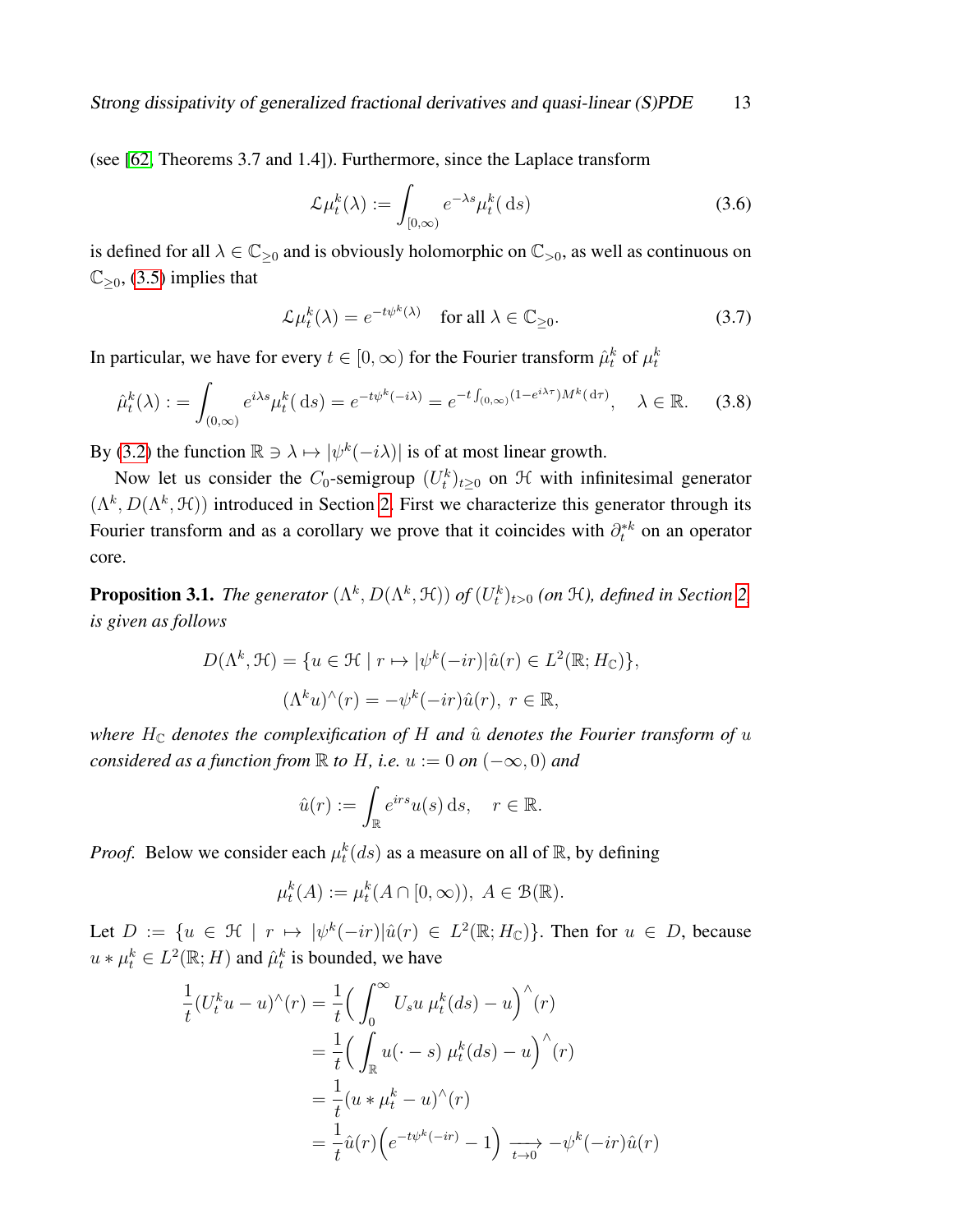for dr-a.e.  $r \in \mathbb{R}$ . But since for all  $r \in \mathbb{R}$  and  $t > 0$ ,

$$
\frac{1}{t} \Big| e^{-t\psi^k(-ir)} - 1 \Big| \le 2|\psi^k(-ir)|,
$$

the last convergence also holds in  $L^2(\mathbb{R}; H_{\mathbb{C}})$ . Hence  $D \subset D(\Lambda^k, \mathcal{H})$  and

<span id="page-13-1"></span>
$$
(\Lambda^k u)^\wedge(r) = -\psi^k(-ir)\hat{u}(r), \ r \in \mathbb{R}.\tag{3.9}
$$

Because  $\hat{\mu}_t^k$  is bounded, one similarly checks that

$$
U_t^k D \subseteq D \quad \forall t > 0,\tag{3.10}
$$

and that  $(\Lambda^k, D)$  is closed as an operator from  $\mathcal H$  to  $\mathcal H$ . Since the function  $\mathbb R \ni r \mapsto$  $|\psi^{k}(-ir)|$  is at most of linear growth, D is dense in H. Hence [\(3.9\)](#page-13-1) implies (see [\[57,](#page-33-8) Theorem X.49]) that D is an operator core of  $(\Lambda^k, D(\Lambda^k, \mathcal{H}))$ , i.e. D is dense in  $D(\Lambda^k, \mathcal{H})$ with respect to the graph norm given by  $\Lambda^k$ . Consequently,  $D = D(\Lambda^k, \mathcal{H})$  and  $\Lambda^k$  is given by [\(3.9\)](#page-13-1).  $\Box$ 

<span id="page-13-0"></span>**Proposition 3.2.**  $D(\Lambda^k, \mathcal{H}) \subset \mathcal{F}^k$  and for all  $u \in D(\Lambda^k, \mathcal{H})$ 

<span id="page-13-2"></span>
$$
\Lambda^k u = -\frac{d}{dt}(k * u). \tag{3.11}
$$

*Proof.* First let  $u \in D_0 := D(\Lambda^k, \mathcal{H}) \cap \mathcal{V} \cap D(\partial_t^{*k}) \cap L^{\infty}([0, \infty); H)$ . Then for  $T \in (0, \infty)$ 

<span id="page-13-3"></span>
$$
\|(k*u)(t)\|_{V^*} \le \operatorname{ess} \operatorname{sup}_{s\in[0,T]} \|u(s)\|_{V^*} \int_0^t k(s) \, \mathrm{d}s \quad \text{ for } dt\text{-a.e. } t \in [0,T], \quad (3.12)
$$

and the same inequality holds with  $\|\cdot\|_H$  replacing  $\|\cdot\|_{V^*}$ .

Again we consider all appearing functions, originally only defined on  $[0, \infty)$ , as functions on all of R by defining them to be equal to zero on  $\mathbb{R} \setminus [0,\infty)$ . As in the proof of Proposition [3.1,](#page-12-0) one can check that  $D_0$  is dense in  $\mathcal H$  and also that  $U_t^k(D_0) \subset D_0$ . Concerning the latter we note that all spaces in the intersection defining  $D_0$  are obviously invariant under  $U_t^k$  except for  $D(\partial_t^{*k})$ . To see that this is also true for the latter, let  $u \in D(\partial_t^{*k})$ . Then  $U_t^k u = u * \mu_t^k \in L^1([0,\infty); V^*)$  and for  $T \in (0,\infty)$  there exist  $h \in L^1([0,T];V^*)$  and  $v \in V^*$  such that for  $r \in [0,T]$ 

$$
(k * u)(r) = v + \int_0^r h(\tau) d\tau.
$$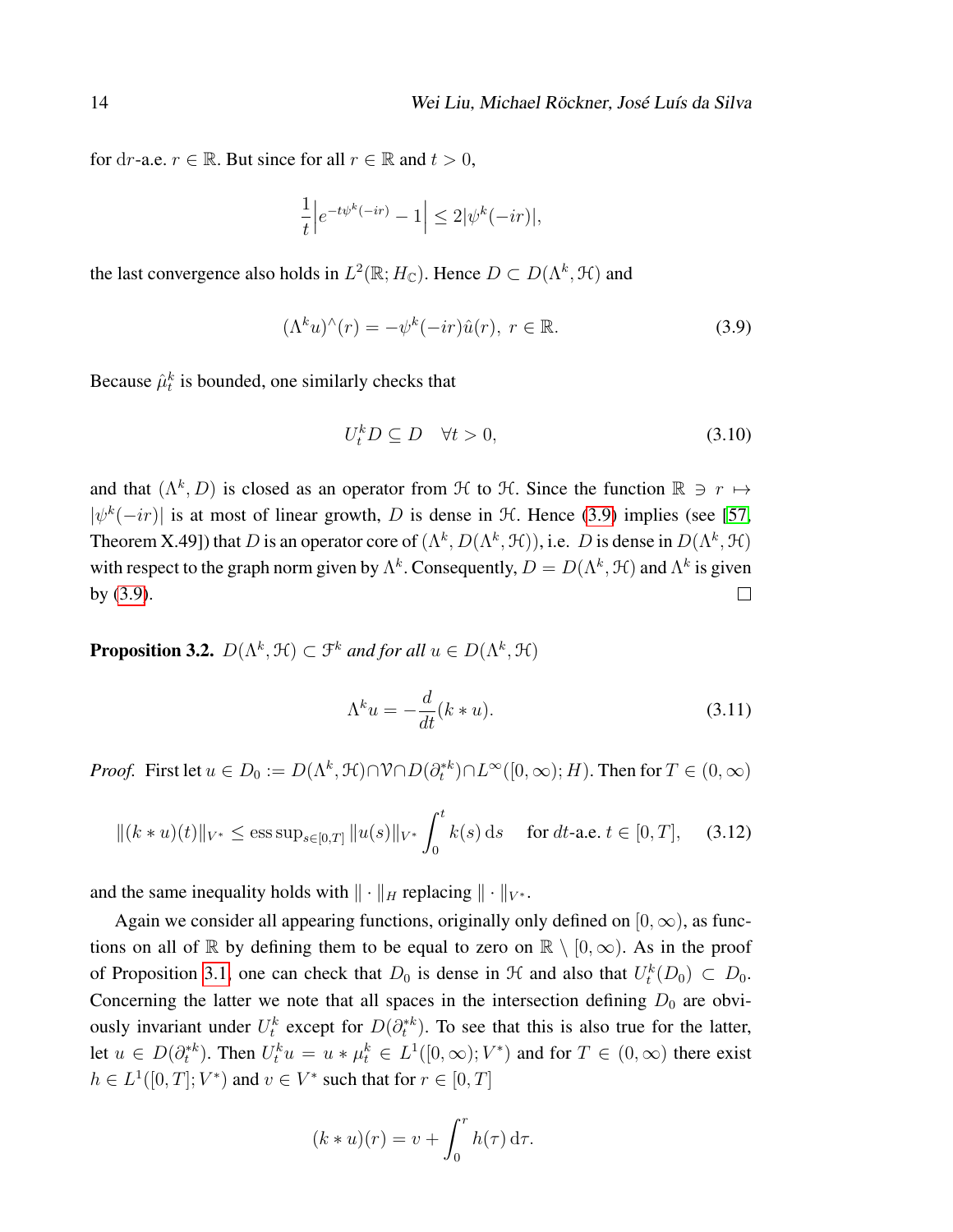But again by setting  $h \equiv 0$  on  $(-\infty, 0)$  and using Fubini's theorem

$$
(k * U_t^k u)(r) = (k * u * \mu_t^k)(r)
$$
  
=  $v + \int_0^\infty \int_0^{r-s} h(\tau) d\tau \mu_t^k(ds)$   
=  $v + \int_0^\infty \int_{-s}^{r-s} h(\tau) d\tau \mu_t^k(ds)$   
=  $v + \int_0^\infty \int_0^r h(\tau - s) d\tau \mu_t^k(ds)$   
=  $v + \int_0^r (h * \mu_t^k)(\tau) d\tau, \quad r \in [0, T].$ 

Since  $h * \mu_t^k \in L^1([0,T]; V^*)$ , this implies that  $U_t^k u \in D(\partial_t^{*k})$ . Again applying Theorem X.49 from [\[57\]](#page-33-8) we obtain that  $D_0$  is an operator core of  $(\Lambda^k, D(\Lambda^k, \mathcal{H}))$ . Hence it remains to prove [\(3.11\)](#page-13-2).

Let us start with calculating the Laplace transform  $\mathcal L$  of the right hand side of [\(3.11\)](#page-13-2) for any  $u \in D(\partial_t^{*k}) \cap L^{\infty}([0,\infty); V^*)$ . So let  $\lambda \in (0,\infty)$ . Then integrating by parts, using [\(3.12\)](#page-13-3) and Fubini's Theorem we obtain

$$
\mathcal{L}\left(\frac{d}{dt}(k*u)\right)(\lambda) = \int_0^\infty e^{-\lambda t} \frac{d}{dt}(k*u)(t) dt
$$
  
\n
$$
= \lim_{T \to \infty} \left(e^{-\lambda T}(k*u)(T) + \lambda \int_0^T e^{-\lambda t}(k*u)(t) dt\right)
$$
  
\n
$$
= \lambda \int_0^\infty e^{-\lambda t} \int_0^t k(t-s)u(s) ds dt
$$
  
\n
$$
= \lambda \int_0^\infty \int_s^\infty k(t-s)e^{-\lambda t} dt u(s) ds
$$
  
\n
$$
= \int_0^\infty e^{-\lambda s}u(s) ds \lambda \int_0^\infty M^k((t,\infty))e^{-\lambda t} dt
$$
  
\n
$$
= \lambda \int_0^\infty \int_{(t,\infty)} M^k(ds)e^{-\lambda t} dt \mathcal{L}u(\lambda)
$$
  
\n
$$
= \int_{(0,\infty)} \int_0^s \lambda e^{-\lambda t} dt M^k(ds) \mathcal{L}u(\lambda)
$$
  
\n
$$
= \psi^k(\lambda)\mathcal{L}u(\lambda),
$$

where we used  $(3.1)$  in the fifth inequality and  $(3.3)$  in the last inequality. For the left-hand side of [\(3.11\)](#page-13-2) and  $u \in D_0$  we find for all  $h \in H$ ,  $\lambda \in (0, \infty)$ , because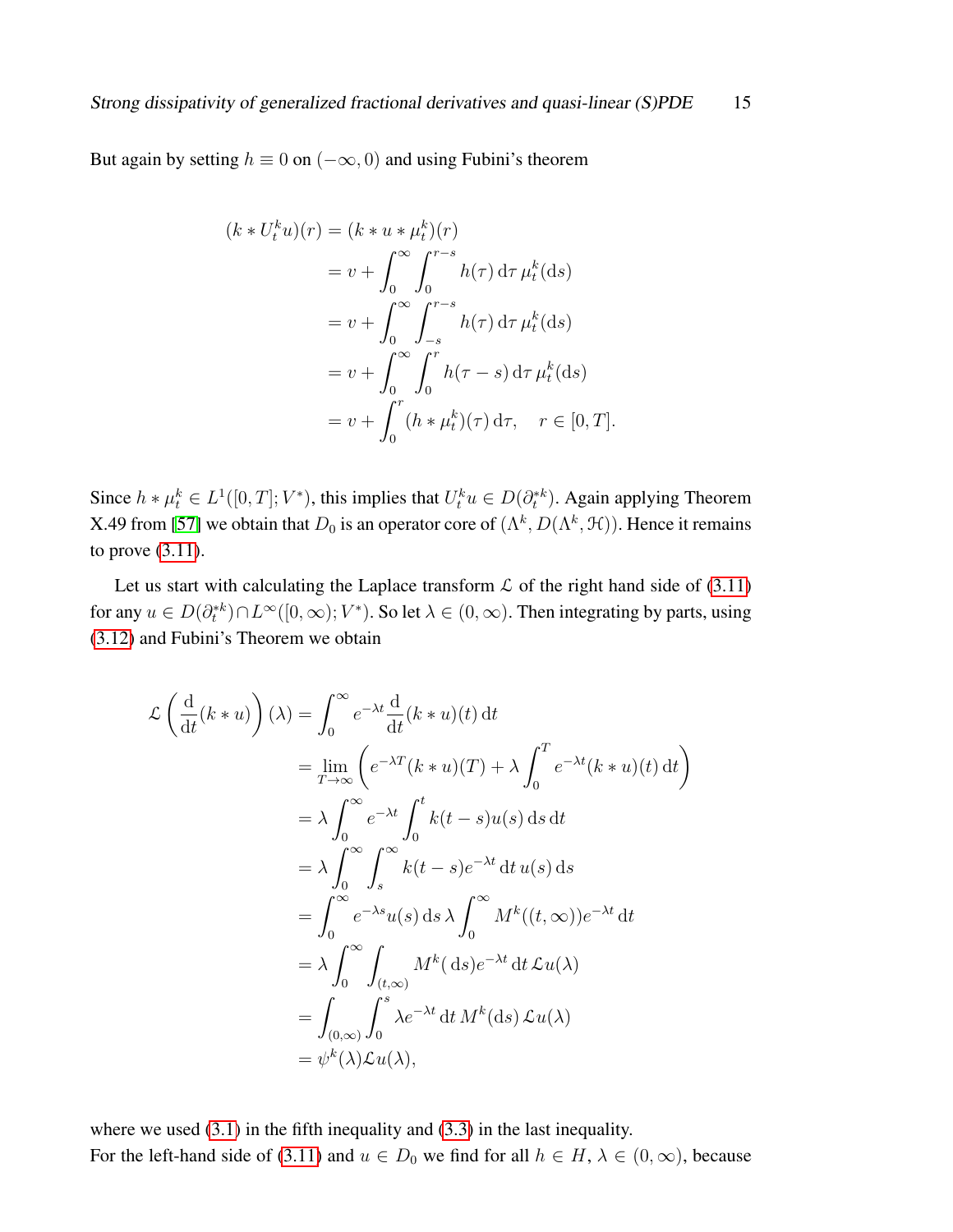of [\(3.7\)](#page-12-1)

$$
\left\langle \int_0^\infty \Lambda^k u(r) e^{-\lambda r} \, dr, h \right\rangle_H = \lim_{t \to 0} \frac{1}{t} \int_0^\infty \left\langle U_t^k u(r) - u(r), h \right\rangle_H e^{-\lambda r} \, dr
$$
  
\n
$$
= \lim_{t \to 0} \frac{1}{t} \left( \mathcal{L}(\langle u, h \rangle_H * \mu_t^k) - \mathcal{L}(\langle u, h \rangle_H) \right) (\lambda)
$$
  
\n
$$
= \lim_{t \to 0} \frac{1}{t} (e^{-t\psi^k(\lambda)} - 1) \mathcal{L}(\langle u, h \rangle_H)(\lambda)
$$
  
\n
$$
= -\psi^k(\lambda) \left\langle \mathcal{L}u(\lambda), h \right\rangle_H.
$$

Hence,  $\mathcal{L}(\Lambda^k(u))(\lambda) = -\psi^k(\lambda)\mathcal{L}u(\lambda)$  and [\(3.11\)](#page-13-2) follows for  $u \in D_0$ .

Now let  $u \in D(\Lambda^k, \mathcal{H})$ . Then, since  $D_0$  is an operator core for  $(\Lambda^k, D(\Lambda^k, \mathcal{H}))$ , there exist  $u_n \in D_0$ ,  $n \in \mathbb{N}$ , such that as  $n \to \infty$ 

$$
u_n \longrightarrow u
$$
 and  $\Lambda^k u_n \longrightarrow \Lambda^k u$  in H.

Let  $T \in (0, \infty)$ . Then as  $n \longrightarrow \infty$  by [\(2.10\)](#page-8-1) and, since [\(3.11\)](#page-13-2) holds for  $u_n$ ,

$$
k * u_n \longrightarrow k * u
$$

and

$$
-\frac{\partial}{\partial t}(k * u_n) \longrightarrow \Lambda^k u
$$

in  $L^1([0,T]; V^*)$ . Hence, the last assertion follows by the completeness of  $W^{1,1}([0,T]; V^*)$ .  $\Box$ 

After these preparations we can prove the first part of Theorem [2.1.](#page-8-0)

*Proof of Theorem [2.1\(](#page-8-0)i).* Let  $u \in \mathcal{F}^k$ . Then there exist  $u_n \in \mathcal{V} \cap D(\Lambda^k, \mathcal{H})$ ,  $n \in \mathbb{N}$ , such that as  $n \to \infty$ 

$$
u_n \longrightarrow u \text{ in } \mathcal{V} \quad \text{ and } \quad -\partial_t^{*k} u_n = \Lambda^k u_n \longrightarrow \Lambda^k u \text{ in } \mathcal{V}^*, \tag{3.13}
$$

<span id="page-15-0"></span> $\Box$ 

where we used Proposition [3.2.](#page-13-0) Let  $T \in (0, \infty)$ . By [\(2.10\)](#page-8-1),  $k * u_n \longrightarrow k * u$  in  $L^{\alpha}([0, T]; V)$ , hence in  $L^1([0,T]; V^*)$ , as  $n \to \infty$  and for  $p := \min\{2, \frac{\alpha}{\alpha - 1}\}$  $\frac{\alpha}{\alpha-1}$ } the latter part of [\(3.13\)](#page-15-0) implies that  $\partial_t^{*k}u_n$ ,  $n \in \mathbb{N}$ , are bounded in  $L^p([0,T];V^*)$ . Hence the Cesaro mean of a subsequence of  $(\partial_t^{*k} u_n)_{n \in \mathbb{N}}$  converges strongly in  $L^p([0,T]; V^*)$ , hence in  $L^1([0,T]; V^*)$ . Therefore, by completeness  $k * u \in W^{1,1}((0,T); V^*)$  and

$$
\Lambda^k u = -\frac{d}{dt}(k * u) \text{ on } [0, T] \text{ dt-a.e.}
$$

The last part of the assertion then follows by [\[7,](#page-29-8) Theorem 1.19, pp.25].

To prove Theorem [2.1\(](#page-8-0)ii) we need some preparations.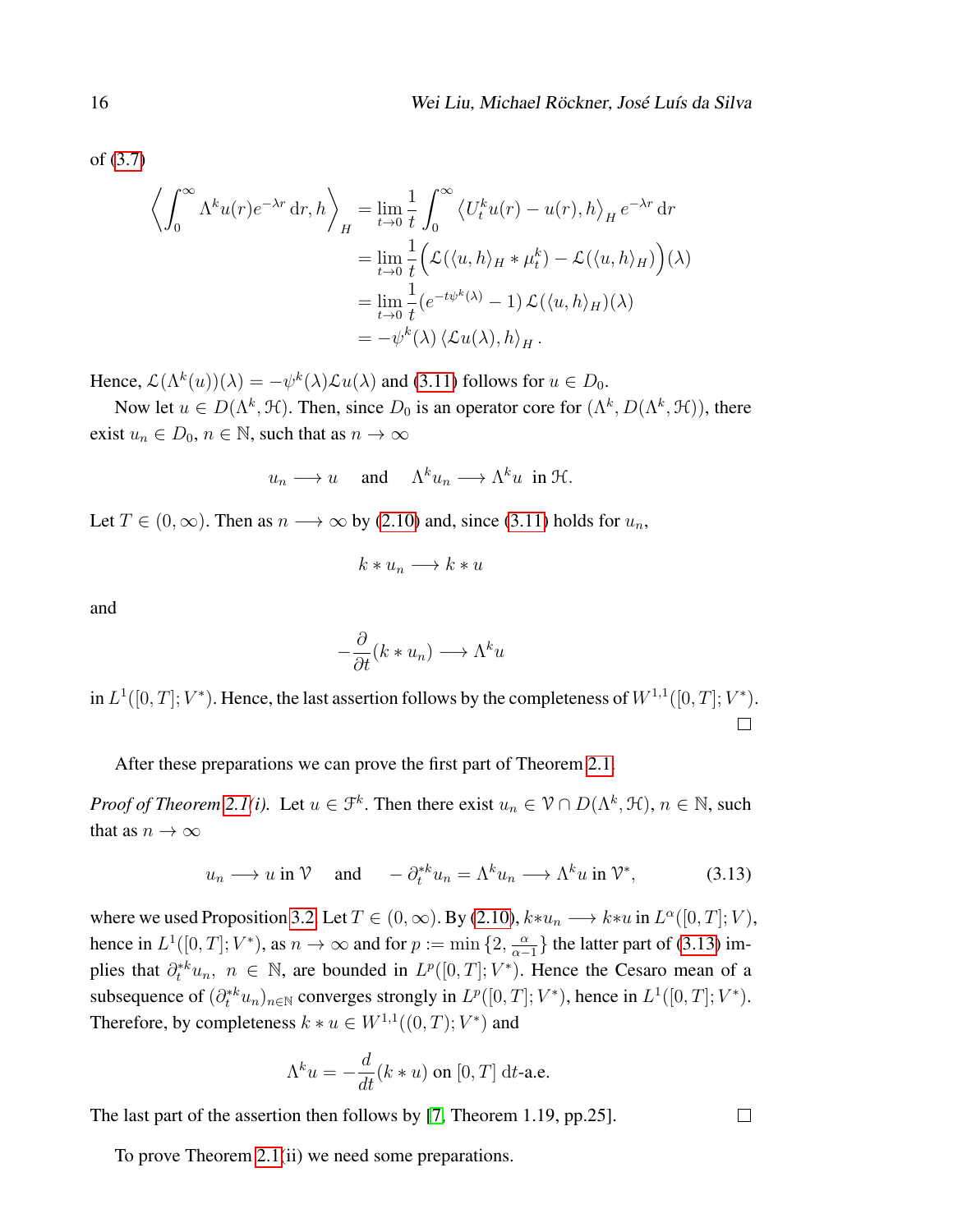<span id="page-16-0"></span>**Lemma 3.3.** *Let*  $\gamma \in (0, \infty)$ *. Then for all*  $u \in \mathcal{H}$ *, t*  $\geq 0$ *,* 

$$
\int_0^{\infty} \|U_t^k u(s)\|_H^2 e^{-\gamma s} ds \le e^{-\psi^k(\gamma)t} \int_0^{\infty} \|u(s)\|_H^2 e^{-\gamma s} ds.
$$

*Proof.* Let  $u \in \mathcal{H}$ ,  $t \geq 0$ . Then

$$
\int_0^\infty \|U_t^k u(s)\|_H^2 e^{-\gamma s} ds = \int_0^\infty \|(u * \mu_t^k)(s)\|_H^2 e^{-\gamma s} ds \leq \mathcal{L}(\|u\|_H^2)(\gamma) e^{-t\psi^k(\gamma)},
$$

where we used Jensen's inequality and [\(3.7\)](#page-12-1) in the last step.

<span id="page-16-1"></span>**Lemma 3.4.** *Let*  $\gamma \in (0, \infty)$  *and*  $u \in D(\Lambda^k, \mathcal{H})$ *. Then* 

$$
\int_0^\infty \langle \Lambda^k u(s), u(s) \rangle_H e^{-\gamma s} ds \le -\frac{1}{2} \psi^k(\gamma) \int_0^\infty \|u(s)\|_H^2 e^{-\gamma s} dt.
$$

*Proof.* Since

$$
\Lambda^k u = \lim_{\varepsilon \to 0} \frac{1}{\varepsilon} (U^k_\varepsilon u - u) \quad \text{in } \mathcal{H}, \text{ hence in } L^2_\gamma([0, \infty); H),
$$

we have by Lemma [3.3](#page-16-0) and the Cauchy–Schwarz inequality

$$
\int_0^\infty \langle \Lambda^k u(s), u(s) \rangle_H e^{-\gamma s} ds
$$
  
= 
$$
\lim_{\varepsilon \to 0} \frac{1}{\varepsilon} \left[ \int_0^\infty \langle U^k_\varepsilon u(s), u(s) \rangle_H e^{-\gamma s} ds - \int_0^\infty \langle u(s), u(s) \rangle_H e^{-\gamma s} ds \right]
$$
  

$$
\leq \lim_{\varepsilon \to 0} \frac{1}{\varepsilon} \left[ e^{-\frac{\varepsilon}{2} \psi^k(\gamma)} - 1 \right] \int_0^\infty ||u(s)||_H^2 e^{-\gamma s} ds
$$
  
= 
$$
-\frac{1}{2} \psi^k(\gamma) \int_0^\infty ||u(s)||_H^2 e^{-\gamma s} ds.
$$

Now we can prove the second part of Theorem [2.1.](#page-8-0)

*Proof of Theorem [2.1\(](#page-8-0)ii).* Let  $u \in \mathcal{F}^k$ . By definition of  $(\Lambda^k, \mathcal{F}^k)$  there exist  $u_n \in D(\Lambda^k, \mathcal{H}) \cap$ V such that as  $n \longrightarrow \infty$ 

$$
u_n \longrightarrow u
$$
 in  $\mathcal{V}$  and  $\Lambda^k u_n \longrightarrow \Lambda^k u$  in  $\mathcal{V}^*$ .

Hence by Lemma [3.4](#page-16-1)

$$
\int_0^\infty v^* \langle \Lambda^k u(s), u(s) \rangle_V e^{-\gamma s} ds = \lim_{n \to \infty} \int_0^\infty v^* \langle \Lambda^k u_n(s), u_n(s) \rangle_V e^{-\gamma s} ds
$$
  

$$
\leq \lim_{n \to \infty} -\frac{1}{2} \psi^k(\gamma) \int_0^\infty ||u_n(s)||_H^2 e^{-\gamma s} ds
$$
  

$$
= -\frac{1}{2} \psi^k(\gamma) \int_0^\infty ||u(s)||_H^2 e^{-\gamma s} ds,
$$

since  $u_n \to u$  in  $\mathcal V$  as  $n \to \infty$ , implies that  $u_n \to u$  in  $\mathcal H$ , hence in  $L^2_{\gamma}([0,\infty);H)$  as  $n \to \infty$ . Hence the assertion follows by Theorem [2.1\(](#page-8-0)i).  $\Box$ 

 $\Box$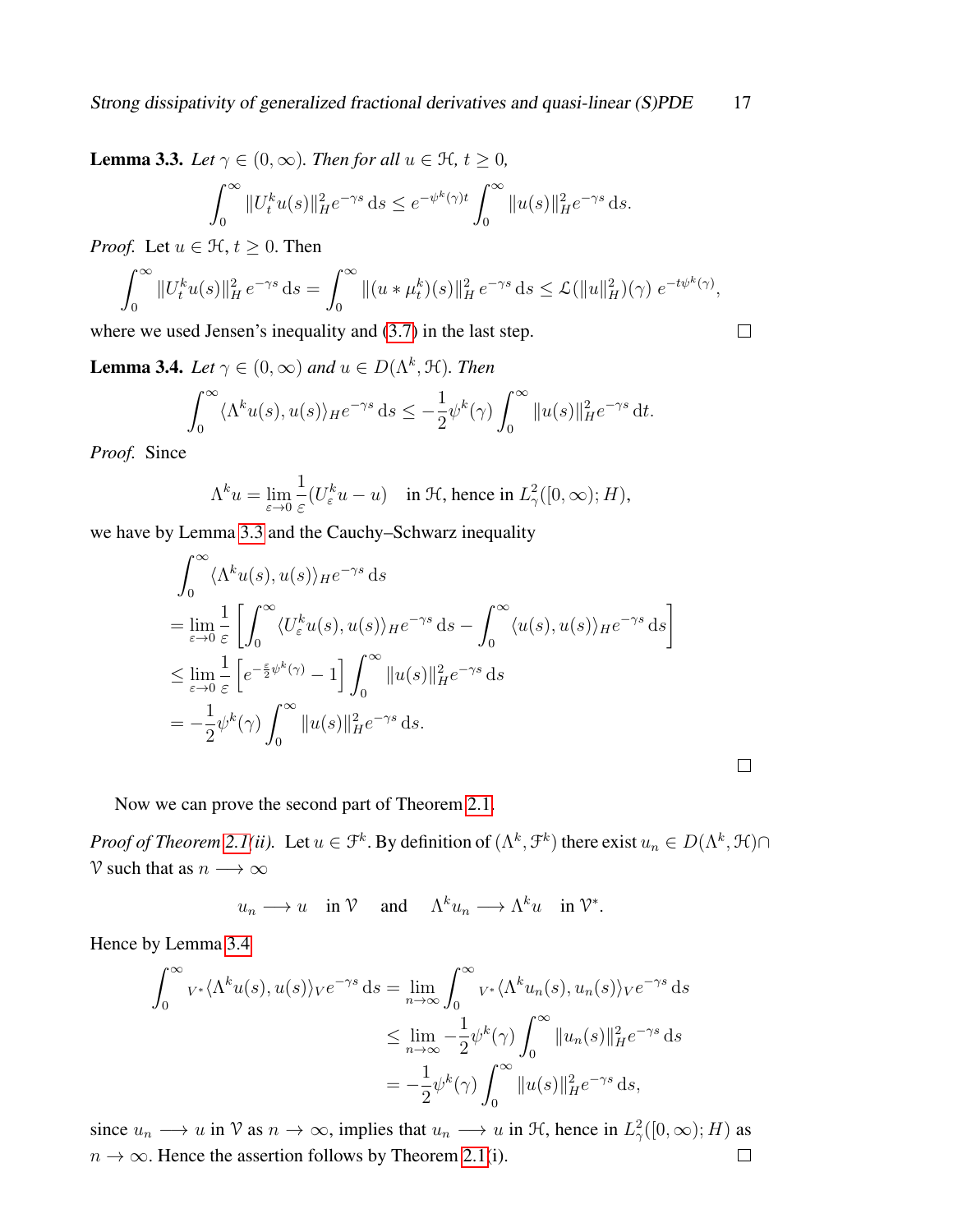## <span id="page-17-0"></span>4 Proof of main existence and uniqueness result: the deterministic case

In this section we proof Theorem [2.2,](#page-9-0) so assume that  $(k)$  and  $(H1)$ – $(H4)$  hold.

As in [\[41\]](#page-31-0) the proof heavily relies on a general perturbation result of operators A of the type as in Theorem [2.2,](#page-9-0) which we briefly recall now.

As in [\[64\]](#page-33-6) we consider a generator  $\Lambda$ , with domain  $D(\Lambda, \mathcal{H})$ , of a  $C_0$ -contraction semigroup of linear operators on  $H$  whose restrictions to  $V$  form a  $C_0$ -semigroup of linear operators on V. The generator of the latter is again  $\Lambda$ , but with domain  $D(\Lambda, \mathcal{V}) := \{u \in$  $\mathcal{V} \cap D(\Lambda, \mathcal{H}) \mid \Lambda u \in \mathcal{V}$ . Then  $D(\Lambda, \mathcal{V})$  is dense in  $\mathcal{V}$ , hence so is  $D(\Lambda, \mathcal{H}) \cap \mathcal{V}$ . By [\[64,](#page-33-6) Lemma 2.3],  $\Lambda : \mathcal{D}(\Lambda, \mathcal{H}) \cap \mathcal{V} \longrightarrow \mathcal{V}^*$  is closable as an operator from  $\mathcal{V}$  to  $\mathcal{V}^*$ . Denoting its closure by  $(\Lambda, \mathcal{F})$  we obtain that  $\mathcal{F}$  is a Banach space with norm

$$
||u||_{\mathcal{F}} := (||u||_{\mathcal{V}}^2 + ||\Lambda u||_{\mathcal{V}^*}^2)^{\frac{1}{2}}, u \in \mathcal{F}.
$$

Now we can formulate the following perturbation result.

<span id="page-17-2"></span>**Theorem 4.1.** Let conditions [\(H1\)](#page-6-0)[–\(H4\)](#page-7-0) hold. Assume that in [\(H2\)](#page-6-3) we have  $C_1 = 0$ . Then *for every*  $f \in \mathcal{V}^*$  *there exists*  $u \in \mathcal{F}$  *such that*  $Au - \Lambda u = f$ *.* 

This result is a generalization of [\[64,](#page-33-6) Proposition 3.2]. We replace the strong monotonicity assumption in [\[64,](#page-33-6) Proposition 3.2] by the classical monotonicity, i.e. [\(H2\)](#page-6-3) with  $C_1 = 0$ , and consider a reflexive Banach space V, while this space was assumed to be a Hilbert space in [\[64\]](#page-33-6). A rather concise proof in this more general case was given in [\[41\]](#page-31-0). Since this result is crucial for Theorem [2.2](#page-9-0) and for the convenience of the reader we include a more detailed proof in the Appendix of this paper. Now we are prepared to prove the second main result of this paper.

*Proof of Theorem [2.2\(](#page-9-0)i).* Existence: Case 1:  $u_0 = 0$ . Consider the operator

$$
\tilde{A} := A + C_1 I,
$$

where  $I: V \longrightarrow V^*$ ,  $I(u) := u, u \in V$ , and let  $\tilde{A}$  be defined as A was for A. Then we can apply Theorem [4.1](#page-17-2) with A replaced by  $\tilde{A}$  and  $\Lambda$  replaced by  $\Lambda^k = -\partial_t^{*k}$  with domain  $\mathcal{F}^k$  (see Theorem [2.1\(](#page-8-0)i)). Hence for every  $g \in \mathcal{H}(\subset \mathcal{V}^*)$  there exists  $u_g \in \mathcal{F}^k$  such that

<span id="page-17-1"></span>
$$
\partial_t^*{}^k u_g + \mathcal{A}u_g + C_1 u_g = g + f \quad \text{in } \mathcal{V}^*.
$$

.

Define:  $\mathcal{H}_T := L^2([0,T];H)$ . Then  $\mathcal{H}_T \hookrightarrow \mathcal{H}$  by the map  $i(g) = \begin{cases} g \text{ on } [0,T] \\ 0 & \text{if } \text{otherwise} \end{cases}$ 0 on  $(T, \infty)$ 

Consider the map  $\mathcal{H} \supset \mathcal{H}_T \ni g \mapsto C_1 u_{g[[0,T]]} \in \mathcal{H}_T$ , where for a function  $h: [0,\infty) \longrightarrow$ H we denote its restriction to  $[0, T]$  by  $h_{|[0,T]}$ .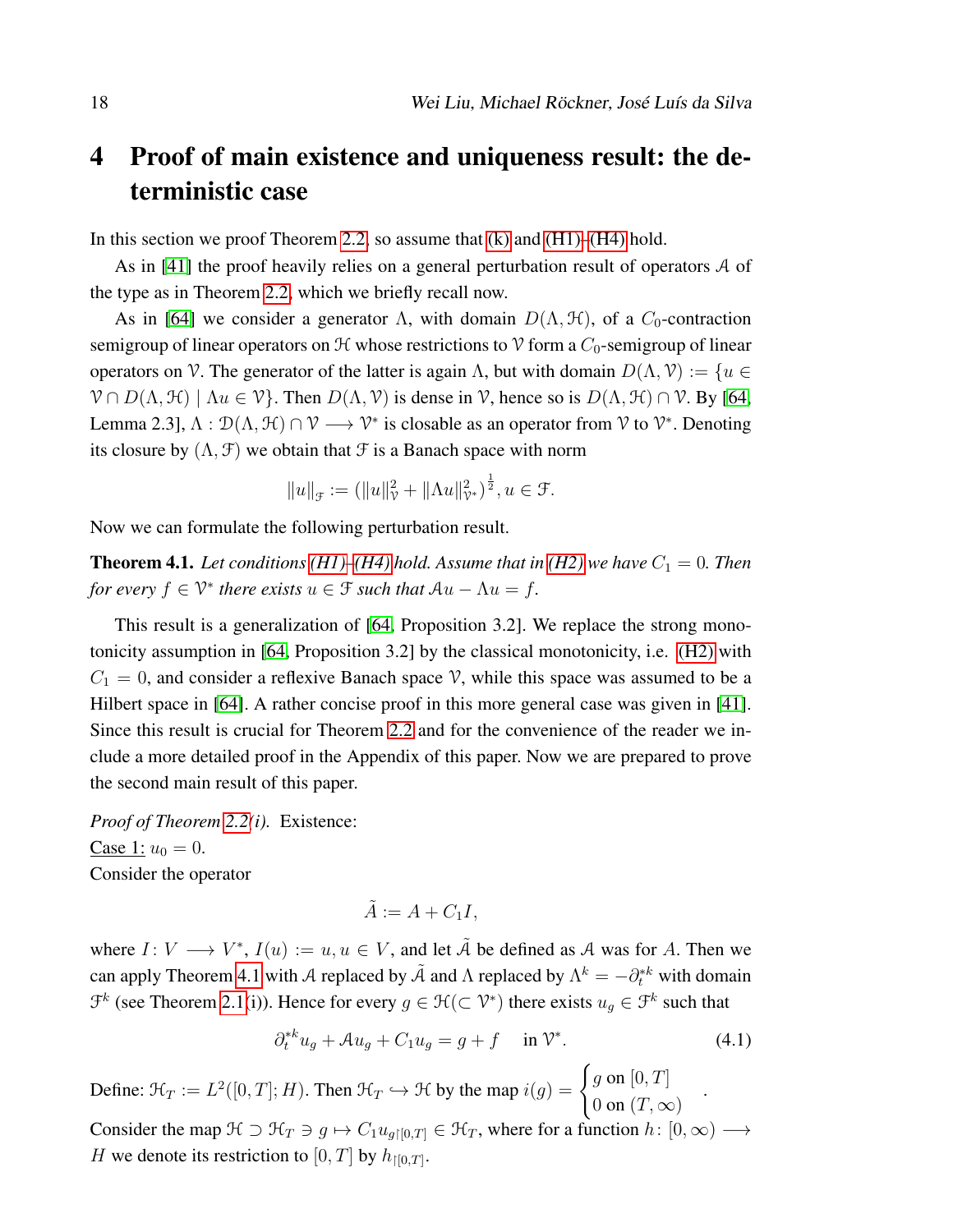By [\(H2\)](#page-6-3) and Theorem [2.1\(](#page-8-0)ii) we have for all  $\gamma \in (0, \infty)$ ;  $g_1, g_2 \in \mathcal{H}_T$ 

$$
\frac{1}{2}\psi^k(\gamma)\int_0^T \|C_1 u_{g_1}(s) - C_1 u_{g_2}(s)\|_{H}^2 e^{-\gamma s} ds
$$
\n
$$
\leq C_1^2 \int_0^\infty v \langle u_{g_1}(s) - u_{g_2}(s), \partial_t^{*k} (u_{g_1} - u_{g_2}) + A(s, u_{g_1}(s)) - A(s, u_{g_2}(s))
$$
\n
$$
+ C_1 (u_{g_1}(s) - u_{g_2}(s))\rangle_{V^*} e^{-\gamma s} ds
$$
\n
$$
= C_1 \int_0^T \langle C_1 u_{g_1}(s) - C_1 u_{g_2}(s), g_1(s) - g_2(s)\rangle_H e^{-\gamma s} ds.
$$

Hence by the Cauchy–Schwarz inequality

$$
\left(\int_0^T \|C_1 u_{g_1}(s) - C_1 u_{g_2}(s)\|_H^2 e^{-\gamma s} ds\right)^{\frac{1}{2}} \leq \frac{2C_1}{\psi^k(\gamma)} \left(\int_0^T \|g_1(s) - g_2(s)\|_H^2 e^{-\gamma s} ds\right)^{\frac{1}{2}}.
$$

We recall that by assumption

$$
\frac{2C_1}{\psi^k(\gamma)} < 1,
$$

which can always be achieved for large enough  $\gamma$  by [\(2.13\)](#page-9-2), if  $M^k((0,\infty)) = \infty$ , i.e. if  $\lim_{s\to 0} k(s) = \infty$ . Hence by Banach's fixed point theorem there exists  $g \in \mathcal{H}_T$ 

$$
C_1 u_g = g \quad \text{d}t\text{-a.e. on } [0, T].
$$

But then by  $(4.1)$ 

$$
\partial_t^{*k} u_g(t) + A(t, u_g(t)) = f(t) \quad \text{for dt-a.e. } t \in [0, T],
$$

so [\(2.1\)](#page-6-5) holds for  $u_0 = 0$ . Furthermore by construction  $u_g \in \mathcal{F}^k$ . In particular, [\(2.14\)](#page-9-4) holds for  $u_0 = 0$ .

Case 2:  $u_0 \in V$ .

Let  $\varphi$  be as in the assertion of the Theorem. Set  $x := u_0$  and define  $A_x$  as A, but with

$$
A_x(t, v) := A(t, v + x\varphi(t)), \ t > 0, \ v \in V,
$$

replacing A. Then by Case 1 there exist  $u_x \in \mathcal{F}^k$  such that

$$
\frac{d}{dt}(k * u_x(t)) + A_x(t, u_x(t)) = f(t) \quad \text{for dt-a.e. } t \in [0, T].
$$

Define  $u := u_x + x\varphi$ . Then  $u - x\varphi = u_x$  satisfies [\(2.14\)](#page-9-4) and

$$
\partial_t^{*k}(u(t)-x) + A(t, u(t)) = f(t) \quad dt\text{-a.e. on } (0, T)
$$

and [\(2.1\)](#page-6-5) is solved.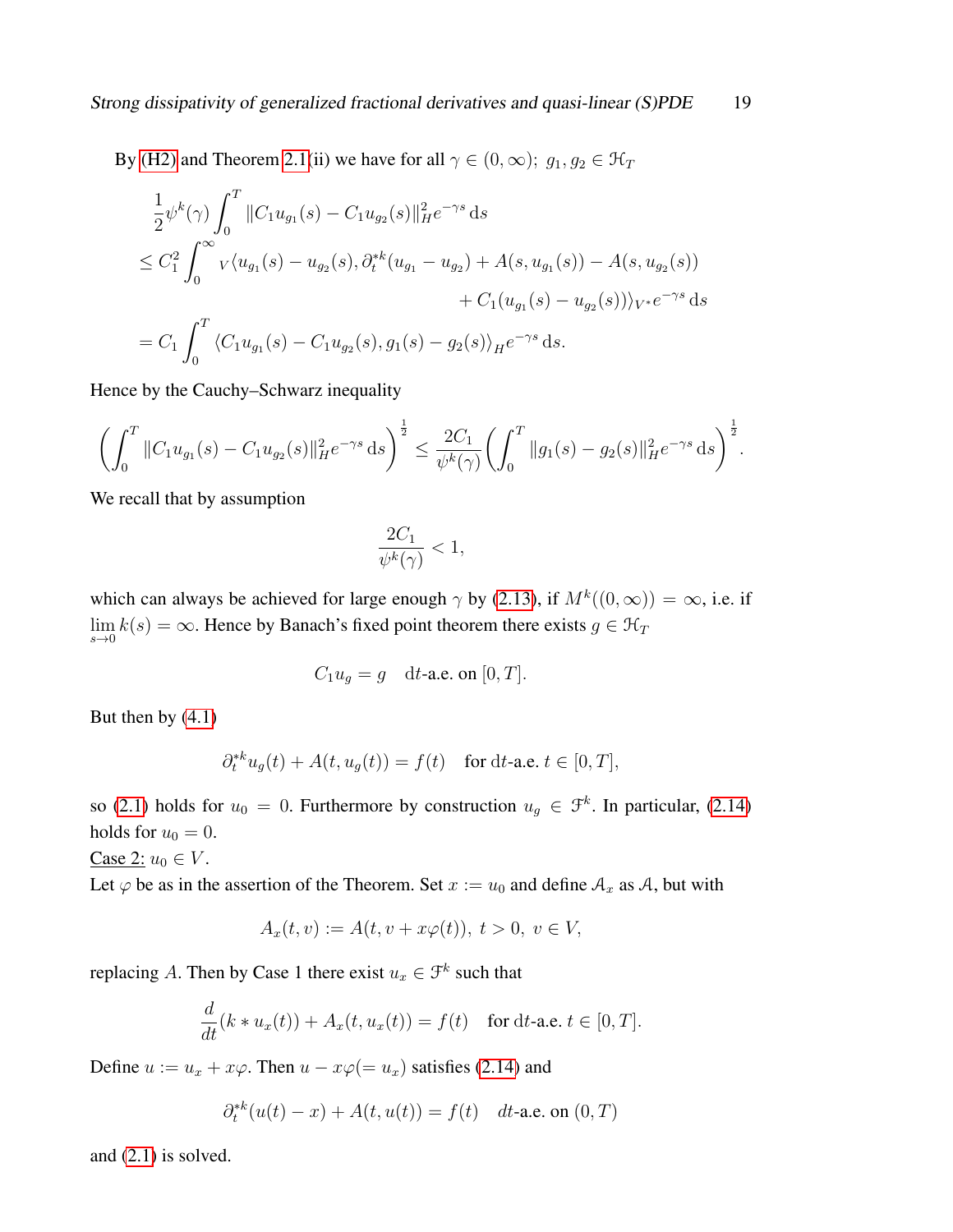The last part of assertion (i) of Theorem [2.2](#page-9-0) follows by the last part of Theorem [2.1\(](#page-8-0)i). Uniqueness: Let  $u_1, u_2$  be two solutions of [\(2.1\)](#page-6-5) on [0, T] such that  $u_1 - \varphi u_0, u_2 - \varphi u_0 \in$  $\mathcal{F}^k$  with  $\varphi$  as in the assertion. Then  $u_1 - u_2 \in \mathcal{F}^k$  and by Theorem [2.1\(](#page-8-0)ii)

$$
0 = \int_0^\infty v \langle u_1(s) - u_2(s), \partial_t^{*k} (u_1(s) - u_2(s)) + A(s, u_1(s)) - A(s, u_2(s) \rangle_{V^*} e^{-\gamma s} ds
$$
  
\n
$$
\geq \left(\frac{1}{2} \psi^k(\gamma) - C_1\right) \int_0^\infty ||u_1(s) - u_2(s)||_H^2 e^{-\gamma s} ds
$$
  
\n
$$
\geq 0,
$$

since by assumption  $\psi^k(\gamma) > 2C_1$ . Hence  $u_1 = u_2$ .

*Proof of Theorem* [2.2\(](#page-9-0)*ii*). That under assumption  $(k)$  equation [\(2.1\)](#page-6-5) can be rewritten as [\(2.15\)](#page-9-5) was already explained in Section [2](#page-5-0) of this paper. The last part of the assertion is an elementary fact about convolutions in Lebesgue  $L^p$ -spaces.  $\Box$ 

## <span id="page-19-1"></span>5 Proof of the stochastic case

The proof of Theorem [2.3](#page-10-0) follows from Theorem [2.2](#page-9-0) by a simple shift argument (cf. [\[41\]](#page-31-0)).

*Proof of Theorem [2.3.](#page-10-0)* Let  $u(t) = X(t) - F(t)$ , then  $u(t)$  satisfies the following equation

$$
\partial_t^{*k_1}(u(t) - x) + A(t, u(t) + F(t)) = 0, \quad 0 < t < T. \tag{5.1}
$$

Define

$$
\tilde{A}(t, u) = A(t, u + F(t)), u \in V.
$$

Since  $F \in V$  dt  $\otimes \mathbb{P}$ -a.e., it is easy to see that  $\tilde{A}$  still satisfies [\(H1\)–](#page-6-0)[\(H4\).](#page-7-0) Hence assertion (i) follows by Theorem [2.2](#page-9-0)(i). Assertion (ii) is then proved analogously to Theorem  $2.2(ii)$  $2.2(ii)$ .

The  $(\mathcal{F}_t)$ -adaptedness of the solution follows by the proofs of Theorem [4.1](#page-17-2) and Lemma [A.3.](#page-26-0) The last two assertions are obvious.  $\Box$ 

## <span id="page-19-0"></span>6 Examples of Kernels

In this section we give some examples of kernels  $k$  which satisfy both condition  $(k)$  and [\(k\)](#page-6-2) needed to apply Theorems  $2.1$ ,  $2.2$  and  $2.3$  in Section [2.](#page-5-0)

<span id="page-19-2"></span>**Example 6.1** (Fractional Caputo derivative). Let  $0 < \beta < 1$  be given and define the *function*  $k$  *on*  $[0, \infty)$  *by* 

$$
k(t) := g_{1-\beta}(t) = \frac{t^{-\beta}}{\Gamma(1-\beta)}, \quad t \in [0, \infty).
$$

 $\Box$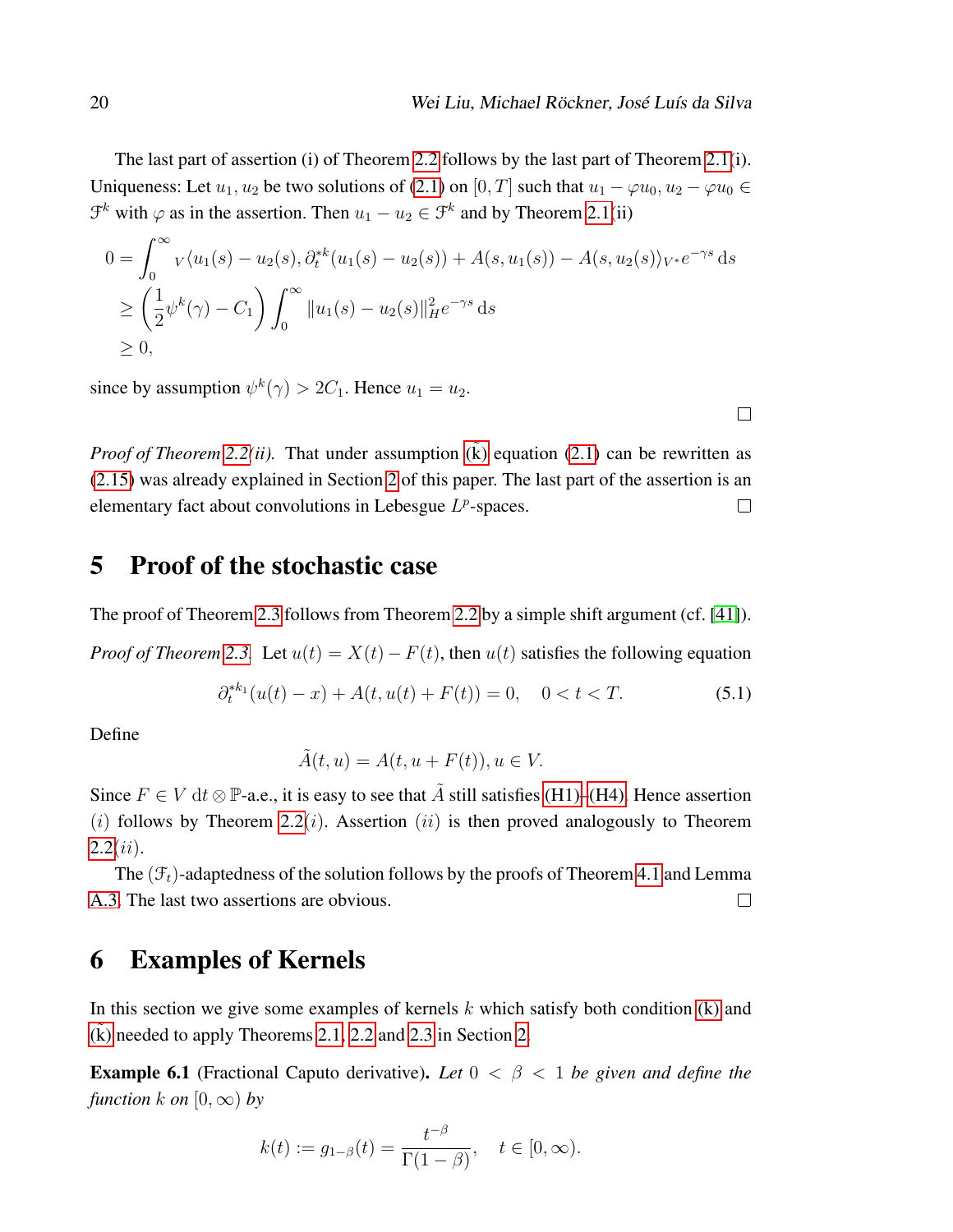*Then* k is nonnegative, nonincreasing function on  $[0, \infty)$  and we have  $\lim_{t\to 0} k(t) = \infty$ and  $\lim_{t\to\infty} k(t) = 0$ . It is well known that  $\partial_t^{*k}(f - f(0))$  corresponds to the Caputo *derivative of* f *and the problem stated in* [\(1.1\)](#page-1-0) *has been treated in [\[41\]](#page-31-0). The associated Lévy measure is absolutely continuous with respect to the Lebesgue measure and is given by*

<span id="page-20-1"></span>
$$
M_{\beta}^{k}(\mathrm{d}t) = \frac{\beta}{\Gamma(1-\beta)} t^{-(1+\beta)} \,\mathrm{d}t. \tag{6.1}
$$

It is simple to verify that  $k$  satisfies ( $k$ ) and the corresponding  $\tilde{k} \in L^1_{loc}([0,\infty))$  is given *by*

$$
\tilde{k}(t) = \frac{t^{\beta - 1}}{\Gamma(\beta)}, \quad t \in [0, \infty).
$$

*Hence condition (* $\tilde{k}$ *) is satisfied. The pair*  $(k, \tilde{k})$  *is called Sonine kernels and*  $(\tilde{k}*k)(t) = 1$ *,*  $t \in [0, \infty)$  *is known as Sonine condition, see [\[63\]](#page-33-9) and [\[61\]](#page-33-10) for a survey.* 

Example 6.2 (Truncated β-stable subordinator, cf. Example 2.1-(ii) in [\[19\]](#page-30-0)). *A process* S(t)*,* t ≥ 0 *is called truncated* β*-stable subordinator if it is driftless and its Lévy measure is*

$$
M_{\delta}^{k}(\mathrm{d}x) := \frac{\beta}{\Gamma(1-\beta)} x^{-(1+\beta)} 1\!\!1_{(0,\delta]}(x) \,\mathrm{d}x, \qquad \delta > 0.
$$

*The kernel* k *defined by*

$$
k(t) := M_{\delta}^{k}((t, \infty)) = \frac{\beta}{\Gamma(1-\beta)} 1\!\!1_{(0,\delta)}(t) \int_{t}^{\delta} x^{-(1+\beta)} dx = \frac{1\!\!1_{(0,\delta)}(t)}{\Gamma(1-\beta)} (t^{-\beta} - \delta^{-\beta})
$$

*induces the following generalized time-fractional derivative*

$$
\partial_t^{*k}(f - f(0))(t) = \frac{1}{\Gamma(1-\beta)} \frac{d}{dt} \int_{(t-\delta)^+}^t \left( (t-s)^{-\beta} - \delta^{-\beta} \right) (f(s) - f(0)) \, ds.
$$

*Here for*  $a \in \mathbb{R}$ ,  $a^+ := \max\{a, 0\}$ . This is the generalized time-fractional derivative *whose value at time* t *depends only on the* δ*-range of the past of* f *in contrast to the usual case which depends on the history of f on*  $(0,t)$ *. Notice that*  $\lim_{\delta\to 0} k(t) = \frac{1}{\Gamma(1-\beta)}t^{-\beta}$ *. We have*  $\lim_{t\to 0} k(t) = \infty$  *and*  $\lim_{t\to\infty} k(t) = 0$ *. Hence,* k *satisfies condition (k), but also*  $(\tilde{k})$ , because  $M_{\delta}^{k}$  is absolutely continuous with respect to the Lebesgue measure. Hence *the existence of the kernel k follows from the theory of complete Bernstein functions, see Theorem 6.2 in [\[62\]](#page-33-7).*

<span id="page-20-0"></span>Example 6.3 (Distributed order derivative). *Let* g<sup>β</sup> *as in [\(1.4\)](#page-1-2) and define the kernel* k *by*

$$
k(t) := \int_0^1 g_\beta(t) \, d\beta, \quad t \ge 0.
$$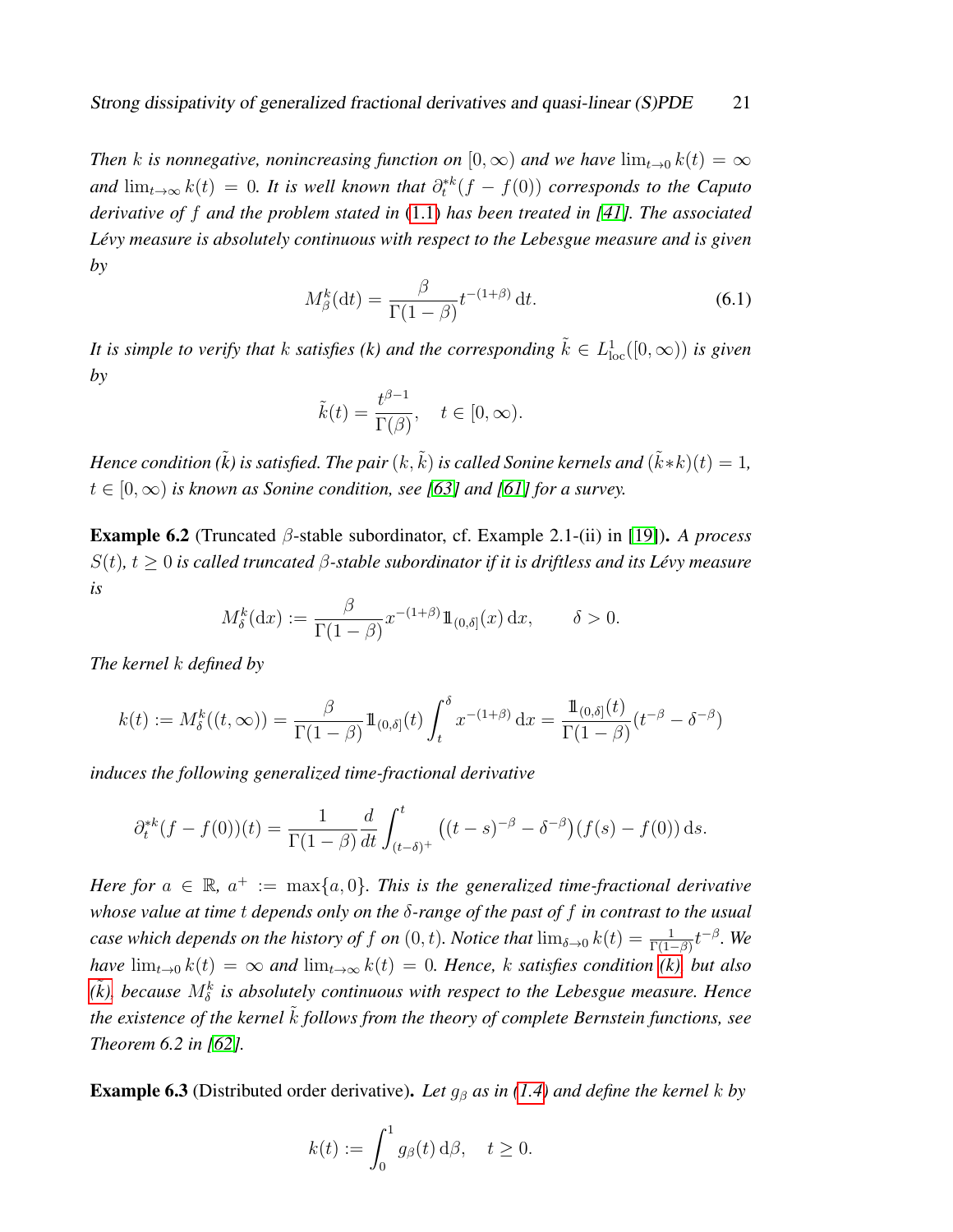*The corresponding generalized time-fractional derivative is called* distributed order derivative *and it may be written as*

$$
\partial_t^{*k}(f - f(0))(t) = \int_0^1 \partial_t (k * (f - f(0))(t) \, d\beta).
$$

The kernel  $k$  is a nonincreasing, nonnegative function on  $[0,\infty)$  which belongs to  $L^1_{\rm loc}([0,\infty)).$ *Moreover,*  $\lim_{t\to 0} k(t) = \infty$  and  $\lim_{t\to \infty} k(t) = 0$ . The associated nonnegative kernel  $\tilde{k}$ *such that*  $\tilde{k} * k = 1$  *has the form* 

$$
\tilde{k}(t) = \int_0^\infty \frac{e^{-st}}{1+s} \, \mathrm{d}s
$$

and we have  $\tilde{k} \in L^1_{\text{loc}}([0,\infty))$ *, so condition* ( $\tilde{k}$ ) is satisfied.

**Example 6.4** (Exponential weight). *For any*  $\gamma \geq 0$ ,  $\lambda > 0$  *and*  $0 < \beta < 1$  *define the kernel* k *by*

$$
k(t) := g_{1-\beta}(t)e^{-\lambda t} = \frac{t^{-\beta}}{\Gamma(1-\beta)}e^{-\lambda t}.
$$

The kernel k is nonnegative, nonincreasing and  $k \in L^1_{loc}([0,\infty))$ , hence k satisfies con*dition (k). We have*  $\lim_{t\to 0} k(t) = \infty$  *and*  $\lim_{t\to\infty} k(t) = 0$ *. The associated nonnegative*  $\tilde{k}$ *such that*  $\tilde{k} * k = 1$  *is given by* 

$$
\tilde{k}(t) = \gamma^{\beta} + \frac{\beta}{\Gamma(1-\beta)} \int_{t}^{\infty} \frac{e^{-\gamma s}}{s^{1+\beta}} ds, \quad t \in [0, \infty).
$$

*The fact that*  $\tilde{k} * k = 1$  *may be checked by applying the Laplace transform to both sides of* the equation. Moreover, a simple integration shows that  $\tilde{k}\in L^1_{\rm loc}([0,\infty))$ , hence condition  $(\tilde{k})$  is satisfied.

Example 6.5 (Gamma subordinator). *Let* a, b > 0 *be given and* k *the kernel defined by*

$$
k(t) := a\Gamma(0, bt), \ t \in [0, \infty),
$$

where  $\Gamma(\nu,x):=\int_x^\infty t^{\nu-1}e^{-t}\,dt$  is the upper incomplete gamma function. It follows from *the properties of*  $\Gamma(\nu, x)$  *that k is a locally integrable, nonnegative, nonincreasing function on*  $[0, \infty)$  *and we have*  $\lim_{t\to 0} k(t) = \infty$  *and*  $\lim_{t\to \infty} k(t) = 0$ *. Hence,* k *satisfies condition (k). The kernel k is related to the gamma subordinator (see for example [\[9,](#page-29-9)*  $\theta$ *, and in the sample sumple sumple sumple sumple sumple sumple sumple sumple sumple sumple sumple sumple sumple sumple sumple sumple Ch. III]) through its Laplace transform, namely the process with Laplace exponent equal to*

$$
\lambda \int_0^\infty e^{-\lambda t} k(t) \, \mathrm{d}\tau = a \log \left( 1 + \frac{\lambda}{b} \right) = a \int_0^\infty (1 - e^{-\lambda t}) t^{-1} e^{-bt} \, \mathrm{d}t, \quad \lambda > 0,
$$

*where the second equality stems from the Frullani integral. Hence, the Lévy measure is*  $M^k_{a,b}(\mathrm{d}t)=at^{-1}e^{-bt}\,\mathrm{d}t.$  The existence of a positive  $\tilde{k}\in L^1_\mathrm{loc}([0,\infty))$  such that  $\tilde{k}*k=1$  is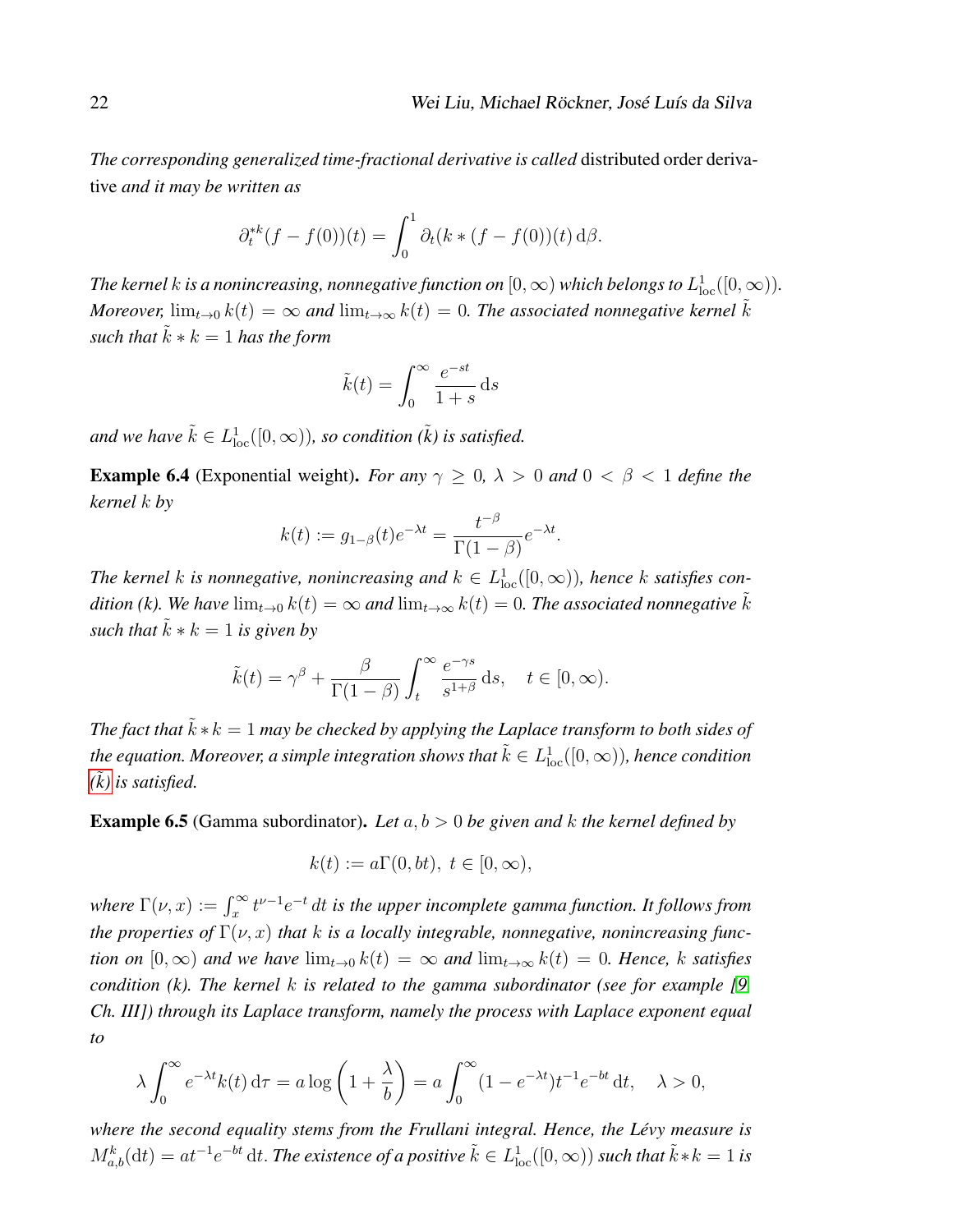a consequence of the fact that  $M_{a,b}^k$  is absolutely continuous with respect to the Lebesgue *measure and the theory of complete Bernstein functions, see Theorem 6.2 in [\[62\]](#page-33-7). Hence condition (*˜*[k\)](#page-6-2) is satisfied.*

**Example 6.6** (Multi-term derivative). *Let*  $0 < \beta < 1$  *and*  $0 < \alpha < 1$  *be given. Define the kernel* k *by*

$$
k(t) := g_{1-\beta}(t) + g_{1-\alpha}(t), \quad t > 0.
$$

*The kernel k is completely monotone, that is*  $k \in C^{\infty}((0, \infty))$  and  $(-1)^n k^{(n)}(t) \ge 0$  for  $all\ t > 0$  and  $n \in \mathbb{N} \cup \{0\}$ . The corresponding generalized time-fractional derivative  $\partial_t^{*k}$ *is called* multi-term fractional derivative. We have  $\lim_{t\to 0} k(t) = \infty$  and  $\lim_{t\to\infty} k(t) = 0$ . It follows from Example [6.1](#page-19-2) that the Lévy measure  $M^k_{\beta,\alpha}$  defining  $k$  is the sum of two Lévy *measures of the type [\(6.1\)](#page-20-1). It follows from Theorem 5.5 and Corollary 5.6 of [\[30\]](#page-31-11) that* there exists a nonnegative kernel  $\tilde{k} \in L^1_{\rm loc}([0,\infty))$  such that  $\tilde{k}*k=1$  and its Laplace *transform is*

$$
\mathcal{L}\tilde{k}(\lambda) = \frac{1}{\lambda^{\alpha} + \lambda^{\beta}}.
$$

*Hence, the kernel* k *satisfies both conditions [\(k\)](#page-6-4) and (*˜*[k\).](#page-6-2) This example may be generalized* to kernels  $k(t) := \sum_{j=1}^n a_j \frac{t^{-\beta_j}}{\Gamma(1-\beta_j)}$  $\frac{t^{-\mu}j}{\Gamma(1-\beta_j)}$  with  $a_j > 0$  and  $0 < \beta_1 < \ldots < \beta_n < 1$ .

## <span id="page-22-0"></span>7 Applications to quasi-linear (S)PDE

In this section we apply Theorems [2.2](#page-9-0) and [2.3](#page-10-0) to (stochastic) generalized porous medium equations, (stochastic) generalized p-Laplace equations, and (stochastic) generalized fastdiffusion equations (cf. [\[8,](#page-29-10) [40\]](#page-31-12)) with time-fractional derivative. Here for simplicity we mainly concentrate on the deterministic case, the extension to the stochastic case is straightforward.

#### 7.1 Generalized porous medium equations

We introduce the model as in [\[58\]](#page-33-11). Let  $(E, \mathcal{B}, \mathbf{m})$  be a separable  $\sigma$ -finite measure space and  $(L, \mathbb{D}(L))$  a negative definite self-adjoint linear operator on  $L^2(\mathbf{m})$  having discrete spectrum. Let

$$
(0 <) \lambda_1 \leq \lambda_2 \leq \cdots
$$

be all eigenvalues of  $-L$  including multiplicities with unit eigenfunctions  $\{e_i\}_{i\geq 1}$ . Let H be the dual space of the  $\mathbb{D}((-L)^{\frac{1}{2}})$  with respect to  $L^2(\mathbf{m})$ ; i.e. H is the completion of  $L^2$ (m) under the inner product

$$
\langle x, y \rangle := \sum_{i=1}^{\infty} \frac{1}{\lambda_i} \mathbf{m}(x e_i) \mathbf{m}(y e_i),
$$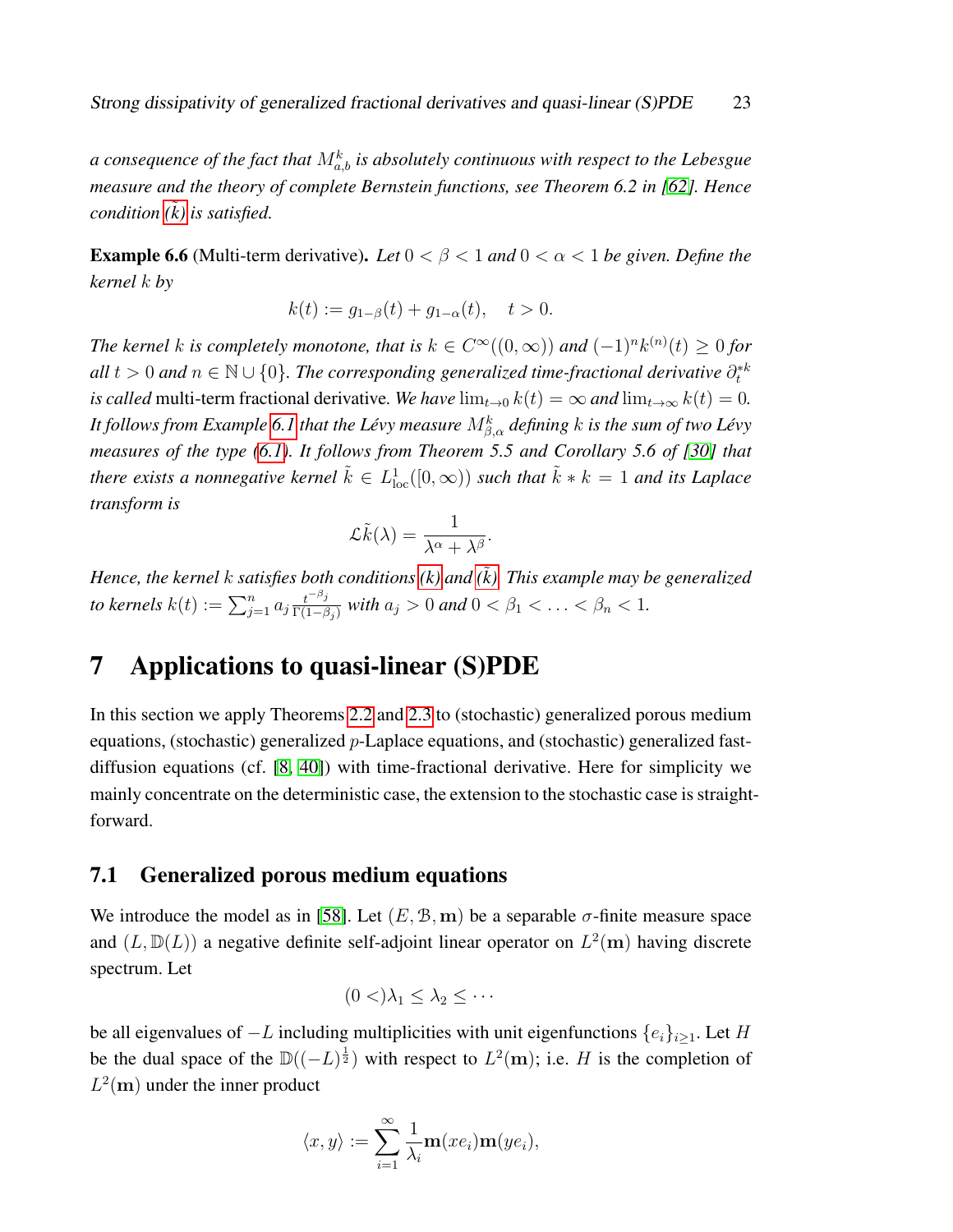where  $\mathbf{m}(x) := \int_E x \mathrm{d}\mathbf{m}$  for  $x \in L^1(\mathbf{m})$ . Let

$$
\Psi, \Phi : [0, \infty) \times \mathbb{R} \to \mathbb{R}
$$

be measurable, and be continuous in the second variable. We consider the following generalized porous medium equation with generalized time-fractional derivative

<span id="page-23-1"></span>
$$
\partial_t^{*k}(X_t - x_0) = L\Psi(t, X_t) + \Phi(t, X_t). \tag{7.1}
$$

To verify conditions (H1), (H2), (H3) and (H4) for  $A(t, v) := L\Psi(t, v) + \Phi(t, v)$ , we assume that for a fixed constant  $r \geq 1$ ,

<span id="page-23-0"></span>
$$
|\Psi(t,s)| + |\Phi(t,s)| \le c(1+|s|^r), \quad s \in \mathbb{R}, t \ge 0,
$$
  
-
$$
\mathbf{m}((\Psi(t,x) - \Psi(t,y))(x-y)) + \mathbf{m}((\Phi(t,x) - \Phi(t,y))(-L)^{-1}(x-y)) \quad (7.2)
$$
  

$$
\le K||x-y||_H^2 - \delta||x-y||_{r+1}^{r+1}, \quad t \ge 0,
$$

hold for some constants  $c, K, \delta > 0$  and all  $x, y \in L^{r+1}(\mathbf{m})$ , where  $\|\cdot\|_{r+1}$  is the norm in  $L^{1+r}$ (m). Obviously, the assumptions above are satisfied provided  $\Psi(t,s) = h(t)|s|^{r-1}s$ and  $\Phi(t, s) = g(t)s, t \in [0, T], s \in \mathbb{R}$ , with  $0 < \inf h \leq \sup h < \infty$  and  $||g||_{\infty} < \infty$ .

**Example 7.1** Let  $V = L^{1+r}(\mathbf{m})$  and  $V^*$  be the dual space of V with respect to H. Then it is easy to see that [\(7.2\)](#page-23-0) implies that  $(H1)$ ,  $(H2)$ ,  $(H3)$  and  $(H4)$  hold for (see [\[58,](#page-33-11) page 137])

$$
A(t, v) := L\Psi(t, v) + \Phi(t, v).
$$

Therefore, Theorem [2.2](#page-9-0) is applicable to the time-fractional generalized porous medium equation [\(7.1\)](#page-23-1) if k satisfies [\(k\),](#page-6-4)  $(k)$  respectively.

**Remark 7.1.** *(i)* Let  $r > 1$  and  $\Delta$  be the Dirichlet Laplacian on an open domain  $D \subset \mathbb{R}^d$ . Let  $L = \Delta$  *if* D *is bounded and, in addition,*  $r \leq \frac{2d}{d+2}$ *, or*  $L = -(-\Delta)^{\alpha}$  *for some constant*  $\alpha \in (0, \frac{d}{2})$  $\frac{d}{2}$ )  $\cap$   $(0,1]$  *if*  $D = \mathbb{R}^d$  (the definition of V and H should be revised in the latter *case, see [\[58\]](#page-33-11)). Let*

$$
\Phi(t, s) = cs, \ \Psi(t, s) = s|s|^{r-1},
$$

*for some constant*  $c \in \mathbb{R}$  *(see [\[58,](#page-33-11) Example 3.4] for possible more general cases). Then the assertions in Theorem [2.2](#page-9-0) hold.*

*(ii) Similarly, we could apply Theorem [2.3](#page-10-0) to investigate the time-fractional stochastic generalized porous medium equation*

$$
\partial_t^{*k_1}(X_t - x_0) = \left\{ L\Psi(t, X_t) + \Phi(t, X_t) \right\} dt + \partial_t^{*k_2} \int_0^t B(s) dW(s), \tag{7.3}
$$

*where*  $W(s)$ ,  $s \geq 0$ , *is cylindrical Brownian motion on* H *and*  $B : [0, \infty) \to L_{HS}(H)$  *is measurable and locally bounded.*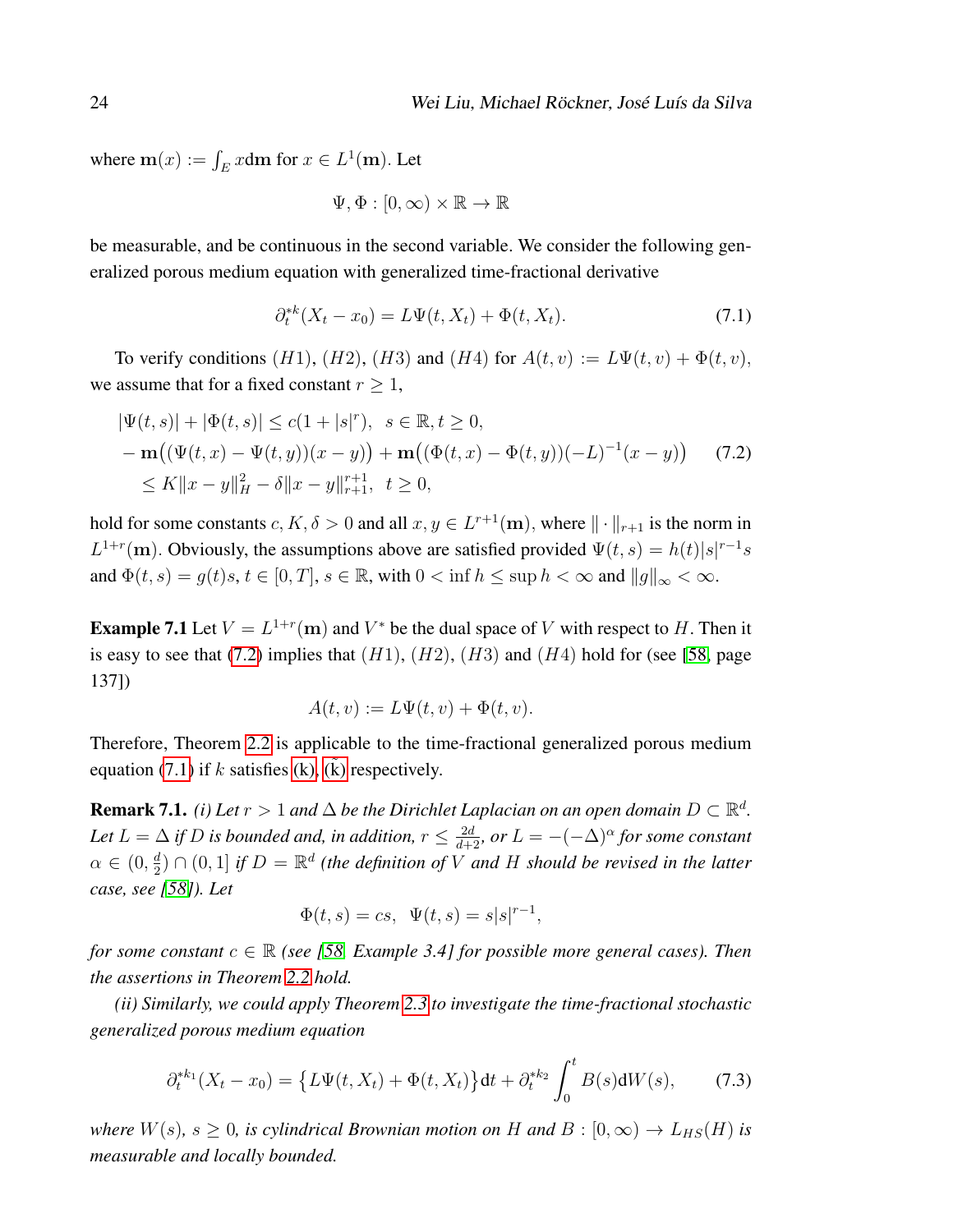### 7.2 Stochastic generalized  $p$ -Laplace equations

Let  $D \subset \mathbb{R}^d$  be an open bounded domain, m be the normalized volume measure on D, and  $p \in [2, \infty)$ . Let  $H_0^{1,p}$  $C_0^{1,p}(D)$  be the closure of  $C_0^{\infty}(D)$  with respect to the norm

$$
||f||_{1,p} := ||f||_p + ||\nabla f||_p,
$$

where  $\|\cdot\|_p$  is the norm in  $L^p(\mathbf{m})$ . Let  $H = L^2(\mathbf{m})$  and  $V = H_0^{1,p}$  $0^{1,p}(D)$ . By the Poincaré inequality, there exists a constant  $C > 0$  such that  $||f||_{1,p} \leq C||\nabla f||_p$ . Now we consider the following time-fractional generalized  $p$ -Laplace equations

<span id="page-24-1"></span>
$$
\partial_t^{*k}(X_t - x_0) = \text{div}\left(\Phi(t, \nabla X_t)\right) + f(t, X_t),\tag{7.4}
$$

where

$$
\Phi : [0, \infty) \times \mathbb{R}^d \to \mathbb{R}^d; \ f : [0, \infty) \times \mathbb{R} \to \mathbb{R}
$$

are measurable, and continuous in the second variable.

To verify conditions (H1), (H2), (H3) and (H4) for  $A(t, v) := \text{div}(\Phi(t, \nabla v)) +$  $f(t, v)$ , we assume that for a fixed  $p \in [2, \infty)$ ,

$$
|\Phi(t,s)| \le K(1+|s|^{p-1}), \quad s \in \mathbb{R}^d, t \ge 0,
$$
  
\n
$$
\mathbf{m}((\Phi(t,x) - \Phi(t,y))(x-y)) \ge \delta ||x-y||_p^p, \quad t \ge 0,
$$
  
\n
$$
\mathbf{m}((f(t,x) - f(t,y))(x-y)) \le K ||x-y||_2^2, \quad t \ge 0,
$$
  
\n
$$
|f(t,x)| \le K(1+|x|^{p-1}), \quad t \ge 0,
$$
\n(7.5)

<span id="page-24-0"></span>hold for some constants  $K, \delta > 0$  and all  $x, y \in L^p(\mathbf{m})$ .

**Example 7.2** Suppose that [\(7.5\)](#page-24-0) holds, then  $(H1)$ ,  $(H2)$ ,  $(H3)$  and  $(H4)$  hold for (see e.g. [\[28,](#page-30-13) Example 4.1])

$$
A(t, v) := \operatorname{div} (\Phi(t, \nabla v)) + f(t, v).
$$

Therefore, Theorem [2.2](#page-9-0) is applicable to the time-fractional generalized  $p$ -Laplace equa-tions [\(7.4\)](#page-24-1), if  $k$  satisfies [\(k\),](#page-6-4) [\(k\)](#page-6-2) respectively.

**Remark 7.2.** *(i)* Obviously, the assumptions above are satisfied provided  $\Phi(t,s) = h(t)|s|^{p-2}s$ *and*  $f(t, s) = f_1(t)s - f_2(t)|s|^{p-2}s$ ,  $t \in [0, T]$ ,  $s \in \mathbb{R}$ , with  $0 < \inf h \le \sup h < \infty$  and  $||f_i||_{\infty}$  < ∞, which is the classical p-Laplace equation with polynomial type perturbation.

*(ii) Similarly, we could apply Theorem [2.3](#page-10-0) to the following time-fractional stochastic generalized* p*-Laplace equations*

$$
\partial_t^{*k_1}(X_t - x_0) = (\text{div}(\Phi(t, \nabla X_t)) + f(t, X_t)) dt + \partial_t^{*k_2} \int_0^t B(s) dW(s), \tag{7.6}
$$

*where*  $W(s)$ *,*  $s \geq 0$ *, is cylindrical Brownian motion on*  $H$ *,*  $B : [0, \infty) \rightarrow L_{HS}(H)$  *is measurable and locally bounded.*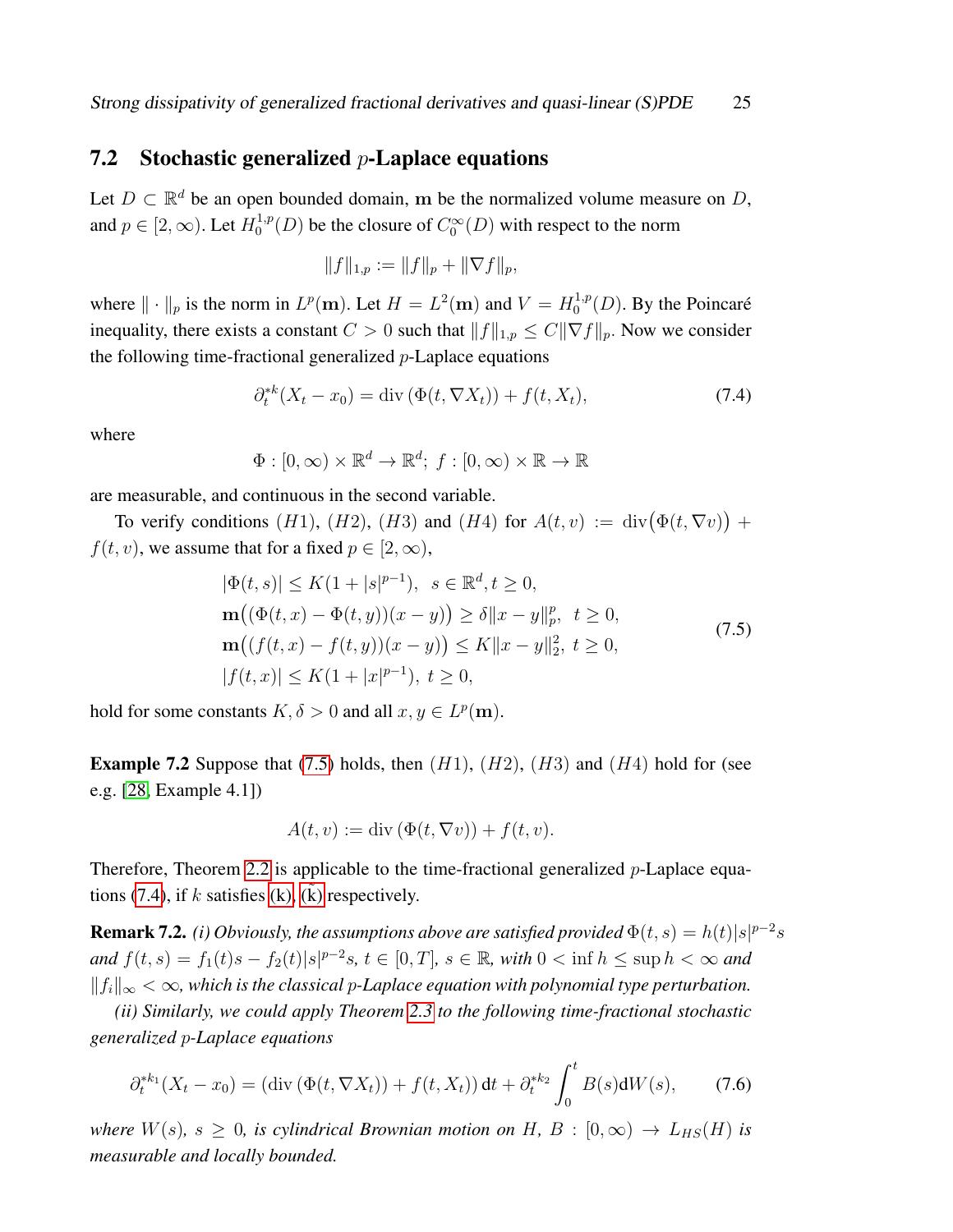### 7.3 Stochastic generalized fast-diffusion equations

Let  $(E, \mathcal{B}, \mathbf{m}), (L, \mathbb{D}(L)), H$  (B and  $W(s), s \ge 0$ ) be as in Example 7.1. Suppose that  $r \in (0, 1)$  and  $\Psi : [0, \infty) \times \mathbb{R} \to \mathbb{R}$  is measurable, continuous in the second variable and such that for some constant  $\delta > 0$ ,

<span id="page-25-0"></span>
$$
\big(\Psi(t,s_1) - \Psi(t,s_2)\big)(s_1 - s_2) \ge \frac{\delta|s_1 - s_2|^2}{(|s_1| \vee |s_2|)^{1-r}}, \quad s_1, s_2 \in \mathbb{R}, t \ge 0,\tag{7.7}
$$

$$
s\Psi(t,s) \ge \delta|s|^{r+1}, \quad \sup_{t \in [0,T], s \ge 0} \frac{|\Psi(t,s)|}{1+|s|^r} < \infty, \quad s \in \mathbb{R}, t \ge 0,\tag{7.8}
$$

where  $\frac{|s_1 - s_2|^2}{(|s_1| \vee |s_2|)^1}$  $\frac{|s_1-s_2|^2}{(|s_1|\vee|s_2|)^{1-r}}:=0$  for  $s_1=s_2=0$ .

We consider the following time-fractional generalized fast-diffusion equations

<span id="page-25-1"></span>
$$
\partial_t^{*k}(X(t) - x_0) = L\Psi(t, X(t)) + h(t)X(t),\tag{7.9}
$$

where  $h \in C([0,\infty))$ .

Let  $V = L^{r+1}(\mathbf{m}) \cap H$  with  $||v||_V := ||v||_{1+r} + ||v||_H$ . Then it is easy to show that  $(H1)-(H4)$  hold for (see [\[58,](#page-33-11) Theorem 3.9] for a more general result)

$$
A(t, v) := L\Psi(t, v) + h(t)v, \quad v \in V.
$$

Example 7.3 Suppose that [\(7](#page-25-0).7) and (7.[8\)](#page-25-0) hold, then the assertions in Theorem [2.2](#page-9-0) hold for [\(7.9\)](#page-25-1), if k satisfies [\(k\),](#page-6-4) [\(k\)](#page-6-2) respectively.

**Remark 7.3.** *(i) By the mean-valued theorem, one has for*  $r \in (0, 1)$ 

$$
(s_1 - s_2)(s_1|s_1|^{r-1} - s_2|s_2|^{r-1}) \ge r|s_1 - s_2|^2(|s_1| \vee |s_2|)^{r-1}, \ \ s_1, s_2 \in \mathbb{R}.
$$

*So, a simple example of*  $\Psi$ *, so that* [\(7.7\)](#page-25-0) *and* [\(7.8\)](#page-25-0) *hold, is*  $\Psi(t,s) = c \, s|s|^{r-1}$  *for some constant* c > 0*. This corresponds to the classical fast-diffusion equation.*

*(ii) Similar results also hold for the corresponding time-fractional stochastic equations*

$$
\partial_t^{*k_1}(X(t) - x_0) = \left\{ L\Psi(t, X(t)) + h(t)X(t) \right\} dt + \partial_t^{*k_2} \int_0^t B(s) dW(s).
$$
 (7.10)

### A Appendix A. Proof of Theorem [4.1](#page-17-2)

For the proof of Theorem [4.1](#page-17-2) we need some preparations. We recall the definition of a pseudo-monotone operator, which is a very useful generalization of monotone operator and was first introduced by Brézis in [\[10\]](#page-29-11). We use the notation " $\rightarrow$ " for weak convergence in Banach spaces.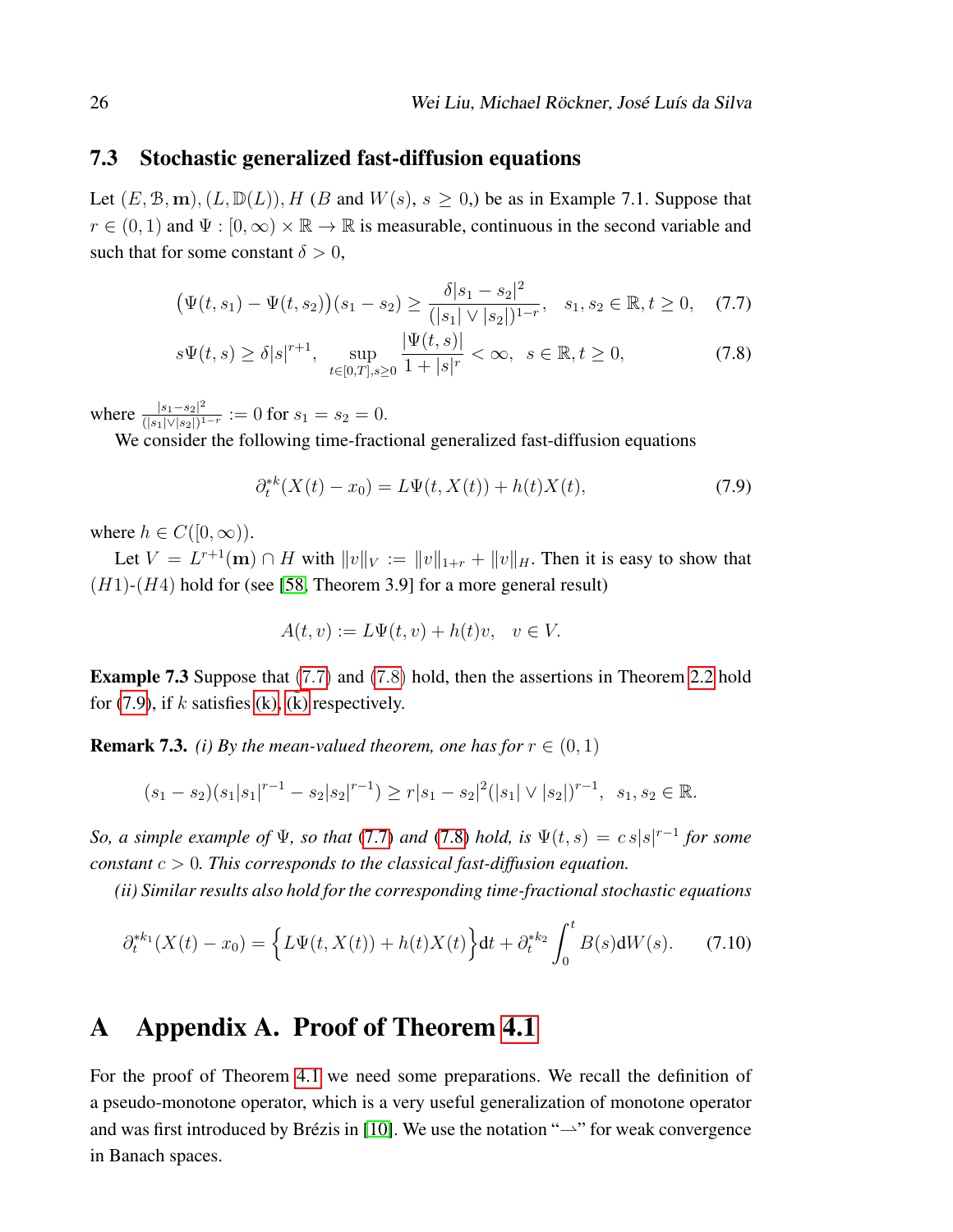**Definition A.1.** An operator  $M: V \longrightarrow V^*$  is called pseudo-monotone if  $v_n \rightharpoonup v$  in V as  $n \to \infty$  and

$$
\limsup_{n \to \infty} \nu^* \langle M(v_n), v_n - v \rangle_{\mathcal{V}} \le 0
$$

*implies for all*  $u \in V$ 

$$
\nu^* \langle M(v), v - u \rangle_v \leq \liminf_{n \to \infty} \nu^* \langle M(v_n), v_n - u \rangle_v.
$$

Remark A.2. *(i) Browder introduced a slightly different definition of a pseudo-monotone operator in [\[11\]](#page-29-12): An operator*  $M: V \longrightarrow V^*$  *is called pseudo-monotone if*  $v_n \rightharpoonup v$  *in*  $\sqrt{V}$  *as*  $n \to \infty$  *and* 

$$
\limsup_{n \to \infty} \mathbf{v} \cdot \langle M(v_n), v_n - v \rangle \mathbf{v} \le 0
$$

*implies*

$$
M(v_n) \to M(v)
$$
 and  $\lim_{n \to \infty} \gamma_* \langle M(v_n), v_n \rangle_{\mathcal{V}} = \gamma_* \langle M(v), v \rangle_{\mathcal{V}}.$ 

*In particular, if* M *is bounded on bounded sets, then these two definitions are equivalent, we refer to [\[39,](#page-31-13) [40\]](#page-31-12).*

- *(ii)* We recall that as mentioned before our operator  $A: \mathcal{V} \longrightarrow \mathcal{V}^*$  in [\(2.4\)](#page-7-4) is coercive and bounded as well as monotone if  $C_1 = 0$  in [\(H2\),](#page-6-3) hence in particular pseudo*monotone. If we add a continuous monotone linear operator*  $\tilde{\Lambda}$ :  $\mathcal{V} \longrightarrow \mathcal{H}$  *to it, it is easy to see that also*  $A + \tilde{\Lambda}$  *is pseudo-monotone.*
- *(iii) Despite the fact that, of course,*  $(-\Lambda, D(\Lambda, \mathcal{H}))$  *is maximal monotone as an operator on* H, the map  $-\Lambda$ :  $\mathcal{F} \subset \mathcal{V} \to \mathcal{V}^*$  (or  $-\Lambda^k$ :  $\mathcal{F} \subset \mathcal{V} \to \mathcal{V}^*$ ), may be not maximal *monotone. Hence we cannot apply [\[59\]](#page-33-12) to conclude that*  $A - \Lambda$ :  $\mathcal{F} \subset \mathcal{V} \to \mathcal{V}^*$  is *maximal monotone. Otherwise, because by Theorem [2.1\(](#page-8-0)ii)*  $A - \Lambda$  *is coercive, the assertion of Theorem [4.1](#page-17-2) would follow easily.*

<span id="page-26-0"></span>**Lemma A.3.** If  $M : \mathcal{V} \longrightarrow \mathcal{V}^*$  is pseudo-monotone, bounded on bounded sets and coer*cive, then* M *is surjective, i.e. for any*  $f \in \mathcal{V}^*$ , the equation  $Mu = f$  has a solution.

*Proof.* This is a classical result due to Brézis. For the proof we refer to [\[10\]](#page-29-11) or [\[69,](#page-33-13) Theorem 27.A].  $\Box$ 

*Proof of Theorem [4.1.](#page-17-2)* Step 1: Let  $\alpha > 0$  and consider the Yosida approximation  $\Lambda_{\alpha} : \mathcal{V} \longrightarrow$ V <sup>∗</sup> defined by

$$
\gamma_* \langle \Lambda_\alpha u, \cdot \rangle_{\mathcal{V}} := \alpha_{\mathcal{V}^*} \langle \alpha V_\alpha u - u, \cdot \rangle_{\mathcal{V}},
$$

where  $V_{\alpha} = (\alpha - \Lambda)^{-1}$ ,  $\alpha > 0$ , is the resolvent of  $(\Lambda, D(\Lambda, \mathcal{H}))$  (on  $\mathcal{H}$ ).

We note that since  $\alpha V_{\alpha}$  is a contraction on  $\mathcal{H}$ , we have

$$
{}_{V^*}\langle \Lambda_\alpha u, u \rangle_V = \langle \Lambda_\alpha u, u \rangle_H \ge 0 \quad \text{for all } u \in V,
$$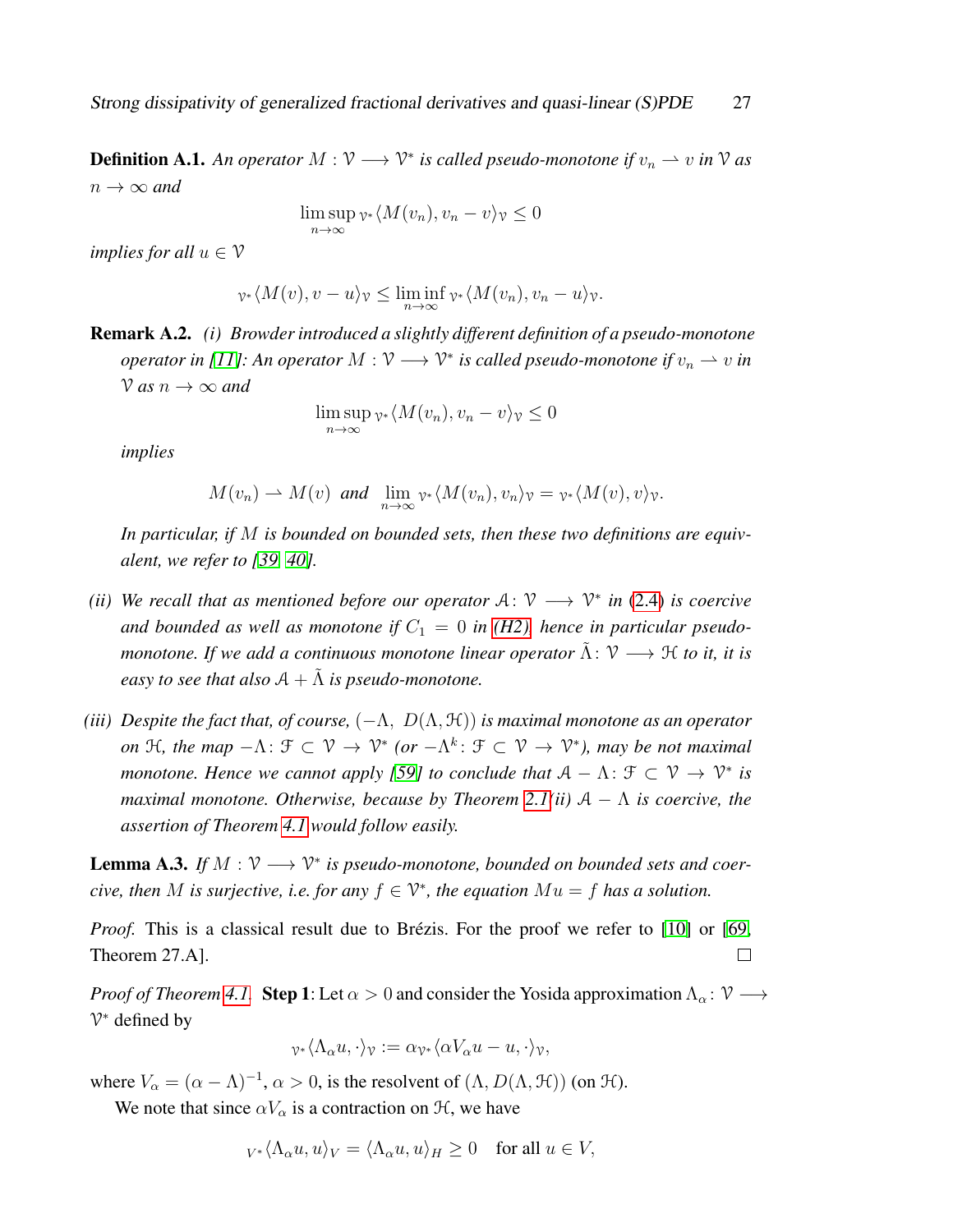hence by Remark [A.2\(](#page-0-0)ii) it follows that  $A-\Lambda_{\alpha}$  is pseudo-monotone, coercive and bounded on bounded sets. Therefore, by Lemma [A.3](#page-26-0) there exists  $u_{\alpha} \in \mathcal{V}$  such that  $Au_{\alpha} - \Lambda_{\alpha}u_{\alpha} =$ f.

#### Step 2: Note that

$$
\nu_*\langle \mathcal{A}u_{\alpha}, u_{\alpha}\rangle_{\mathcal{V}} \leq \nu_*\langle \mathcal{A}u_{\alpha} - \Lambda_{\alpha}u_{\alpha}, u_{\alpha}\rangle_{\mathcal{V}} = \nu_*\langle f, u_{\alpha}\rangle_{\mathcal{V}} \leq ||f||_{\mathcal{V}^*} ||u_{\alpha}||_{\mathcal{V}}.
$$

Hence, by the coercivity assumption [\(H3\)](#page-7-5) we obtain that  $\sup_{\alpha>0} ||u_{\alpha}||_{\gamma} < \infty$ , and hence

$$
\sup_{\alpha>0} \|\mathcal{A}u_{\alpha}\|_{\mathcal{V}^*} < \infty
$$

by [\(H4\).](#page-7-0)

Since for any  $v \in V$ 

$$
\begin{aligned} \n\gamma^* \langle \Lambda_\alpha u_\alpha, v \rangle v &= -\gamma^* \langle \mathcal{A} u_\alpha - \Lambda_\alpha u_\alpha, v \rangle v + \gamma^* \langle \mathcal{A} u_\alpha, v \rangle v \\ \n&= -\gamma^* \langle f, v \rangle v + \gamma^* \langle \mathcal{A} u_\alpha, v \rangle v \\ \n&\le (\|f\|_{\mathcal{V}^*} + \|\mathcal{A} u_\alpha\|_{\mathcal{V}^*}) \|v\|_{\mathcal{V}}, \n\end{aligned}
$$

we have  $\sup_{\alpha>0} \|\Lambda_\alpha u_\alpha\|_{\mathcal{V}^*} < \infty$ .

By the apriori estimates above we know there exists a subsequence  $\alpha_n \to \infty$  such that

$$
u_{\alpha_n} \rightharpoonup u \text{ in } \mathcal{V};
$$
  

$$
\mathcal{A}u_{\alpha_n} \rightharpoonup h \text{ in } \mathcal{V}^*;
$$
  

$$
\Lambda_{\alpha_n}u_{\alpha_n} \rightharpoonup g \text{ in } \mathcal{V}^*.
$$

So, it is easy to see that  $h - g = f$ .

By the strong continuity of the dual resolvent  $(\hat{V}_\alpha)_{\alpha>\omega}$  in  $\mathcal{V}^*$ , we have for all  $v \in \mathcal{V}^*$ 

$$
\lim_{n\to\infty} \nu^* \langle v, \alpha_n V_{\alpha_n} u_{\alpha_n} \rangle_{\mathcal{V}} = \lim_{n\to\infty} \nu^* \langle \alpha_n \hat{V}_{\alpha_n} v, u_{\alpha_n} \rangle_{\mathcal{V}} = \nu^* \langle v, u \rangle_{\mathcal{V}},
$$

and, therefore,

$$
\alpha_n V_{\alpha_n} u_{\alpha_n} \rightharpoonup u \ \text{ in } \mathcal{V}.
$$

Since  $\Lambda \alpha_n V_{\alpha_n} u_{\alpha_n} = \Lambda_{\alpha_n} u_{\alpha_n}$ , we also have

$$
\Lambda \alpha_n V_{\alpha_n} u_{\alpha_n} \rightharpoonup g \ \text{ in } \mathcal{V}^*.
$$

Since  $\Lambda$  is linear and  $(\Lambda, \mathcal{F})$  is closed as an operator from  $\mathcal{V}$  to  $\mathcal{V}^*$ , this implies that  $u \in \mathcal{F}$ and  $\Lambda u = g$ .

**Step 3:** Now we only need to show  $Au = h$ . Since  $u_{\alpha_n} \to u$  in  $\mathcal V$  and for all  $v \in D(\Lambda, \mathcal V)$ 

$$
\limsup_{n \to \infty} \gamma_* \langle \Lambda_{\alpha_n} u_{\alpha_n}, u_{\alpha_n} \rangle_{\mathcal{V}} = \limsup_{n \to \infty} (\gamma_* \langle \Lambda_{\alpha_n} u_{\alpha_n}, u_{\alpha_n} - v \rangle_{\mathcal{V}} + \gamma_* \langle \Lambda_{\alpha_n} u_{\alpha_n}, v \rangle_{\mathcal{V}})
$$
  
\n
$$
\leq \limsup_{n \to \infty} \gamma_* \langle \Lambda_{\alpha_n} v, u_{\alpha_n} - v \rangle_{\mathcal{V}} + \gamma_* \langle \Lambda u, v \rangle_{\mathcal{V}}
$$
  
\n
$$
= \gamma_* \langle \Lambda v, u - v \rangle_{\mathcal{V}} + \gamma_* \langle \Lambda u, v \rangle_{\mathcal{V}},
$$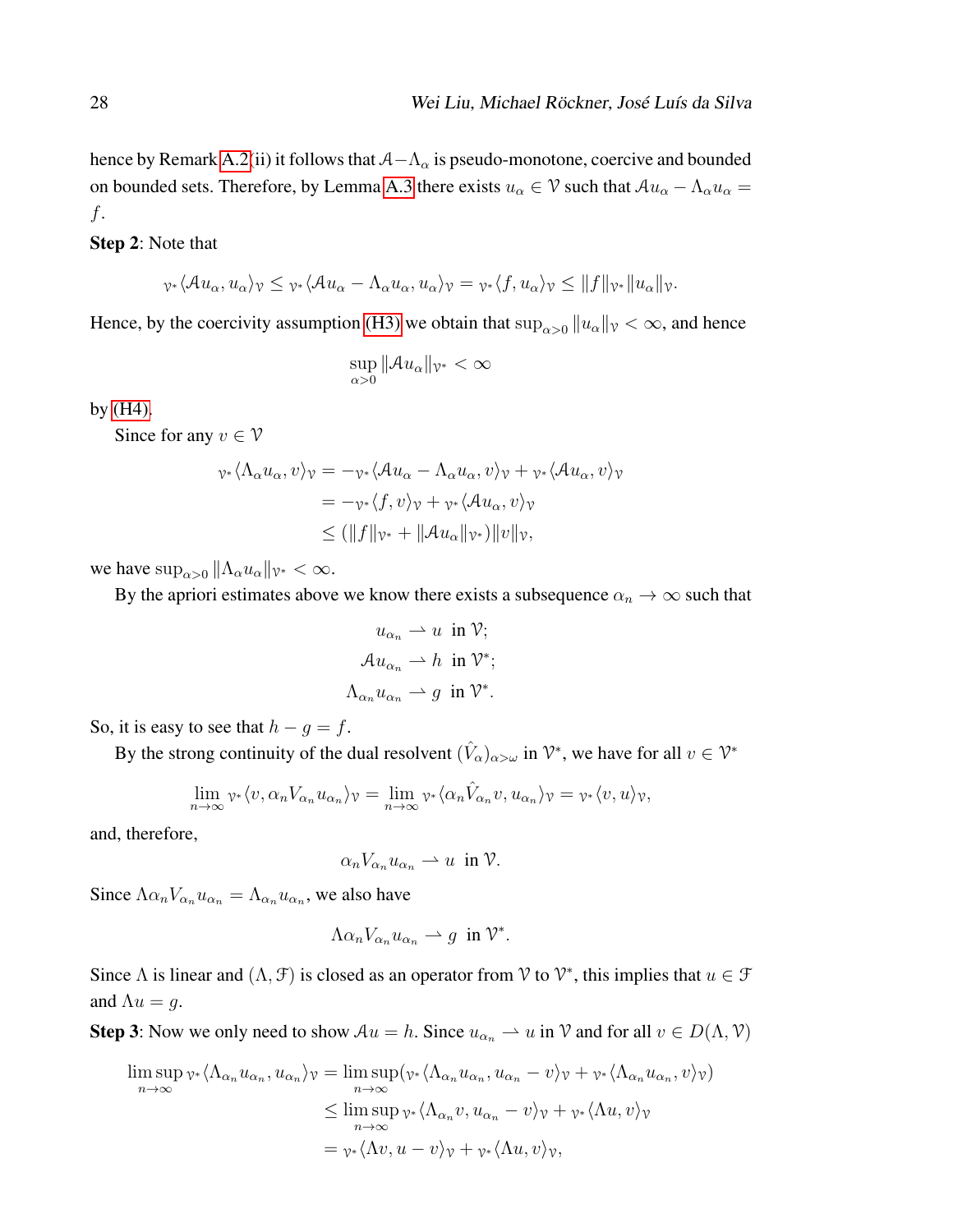where the inequality follows from  $v_1 \langle \Lambda_{\alpha_n}(u_{\alpha_n} - u), u_{\alpha_n} - u \rangle$   $\gamma \leq 0$ , since each  $\Lambda_{\alpha_n}$  is a contraction on H. Since  $D(\Lambda, \mathcal{V})$  is dense in  $(\mathcal{F}, \| \cdot \|_{\mathcal{F}})$ , the above inequality extends to all  $v \in \mathcal{F}$ . In particular, we may take  $v = u$ , to obtain that

$$
\limsup_{n\to\infty}\nu^*\langle\Lambda_{\alpha_n}u_{\alpha_n},u_{\alpha_n}\rangle_{\nu}\leq \nu^*\langle\Lambda u,u\rangle_{\nu}.
$$

Therefore,

$$
\limsup_{n \to \infty} \gamma_* \langle \mathcal{A} u_{\alpha_n}, u_{\alpha_n} - u \rangle_{\mathcal{V}} = \limsup_{n \to \infty} \gamma_* \langle \Lambda_{\alpha_n} u_{\alpha_n} + f, u_{\alpha_n} - u \rangle_{\mathcal{V}}
$$

$$
= \limsup_{n \to \infty} \gamma_* \langle \Lambda_{\alpha_n} u_{\alpha_n}, u_{\alpha_n} - u \rangle_{\mathcal{V}}
$$

$$
\leq \gamma_* \langle \Lambda u, u - u \rangle_{\mathcal{V}} = 0.
$$

So, we have

$$
\limsup_{n\to\infty}\nu_*\langle \mathcal{A}u_{\alpha_n},u_{\alpha_n}\rangle_{\mathcal{V}}\leq \nu_*\langle h,u\rangle_{\mathcal{V}}.
$$

Hence, by the pseudo-monotonicity, we have for any  $w \in V$ 

$$
\begin{aligned} \n\gamma_* \langle \mathcal{A}u, u - w \rangle_{\mathcal{V}} &\leq \liminf_{n \to \infty} \gamma_* \langle \mathcal{A}u_{\alpha_n}, u_{\alpha_n} - w \rangle_{\mathcal{V}} \\ \n&\leq \liminf_{n \to \infty} \gamma_* \langle \mathcal{A}u_{\alpha_n}, u_{\alpha_n} \rangle_{\mathcal{V}} - \gamma_* \langle h, w \rangle_{\mathcal{V}} \\ \n&\leq \gamma_* \langle h, u - w \rangle_{\mathcal{V}}, \n\end{aligned}
$$

 $\Box$ 

which implies  $Au = h$  since  $w \in V$  was arbitrary.

## Acknowledgements

Financial support by the DFG through the CRC 1283 "Taming uncertainty and profiting from randomness and low regularity in analysis, stochastics and their applications" is acknowledged. W.L. is supported by NSFC (No. 11822103,11831014,12090011) and the PAPD of Jiangsu Higher Education Institutions, J.L.S. is supported by project I&D: UID/MAT/04674/2019.

The second named author would like to thank his hosts at Madeira University for a very pleasant stay in May 2018 and Summer 2019, where a part of this work was done. He would also like to thank the Isaac Newton Institute for a very stimulating stay in November 2018, where substantial progress was made on this paper.

## References

<span id="page-28-0"></span>[1] M. Allen, L. Caffarelli, and A. Vasseur. A parabolic problem with a fractional time derivative. *Arch. Ration. Mech. Anal.*, 221(2):603–630, 2016.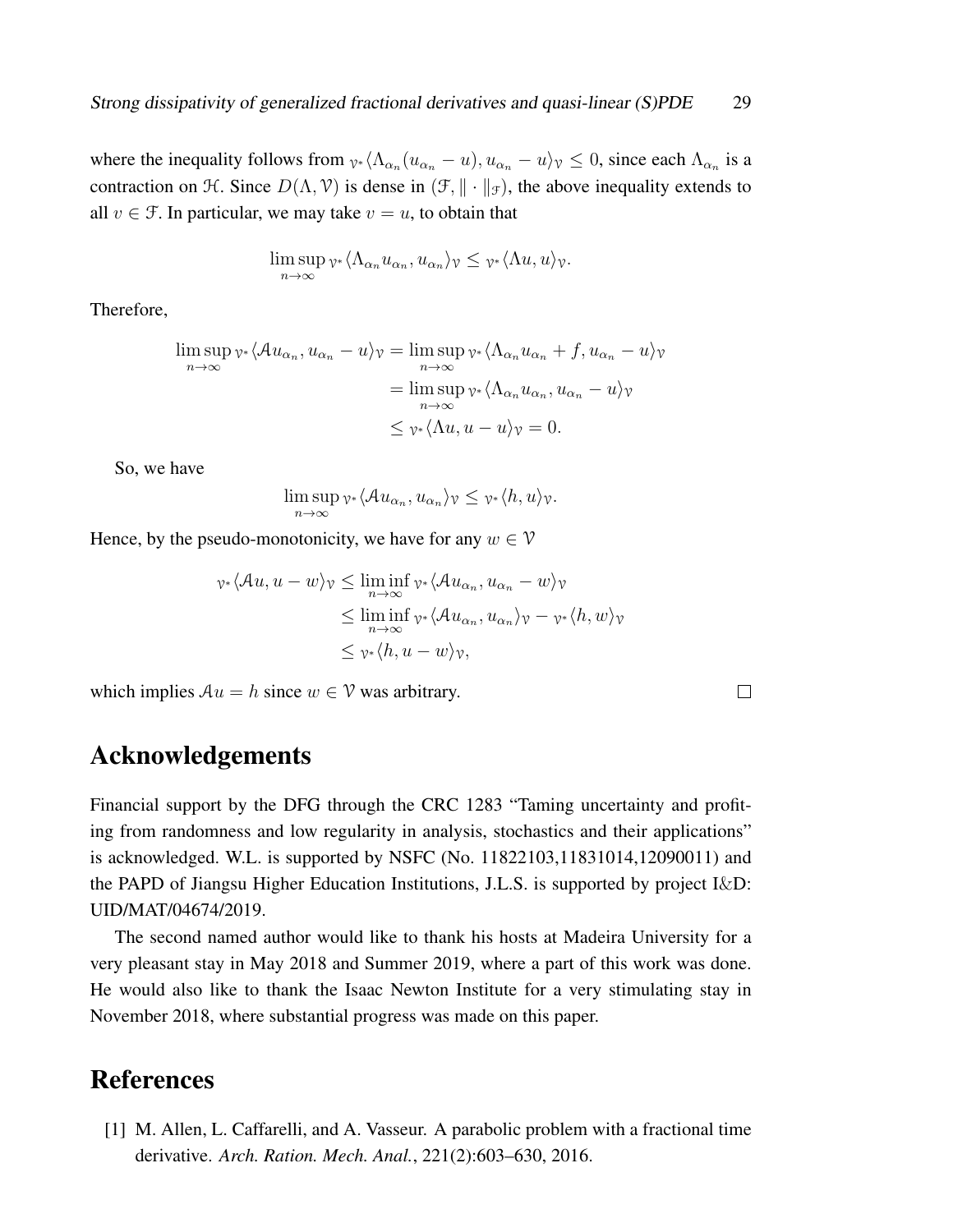- <span id="page-29-7"></span>[2] H. Allouba and Y. Xiao. L-Kuramoto-Sivashinsky SPDEs vs. time-fractional SPI-DEs: exact continuity and gradient moduli, 1/2-derivative criticality, and laws. *J. Differential Equations*, 263(2):1552–1610, 2017.
- <span id="page-29-5"></span>[3] T. M. Atanackovic, S. Pilipovic, and D. Zorica. Time distributed-order diffusionwave equation. I., II. In *Proceedings of the Royal Society of London A: Mathematical, Physical and Engineering Sciences*, volume 465, pages 1869–1891, 1893– 1917. The Royal Society, 2009.
- <span id="page-29-0"></span>[4] B. Baeumer and M. M. Meerschaert. Stochastic solutions for fractional Cauchy problems. *Fract. Calc. Appl. Anal.*, 4(4):481–500, 2001.
- <span id="page-29-1"></span>[5] B. Baeumer, M. M. Meerschaert, and E. Nane. Brownian subordinators and fractional Cauchy problems. *Trans. Amer. Math. Soc.*, 361(7):3915–3930, 2009.
- <span id="page-29-2"></span>[6] D. Baleanu, K. Diethelm, E. Scalas, and J. J. Trujillo. *Fractional calculus: Models and numerical methods*, volume 3 of *Series on Complexity, Nonlinearity and Chaos*. World Scientific Publishing Co. Pte. Ltd., Hackensack, NJ, 2012.
- <span id="page-29-8"></span>[7] V. Barbu. *Nonlinear differential equations of monotone types in Banach spaces*. Springer Monographs in Mathematics. Springer, New York, 2010.
- <span id="page-29-10"></span>[8] V. Barbu and M. Röckner. An operatorial approach to stochastic partial differential equations driven by linear multiplicative noise. *J. Eur. Math. Soc. (JEMS)*, 17(7):1789–1815, 2015.
- <span id="page-29-9"></span>[9] J. Bertoin. *Lévy processes*, volume 121 of *Cambridge Tracts in Mathematics*. Cambridge University Press, Cambridge, 1996.
- <span id="page-29-11"></span>[10] H. Brezis. Équations et inéquations non linéaires dans les espaces vectoriels en dualité. *Ann. Inst. Fourier (Grenoble)*, 18(fasc. 1):115–175, 1968.
- <span id="page-29-12"></span>[11] F. E. Browder. Pseudo-monotone operators and nonlinear elliptic boundary value problems on unbounded domains. *Proc. Nat. Acad. Sci. U.S.A.*, 74(7):2659–2661, 1977.
- <span id="page-29-3"></span>[12] M. Caputo. Linear Models of Dissipation whose Q is almost Frequency Independent-II. *Geophys. J. R. astr. Soc.*, 13:529–539, 1967.
- <span id="page-29-4"></span>[13] M. Caputo. Mean fractional-order-derivatives differential equations and filters. *Ann. Univ. Ferrara Sez. VII Sci. Mat.*, 41(1):73–84, 1995.
- <span id="page-29-6"></span>[14] M. Caputo. Distributed order differential equations modelling dielectric induction and diffusion. *Fract. Calc. Appl. Anal.*, 4(4):421–442, 2001.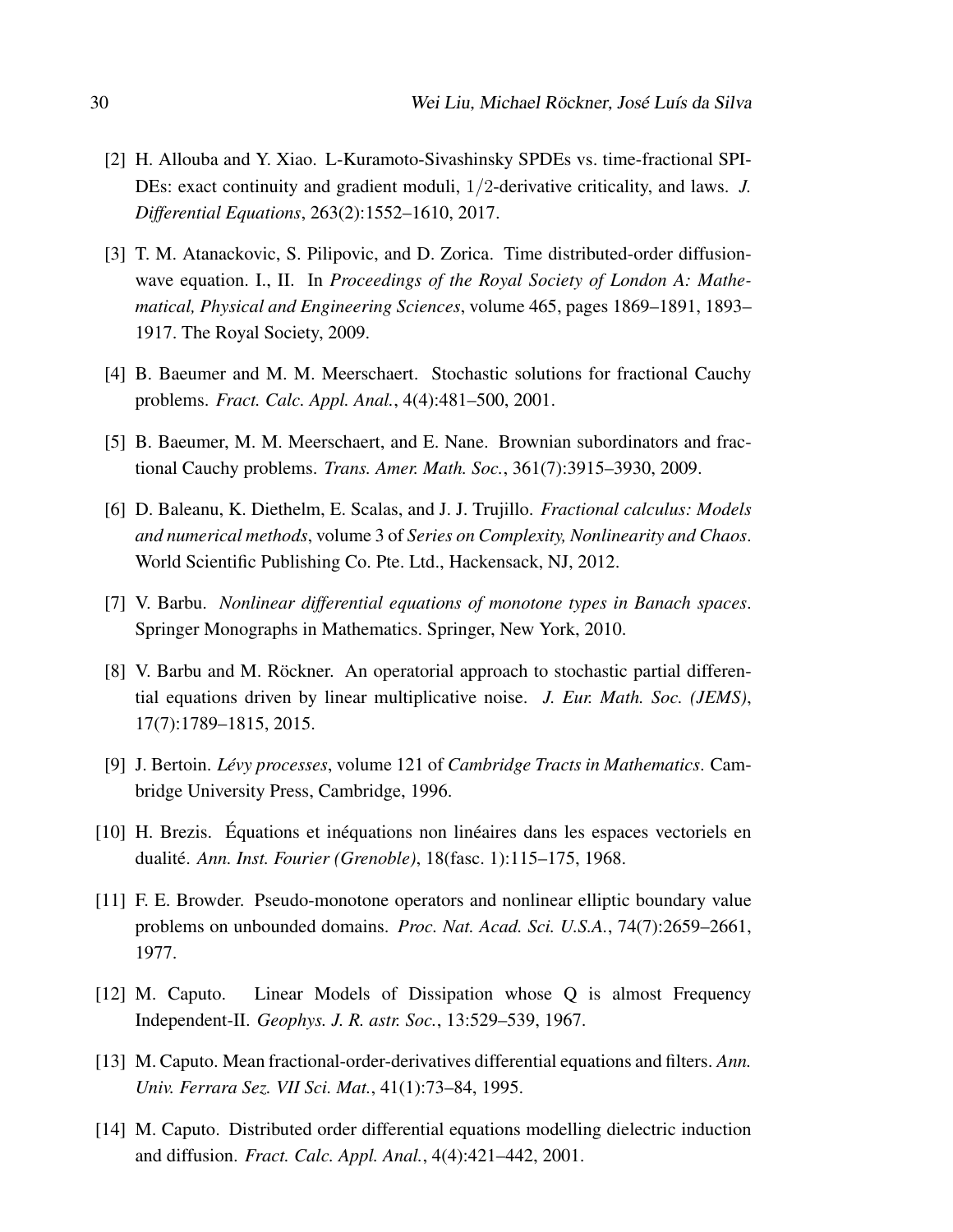- <span id="page-30-6"></span>[15] A. V. Chechkin, R. Gorenflo, I. M. Sokolov, and V. Y. Gonchar. Distributed order time fractional diffusion equation. *Fract. Calc. Appl. Anal.*, 6(3):259–280, 2003.
- <span id="page-30-7"></span>[16] A. V. Chechkin, J. Klafter, and I. M. Sokolov. Fractional fokker-planck equation for ultraslow kinetics. *EPL (Europhysics Letters)*, 63(3):326, 2003.
- <span id="page-30-12"></span>[17] L. Chen. Nonlinear stochastic time-fractional diffusion equations on R: moments, Hölder regularity and intermittency. *Trans. Amer. Math. Soc.*, 369(12):8497–8535, 2017.
- <span id="page-30-10"></span>[18] L. Chen, G. Hu, Y. Hu, and J. Huang. Space-time fractional diffusions in Gaussian noisy environment. *Stochastics*, 89(1):171–206, 2017.
- <span id="page-30-0"></span>[19] Z.-Q. Chen. Time fractional equations and probabilistic representation. *Chaos Solitons Fractals*, 102:168–174, 2017.
- <span id="page-30-8"></span>[20] Z.-Q. Chen, K.-H. Kim, and P. Kim. Fractional time stochastic partial differential equations. *Stochastic Process. Appl.*, 125(4):1470–1499, 2015.
- <span id="page-30-1"></span>[21] Z.-Q. Chen, K.-H. Kim, T. Kumagai and J. Wang. Time fractional Poisson equations: Representations and estimates. *J. Funct. Anal.*, 278(2):108311, 2020.
- <span id="page-30-5"></span>[22] D. Craiem, F. J. R. Rojo, J. M. Atienza, R. L. Armentano, and G. V. Guinea. Fractional-order viscoelasticity applied to describe uniaxial stress relaxation of human arteries. *Physics in medicine and biology*, 53 17:4543–54, 2008.
- <span id="page-30-11"></span>[23] G. Desch and S.-O. Londen. Evolutionary equations driven by fractional Brownian motion, *Stoch. Partial Differ. Equ. Anal. Comput.*, 1(3): 424–454, 2013.
- <span id="page-30-4"></span>[24] K. Diethelm. *The analysis of fractional differential equations: An applicationoriented exposition using differential operators of Caputo type*, volume 2004 of *Lecture Notes in Mathematics*. Springer-Verlag, Berlin, 2010.
- <span id="page-30-2"></span>[25] M. Doi and S. Edwards. *The Theory of Polymer Dynamics*. Comparative Pathobiology - Studies in the Postmodern Theory of Education. Clarendon Press, 1988.
- <span id="page-30-3"></span>[26] J. Ferry. *Viscoelastic Properties of Polymers*. Wiley, 1980.
- <span id="page-30-9"></span>[27] M. Foondun and E. Nane. Asymptotic properties of some space-time fractional stochastic equations. *Math. Z.*, 287(1-2):493–519, 2017.
- <span id="page-30-13"></span>[28] B. Gess. Random attractors for degenerate stochastic partial differential equations. *J. Dynam. Differential Equations*, 25(1):121–157, 2013.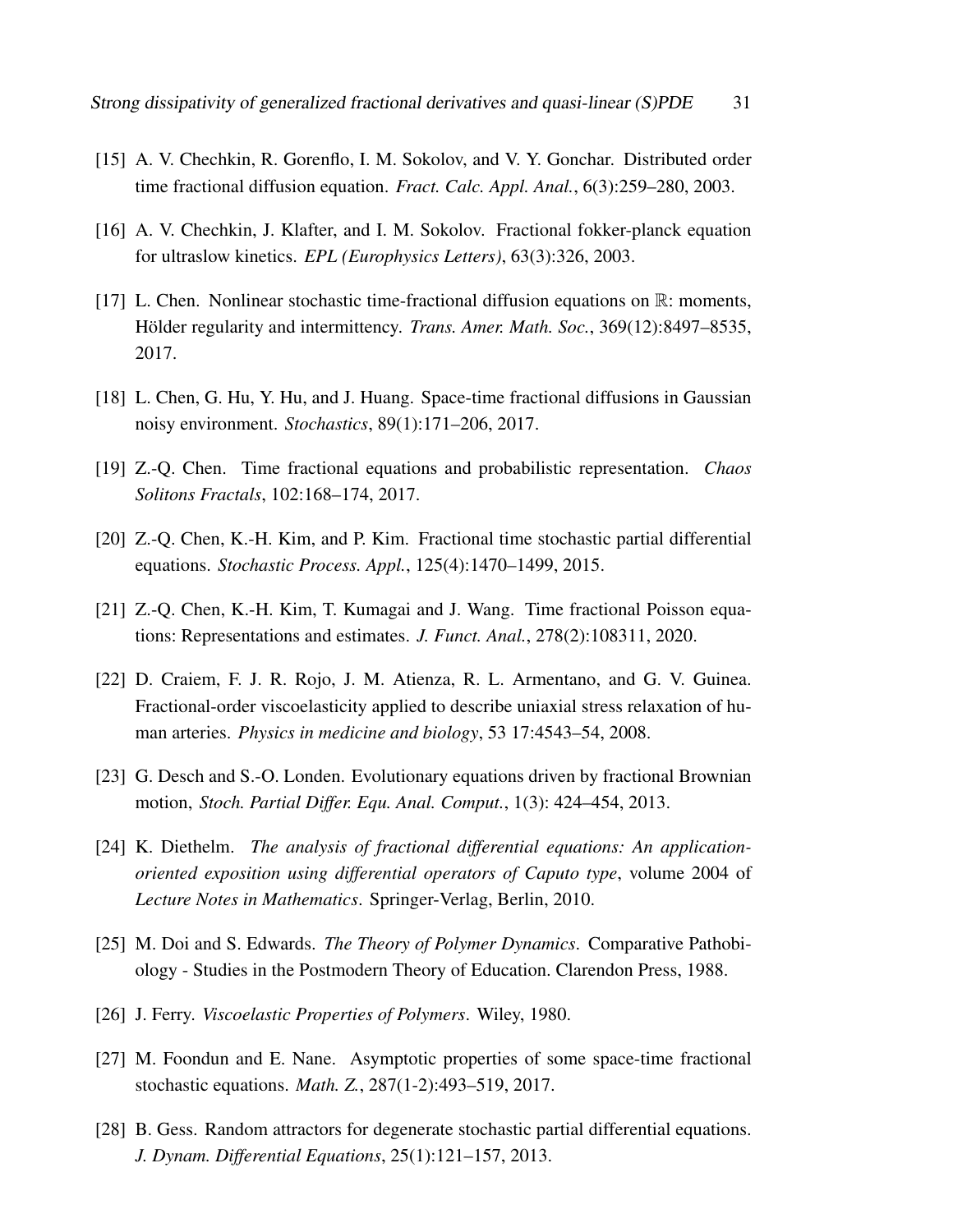- <span id="page-31-6"></span>[29] R. Gorenflo and F. Mainardi. Fractional relaxation of distributed order. In *Complexus Mundi: Emergent Patterns in Nature*, pages 33–42. World Scientific, 2006.
- <span id="page-31-11"></span>[30] G. Gripenberg, S.-O. Londen, and O. Steffans. *Volterra Integral and Functional Equations*, volume 34. Cambridge University Press, Cambrige, 1990.
- <span id="page-31-1"></span>[31] R. Herrmann. *Fractional Calculus – An Introduction for Physicists (3rd revised and extended Edition)*, World Scientific Publishing, Singapore, 2018.
- <span id="page-31-9"></span>[32] V. G. Jakubowski and P. Wittbold. On a nonlinear elliptic-parabolic integrodifferential equation with L 1 -data. *J. Differential Equations*, 197(2):427–445, 2004.
- <span id="page-31-2"></span>[33] I. Kim, K.-H. Kim, and S. Lim. An  $L_q(L_p)$ -theory for the time fractional evolution equations with variable coefficients. *Adv. Math.*, 306:123–176, 2017.
- <span id="page-31-10"></span>[34] I. Kim, K.-H. Kim, and S. Lim. A Sobolev space theory for stochastic partial differential equations with time-fractional derivatives. *Ann. Probab.*, 47(4): 2087– 2139, 2019.
- <span id="page-31-7"></span>[35] A. N. Kochubei. Distributed-order calculus: An operator-theoretic interpretation. *Ukrainian Math. J.*, 60(4):551, 2008.
- <span id="page-31-4"></span>[36] A. N. Kochubei. Distributed order calculus and equations of ultraslow diffusion. *J. Math. Anal. Appl.*, 340(1):252–281, 2008.
- <span id="page-31-5"></span>[37] A. N. Kochubei. Distributed order derivatives and relaxation patterns. *J. Phys. A*, 42(3):5203, 2009.
- <span id="page-31-8"></span>[38] A. N. Kochubei. General fractional calculus, evolution equations, and renewal processes. *Integral Equations Operator Theory*, 71(4):583–600, 2011.
- <span id="page-31-13"></span>[39] W. Liu and M. Röckner. Local and global well-posedness of SPDE with generalized coercivity conditions. *J. Differential Equations*, 254(2):725–755, 2013.
- <span id="page-31-12"></span>[40] W. Liu and M. Röckner. *Stochastic partial differential equations: an introduction*. Universitext. Springer, Cham, 2015.
- <span id="page-31-0"></span>[41] W. Liu, M. Röckner, and J. L. da Silva. Quasi-linear (stochastic) partial differential equations with time-fractional derivatives. *SIAM J. Math. Anal.*, 50(3):2588–2607, 2018.
- <span id="page-31-3"></span>[42] C. F. Lorenzo and T. T. Hartley. Variable order and distributed order fractional operators. *Nonlinear Dynam.*, 29(1-4):57–98, 2002.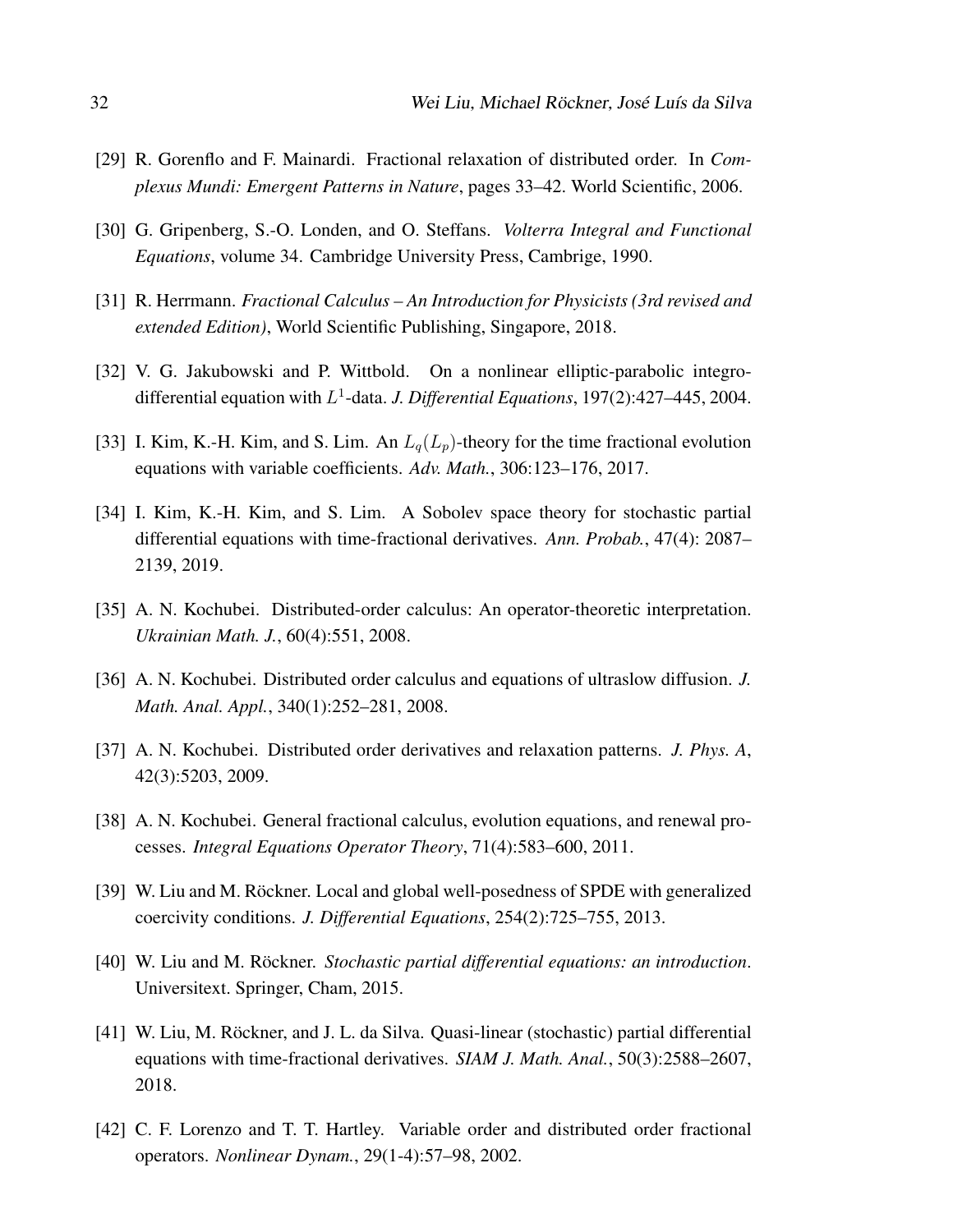- <span id="page-32-10"></span>[43] Y. Luchko and M. Yamamoto. General time-fractional diffusion equation: some uniqueness and existence results for the initial-boundary-value problems. *Fract. Calc. Appl. Anal.*, 19(3):676–695, 2016.
- <span id="page-32-12"></span>[44] Z. M. Ma and M. Röckner. *Introduction to the theory of (nonsymmetric) Dirichlet forms*. Universitext. Springer-Verlag, Berlin, 1992.
- <span id="page-32-1"></span>[45] F. Mainardi. *Fractional calculus and waves in linear viscoelasticity: An introduction to mathematical models*. Imperial College Press, London, 2010.
- <span id="page-32-8"></span>[46] F. Mainardi, A. Mura, R. Gorenflo, and M. Stojanovic. The two forms of fractional relaxation of distributed order. *J. Vib. Control*, 13(9-10):1249–1268, 2007.
- <span id="page-32-9"></span>[47] F. Mainardi, A. Mura, G. Pagnini, and R. Gorenflo. Time-fractional diffusion of distributed order. *J. Vib. Control*, 14(9-10):1267–1290, 2008.
- <span id="page-32-5"></span>[48] M. M. Meerschaert, D. A. Benson, H.-P. Scheffler, and B. Baeumer. Stochastic solution of space-time fractional diffusion equations. *Phys. Rev. E*, 65(4):041103, 2002.
- <span id="page-32-0"></span>[49] M. M. Meerschaert, E. Nane, and P. Vellaisamy. Fractional Cauchy problems on bounded domains. *Ann. Probab.*, 37(3):979–1007, 2009.
- <span id="page-32-6"></span>[50] M. M. Meerschaert and H.-P. Scheffler. Limit theorems for continuous-time random walks with infinite mean waiting times. *J. Appl. Probab.*, 41(3):623–638, 2004.
- <span id="page-32-7"></span>[51] M. M. Meerschaert and H.-P. Scheffler. Stochastic model for ultraslow diffusion. *Stochastic Process. Appl.*, 116(9):1215–1235, 2006.
- <span id="page-32-2"></span>[52] M. M. Meerschaert and A. Sikorskii. *Stochastic models for fractional calculus*, volume 43 of *De Gruyter Studies in Mathematics*. Walter de Gruyter & Co., Berlin, 2012.
- <span id="page-32-3"></span>[53] R. Metzler, E. Barkai, and J. Klafter. Anomalous diffusion and relaxation close to thermal equilibrium: A fractional Fokker-Planck equation approach. *Phys. Rev. Lett.*, 82:3563–3567, 1999.
- <span id="page-32-4"></span>[54] R. Metzler and J. Klafter. The random walk's guide to anomalous diffusion: a fractional dynamics approach. *Phys. Rep.*, 339(1):77, 2000.
- <span id="page-32-11"></span>[55] J. B. Mijena and E. Nane. Space-time fractional stochastic partial differential equations. *Stochastic Process. Appl.*, 125(9):3301–3326, 2015.